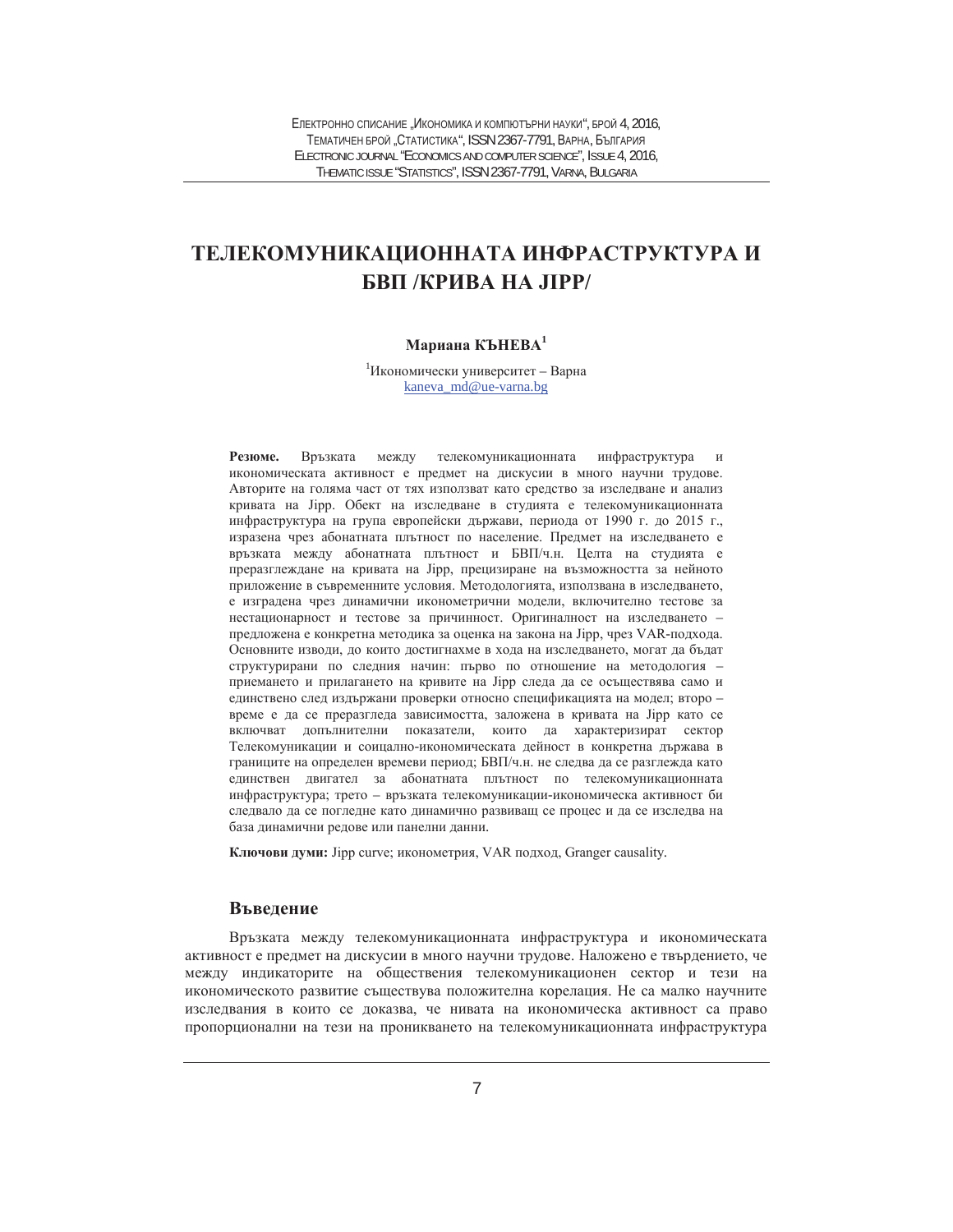на ниво държава и/или региони. Много голяма част от изследванията на връзката между телекомуникационната инфраструктура и икономическото развитие използват като метод за анализ крива на Jipp (Jipp 1963) (Jeunhomme 2000).

Кривата на Јірр е изведена от функцията:

# $\textit{Teledensity}_{i} = f(\textit{GDP}_{i}, \varepsilon_{i})$ ,

където:

- *Teledensity<sub>i</sub>* показател, който измерва степента на проникване на телекомуникационната инфраструктура в икономиката, наречен плътност по население;
- *(GDP<sub>i</sub>*)- Брутния вътрешен продукт (общо за икономиката) или БВП на човек от население показател, показател чрез който се измерва "богатството на нацията".
- $\mathcal{E}_i$  случаен компонент, който се свързва с действието на други причини, не включени в изследването

Емпиричната реализация е чрез единичен регресионен модел. Моделът е построен като е използвана информация от "извадка от 47 индустриални държави", членове на Международният съюз на телекомуникациите (International  $T$ elecommunication Union). Оценената функция  $T$ eledensity<sub>i</sub> =  $f(GDP_i, \varepsilon_i)$  добива

популярност като Закон на Јірр, а графичният й образ - Крива на Јірр.

Кривата на Јірр, изведена и апробирана през 1963 г., се използва в генеричния й вид и към настоящият момент. Резултатите от изследванията на Jipp се използват за създаване на "инструмент", чрез който да се подпомогне извеждането на критерии за размера на инвестициите в телекомуникационните мрежи, които отделни държави трябва да инвестират. Размерът на тези инвестиции следва бъде пропорционален на "богатството" на съответната държава, трябва да е пропорционален на темповете на нейния икономически растеж. Изграждането на телекомуникационни мрежи с приблизително еднакви технически и технологични параметри би довело до по-лесно и активно общуване между абонатите на отделните мрежи (телекомуникационните мрежи в отделните държави. Телекомуникационните мрежи, свързани помежду си, изграждат единна световна мрежа. Тя се разглежда като систематично изградена преносна среда, съставена по такъв начин, че всеки абонат може да се свърже с който и да е друг абонат, независимо от местоположението им. Телекомуникационната мрежа е предназначена да задоволи потребностите от обмен на информация между хората. Единственият възможен начин да се изграждат и поддържат телекомуникационните мрежи в днешния им вид е колективното използване на съоръженията. Телекомуникационната мрежа се определя и като съвкупност от всички технически средства за осигуряване на телекомуникационните услуги между отделните пунктове.

Кривата на Јірр се използва като средство за "предсказване" на липсващите данни за проникването на телекомуникационните мрежи в държави, които не публикуват подобни данни поради липса на статистическа отчетност или други съображения, или подобни данни са конфиденциални според тяхната нормативна уредба.

Изведеният от Јірр закон урежда обществените отношения, свързани с развитието на електронните съобщителни мрежи и физическа инфраструктура,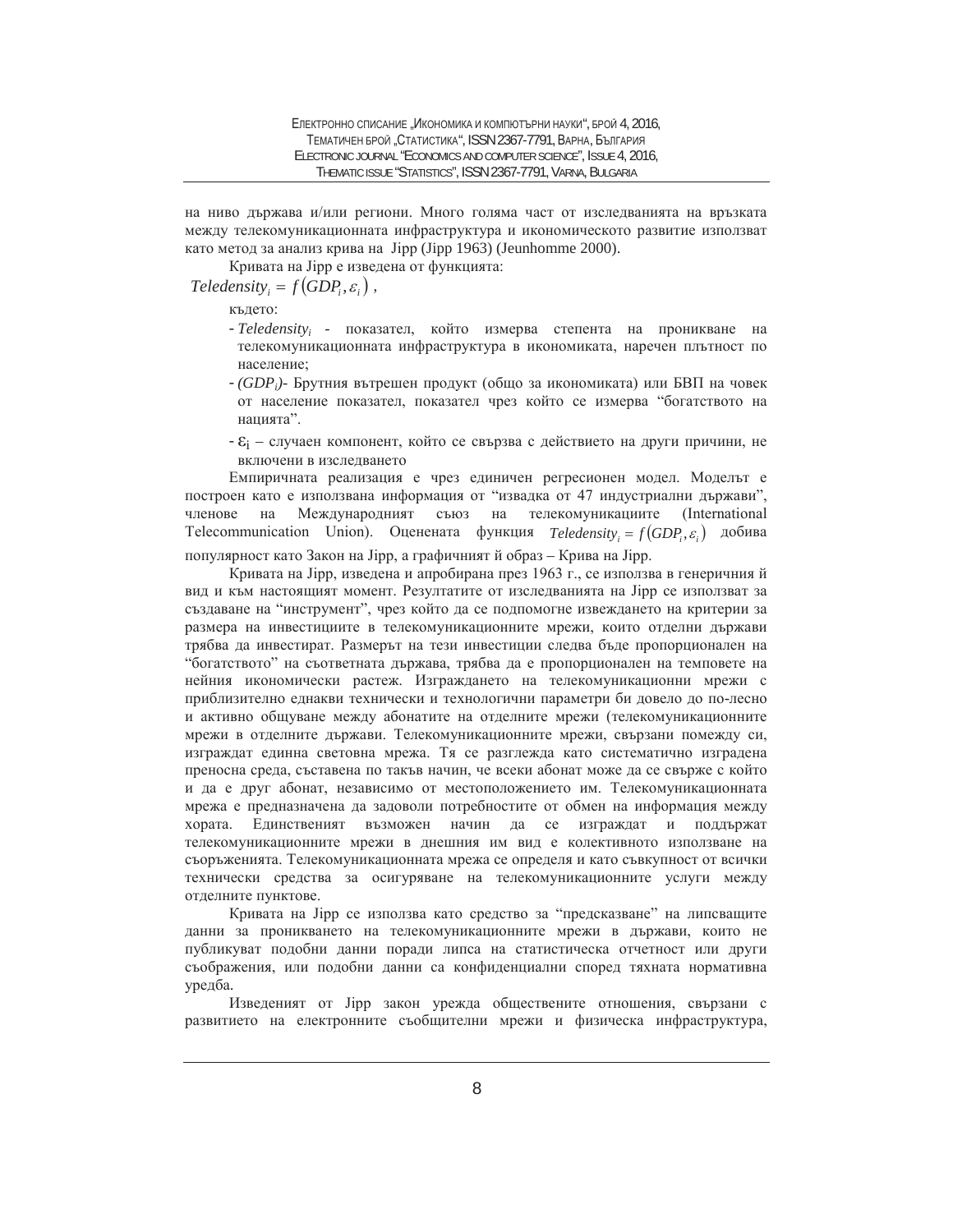единство по отношение на осигуряване на определени нива на достъп при достигнат обем на БВП. Законът се използва като обосновка за планиране на проникването на телекомуникационните мрежи в отделните държави, т.е. при достигане на обем на БВП в размер на "Х" милиона щатски долара, трябва да бъде достигнато "Ү" равнище на телефонна плътност (брой телефонни постове на 100 души от населението). Чрез него не се уреждат обществените отношения между абонатите на обществените телекомуникационни мрежи и операторите на мрежите. Не са уредени и правата на потребителите на телекомуникационни услуги, и тяхното право на ползване на мрежите и услугите в тях при достатъчно добро качество на поносима цена. Засиленият интерес към тази проблематика може да бъде обяснен с няколко взаимно свързани причини:

- Първо: от теоретична гледна точка до колко изведените конструкции за връзката между телекомуникационната инфраструктура и БВП са коректно, правилно специфицирани от гледна точка на иконометрията и има ли основание получените резултати да бъдат интерпретирани, да бъдат използвани като критерии за определяне на нивата на проникване на телекомуникационната мрежа; Не можем да се съгласим с изведените "правила" и критерии за развитието на инфраструктурата, т.к. те са изведени и формулирани на база "извадки" от държави и съвкупностите формират са силно хетерогенни по отношение на тяхното икономическо състояние, по отношение на състоянието на тяхната инфраструктура, дори и по отношение на местонахождението им.
- Второ: Различната степен на икономическо развитие на отделните държави, различната степен с която се приемат и въвеждат съвременните комуникации в отделните държави, различното им териториално разположение не позволява включването им в една "статистическа" съвкупност. Подходящо би било да се разглежда връзката телекомуникационна инфраструктура-БВП чрез средствата и методите за анализ на динамични редове за отделно взета държава. Полезни следва да бъдат резултатите от анализ на панелни данни за група държави, примерно за Европейския съюз, предвид развитието на единния пазар на електронни съобщителни услуги.
- *Трето*: Участващите променливи в закона на Jipp. Показателите, чрез които се измерва разпространението на инфраструктурата, подлежат на преосмисляне, необходимо е да бъдат осъвременени чрез включването на показатели от съвременната телекомуникационна инфраструктура. Не можем да се съгласим, че към настоящия момент - 2016 г. само и единствено плътността по фиксирани телефонни постове следва да бъде разглеждана като мярка за разпространението на телекомуникационната мрежа в отделните икономики. Телекомуникационните мрежи в началото на 21-ви век са систематично изградена преносна среда чрез включването на много и различни източници/приемници на услуги – включително абонати на клетъчни мрежи; абонати на интернет; абонати на спътникови мрежи и т.н. Изградената физическа инфраструктура в отделните държави е само необходимо, но не и достатъчно условие за използване на услугите. Показателят, чрез който се измерва "благосъстоянието" на отделните икономики, е БВП. Използван като измерител на мащаба на икономиката и коригиран спрямо мащаба на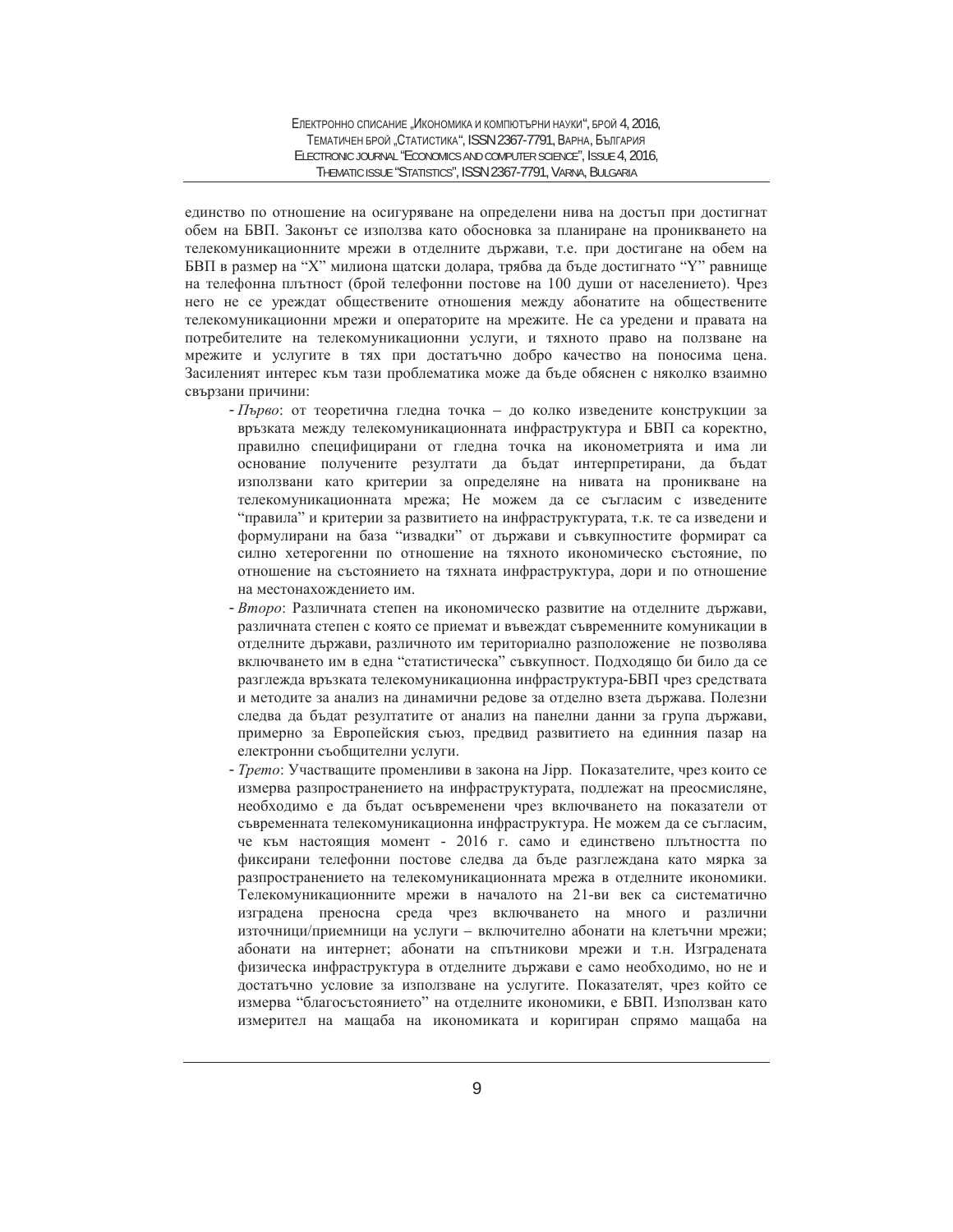икономиката от гледна точка на населението, не отчита факта, че голяма част от населението има достъп до малка част от тези блага.

Актуалността на разглежданата проблематика се определя от ролята и значението на телекомуникациите като средство за общуване и взаимодействие между хората. Общоприето е виждането, че днес развитието на телекомуникациите е един от съществените признаци за степента на икономическия просперитет на всяка страна.

Обект на изследване в студията е телекомуникационната инфраструктура на европейски държави, включително България за периода от 1990 г. до 2015 г., изразена чрез плътността й по население.

*Предмет* на изследването е връзката между телекомуникационната инфраструктура и икономическата дейност за периода 1990-2015 г.

*Целта* на студията е преразглеждане на кривата на Јірр, прецизиране на възможността за нейното приложение в съвременните условия.

В студията се предлага развитие на методологията при избор на иконометричен модел на изследване на факторни влияния между телекомуникационната инфраструктура и икономическата дейност. Изследването се основава на закона на Jipp, икономическата теория, както и на резултатите, постигнати от изследователи kato Amitava Dutta, Gary Madden, Lars-Hendrik Röller, Leonard Waverman и други. Държавите, включени в изследването, са България, Великобритания, Германия, Гърция, Дания, Франция, Турция, Испания, Италия, Русия, Швеция и Швейцария. Мотивът за подбор на държавите не е тяхната качествена еднородност по отношение на икономическо развитие или телекомуникационна инфраструктура. Тези държави, с изключение на България, участват като "единици от извадката" в много от изследвания посветени на разглежданата проблематика. Резултатите от тях са силно противоречиви – от пълно приемане на твърденията, изведени от Јірр, до пълно отричане на неговите изводи. Периодът на изследване обхваща двадесет и шест години от 1990 г. до 2015 г. Изборът бе предопределен главно от обстоятелството, че през този период са осъществени основните технически, технологични, правни и икономически промени в сектор "Телекомуникации" във всички разглеждани държави. Информационната осигуреност е постигната чрез базите данни на ITU-T, World Bank и Euromonitor International. Използваните бази са подбрани във връзка с опитите на автора да осигури в максимална степен съгласуваност между емпиричните данните, използвани в предходни изследвания, и настоящото. Изчислителните процедури са осъществени чрез приложен статистически и иконометричен софтуер: EViews 9.5.0 и MS Excel.

# 1. Класификации и измерители на телекомуникационната инфраструктура и икономическата дейност

Във връзка с изследваната проблематика са използвани показатели според ролята им за извеждане на кривата на Јірр и използвани през годините от различни изследователи. Показателите са групирани в две групи: i) показатели, които характеризират сектор "Телекомуникации"; ii) показатели, които характеризират икономическата лейност.

Основна база от данни за изследване и анализ на обществения телекомуникационен сектор е система от показатели, изградена и поддържана от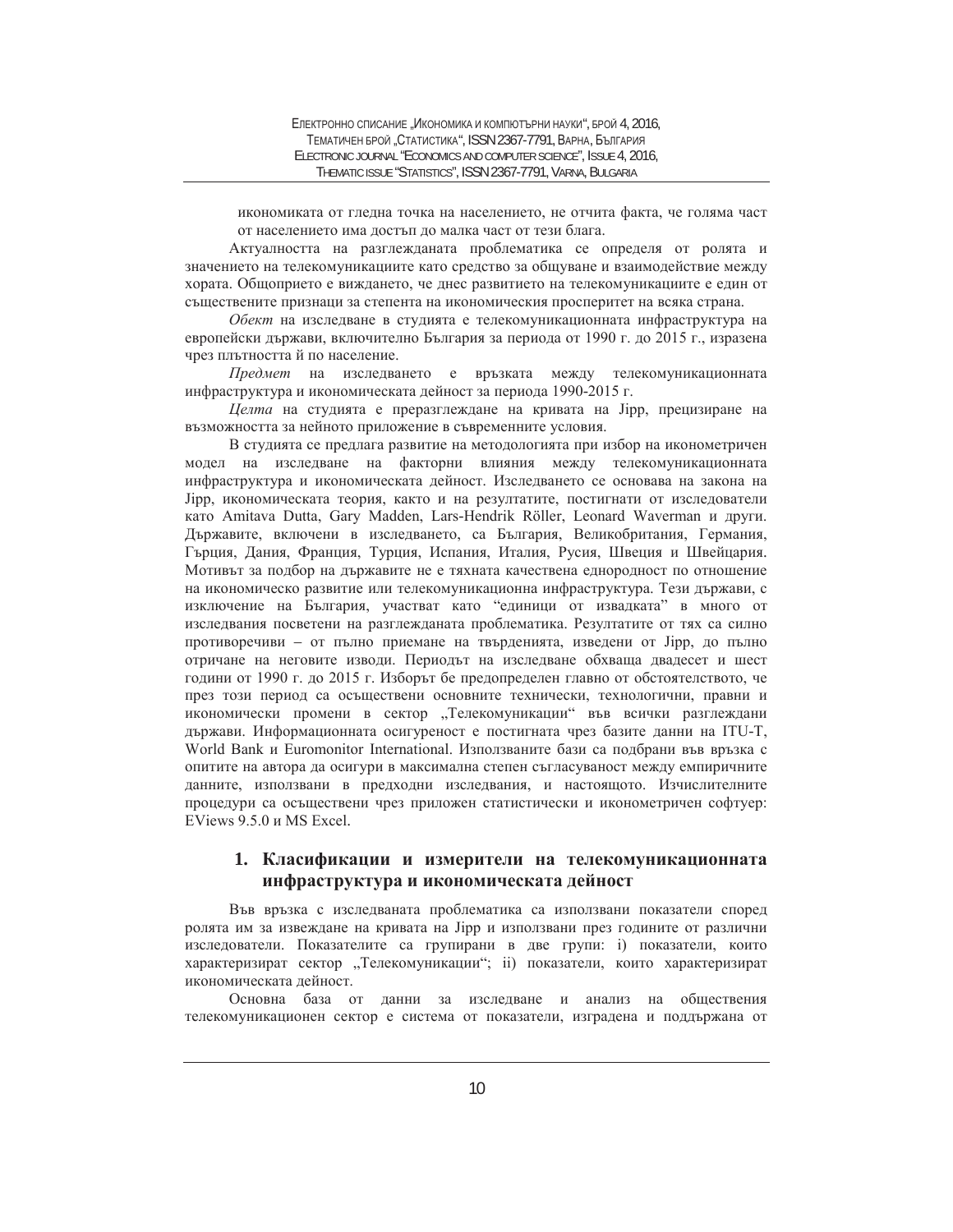Международния телекомуникационен съюз (World Telecommunication Indicators/DataBase). Показателите за сектор "Телекомуникации" са структурирани под формата на динамични редове. Всяко наблюдение в реда се отнася до определена дата или период от време (например, месечни, тримесечни, шестмесечни, годишни данни) и в идеалния случай, трябва да се поддържа в тази рамка, за да се улесни анализът на тенденциите в сектора.

В голяма част от страните, членове на ITU (International Telecommunication Union) данните за сектор Телекомуникации/ИКТ, се осигуряват от операторите, като правило, под формата на въпросници. На следващ етап данните се обобщават на ниво държава. В отделните страни-членки на ITU се събира и съхранява информация за отделните мрежи на местно ниво, за отделните оператори на мрежи и услуги, и др. Тази информация в България се осигурява от Комисия за регулиране на съобщенията. Агрегираните данни на ниво държава са тези, които се използват за целите на международни сравнения на сектора, за планиране и прогнозиране на мрежите и услугите в тях, в отделните държави и свързването на техните мрежи в единна Глобална телекомуникационна инфраструктура. Чрез тази информационна база се цели да се осигури съпоставимост на резултатите (по време и обхват) от дейността на обществения телекомуникационен сектор в различните държави независимо от географското им местоположение. Терминът "обществен" се отнася до средствата на достъп до мрежата, а не до нейната собственост. Обществена телекомуникационна мрежа е електронна съобщителна мрежа, използвана за доставяне на обществено достъпни телефонни услуги; чрез нея се осигурява възможност за пренос на гласови услуги, текст-, видео- и комбинацията между отделни нейни точки, независимо от тяхното географско место-положение. Общественият телекомуникационен сектор изключва и производството на телекомуникационно оборудване.

Показателите в базата данни са групирани по отделни сфери от дейността, което осигурява разширен поглед върху телекомуникационния сектор. Съществена част от показателите в базата се отнасят до физическата инфраструктура на телекомуникационната мрежа, в частта й абонати на отделните мрежи – фиксирана, мобилна клетьчна мрежа; Интернет - (абсолютен брой); плътност по абонати на отделните мрежи (% от цялото население с осигурен достъп до мрежа). Другите групи от показателите се отнасят до: -използването на мрежите (измерено чрез трафика пренесен през тях); -тарифите за използване на мрежи и услуги; -приходи/разходи от/за услуги, инвестиции в сектор Телекомуникации и други (ITU 2011). В самостоятелна група са отделни показатели от демографската и макроикономическата статистика - население, вкл. в големи градове; домакинства.

В изложението са разгледани само онези показатели от базата данни на ITU, които имат пряка връзка с конкретното изследване, такива от които е изведена и построена кривата на Јірр Включени са и показатели, които характеризират съвременните средства на комуникация.

Показатели, които характеризират фиксираната телекомуникационна мрежа (PSTN<sup>1</sup>), са: броя на абонатите на мрежата; брой изградени централи, центрове; дължина на съединителните вериги между тях и т.н. Фиксирана телефония е една от

 $\overline{a}$ 

 $1$  Public switched telephone network (PSTN) – обществена комутируема телекомуникационна мрежа (PSTN) първоначално мрежа от аналогови телекомуникационни системи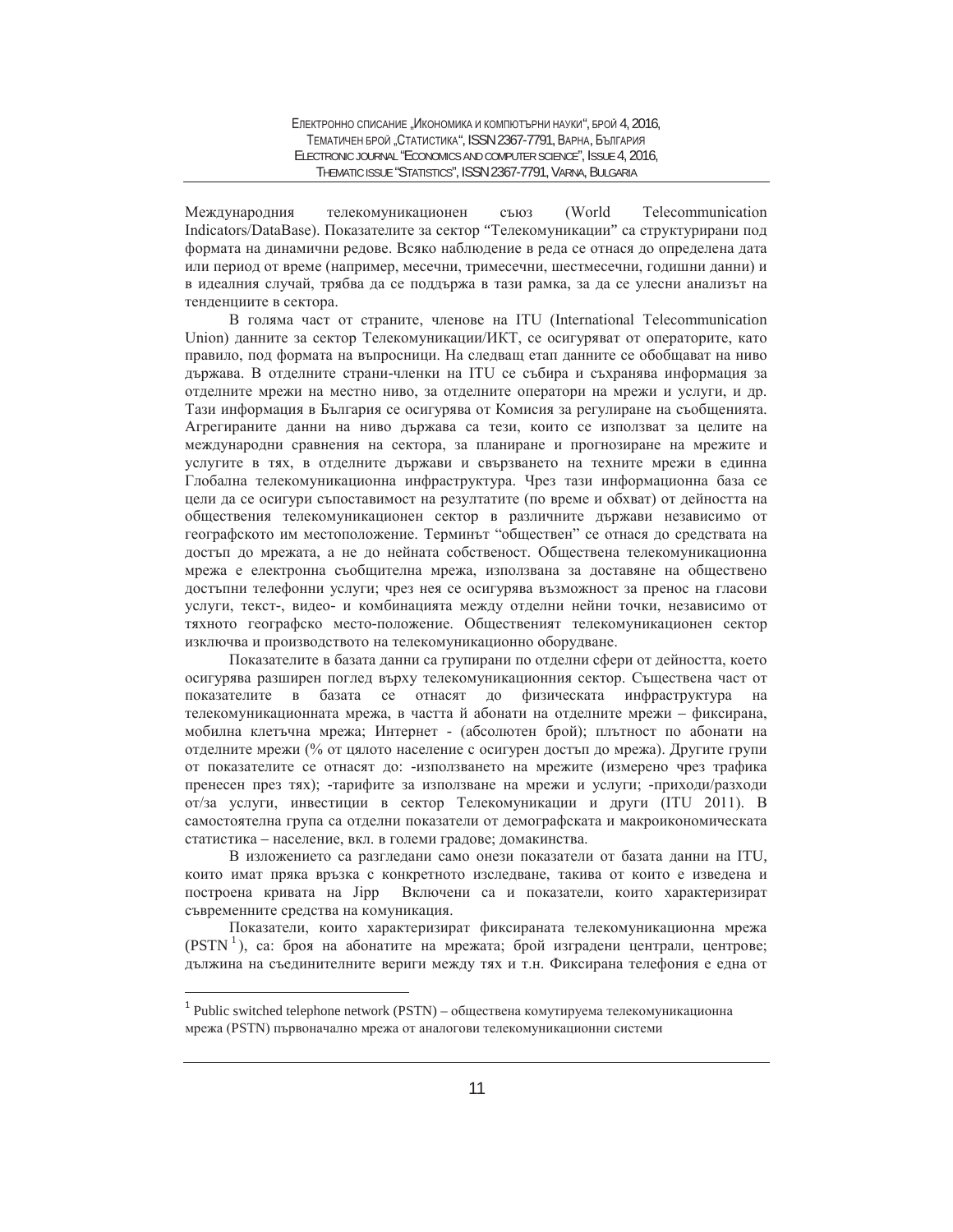най-старите комуникационни мрежи, която с история над 125 години. Тя е във фокуса на телекомуникационни статистика в продължение на много години..

Основен показател, използван от Jipp, е "Абонати на фиксирани мрежи" (Main Telephone Line) (Fixed Telephone Line) [брой]- - телефонна линия, която свързва крайно устройство на абоната с обществената мрежа, която има специално определен порт в телефонната централа. Този показател е синоним на "индивидуална абонатна линия, на фиксиран телефонен пост". Видовете фиксирани абонатни линии са представени на фигура 1.

Fixed-telephone lines



Фиг. 1 Фиксирани телефонни линии (ITU 2011)

Показателят за фиксираните телефонни линии е сумата от броя на следните групи активни (използвани поне един път за последния един месец) абонатни линии: аналогови фиксирани телефонни линии; абонатни линии за гласови услуги на IP (VoIP); абонатни линии фиксиран безжичен достъп до абонатна (WLL); ISDN гласов канал еквиваленти, както и публичните фиксирани телефонни апарати. Класификацията на абонатите според вида на услугите, които ползват, е представена на фигура 2. Необходимо е да уточним, че между абонати на фиксираната телекомуникационна мрежа и потребители на мрежата съществува разлика. Един абонат може да е потребител на много абонатни линии, както и няколко потребителя могат да използват една линия. Този показател отчита само броя на абонатите на абонатни линии. Абонат на телефонна линия, е юридическо или физическо лице, което има договор за включване към съответния оператор на мрежата за точно определен вид линия. Активен абонат е този който ползва линията най-малко един път в месеца.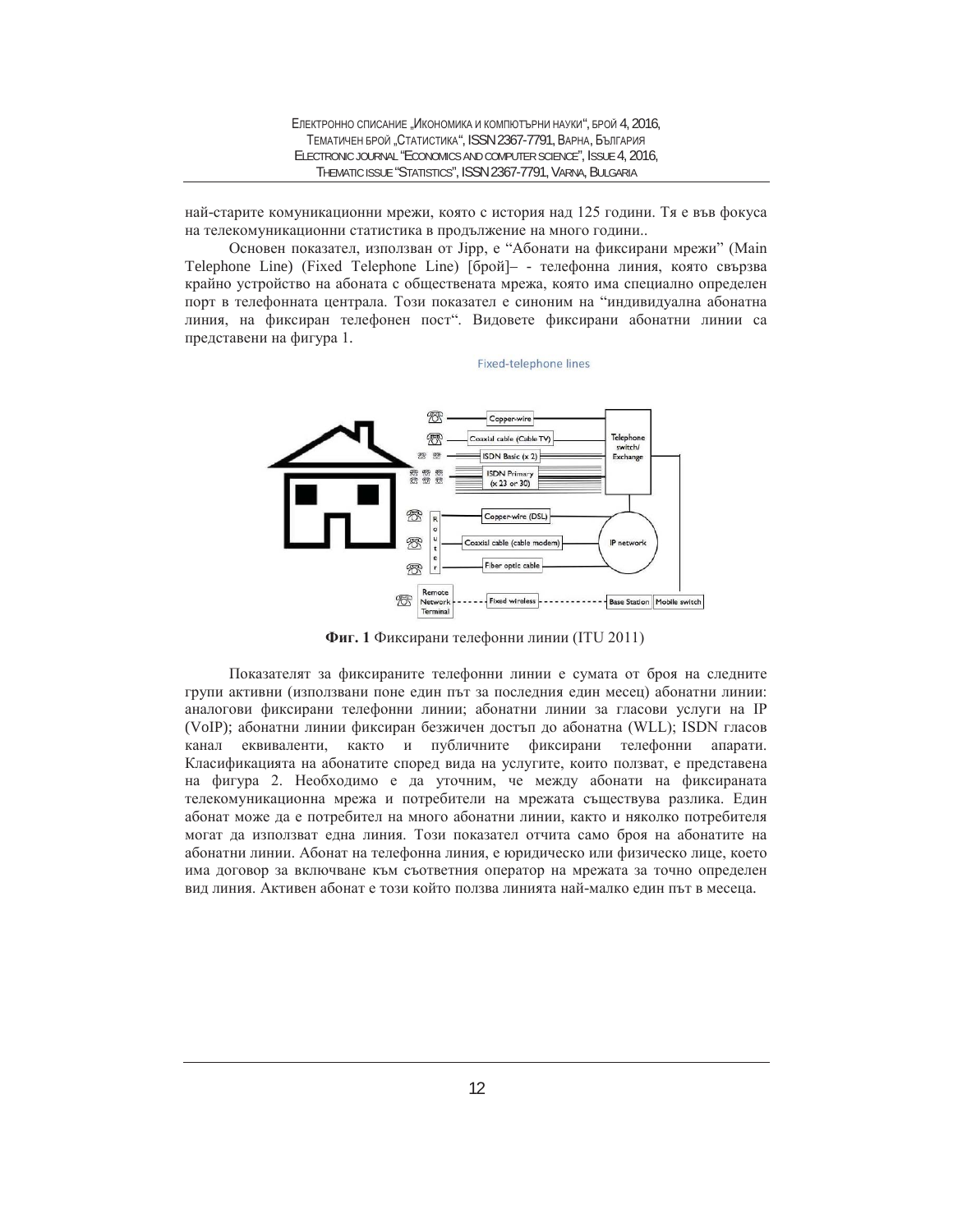ЕЛЕКТРОННО СПИСАНИЕ "ИКОНОМИКА И КОМПЮТЪРНИ НАУКИ", БРОЙ 4, 2016. ТЕМАТИЧЕН БРОЙ "СТАТИСТИКА", ISSN 2367-7791, ВАРНА, БЪЛГАРИЯ ELECTRONIC JOURNAL "ECONOMICS AND COMPUTER SCIENCE", ISSUE 4, 2016, THEMATIC ISSUE "STATISTICS", ISSN 2367-7791, VARNA, BULGARIA



**Фигура 2** Абонати на фиксирана телекомуникационна мрежа(ITU 2011)

Друга голяма група показатели, чрез която се измерва достъпа на населението и бизнеса до телекомуникационна инфраструктура, е тази за мобилните-клетъчни мрежи. От тази група интерес за конкретното изследване е броят на абонатите на мобилна-клетьчна мрежа. В състава на този показател се включват абонати на гласови үслуги, вкл. кратки текстови съобщения и абонати на мобилни данни и Интернет, както и абонати, сключили договори за ползването на гласови услуги, мобилни данни и Интернет.



Фигура 3. Абонати на мобилна-клетъчна телекомуникационна мрежа(ITU 2011)

В състава на този показател се включват абонати, които използват предплатен достъп до мрежата и абонати по договор с оператора на услуги. Допълнително, всяка една от двете групи абонати се подразделя според скоростта на предаване на данни на абонати, които ползват ниски и срелни скорости и високи скорости за прелаване на данни. Това разделение на абонатите на клетъчни мрежи е сравнително ново (2005-2008 г., а от 2015 г. са вкл. и абонати на 4G). Данните, които се поместват в базата на ITU-T, все още се "адаптират" към тази класификация. Това е именно, неудобството което кара много изследователи да не "обръщат" внимание на тази класификация на абонатите. В изследването ние също използваме общия брой на абонатите на клетъчни мрежи, без оглед на това ползват или не мобилни данни и с каква скорост. От значение за целта на изследването, е общият брой на абонатите.

Другата група показатели, които са включени в конкретното изследване са тези, които отразяват проникването на глобалната мрежа Интернет. (вж. Фиг.4) Те са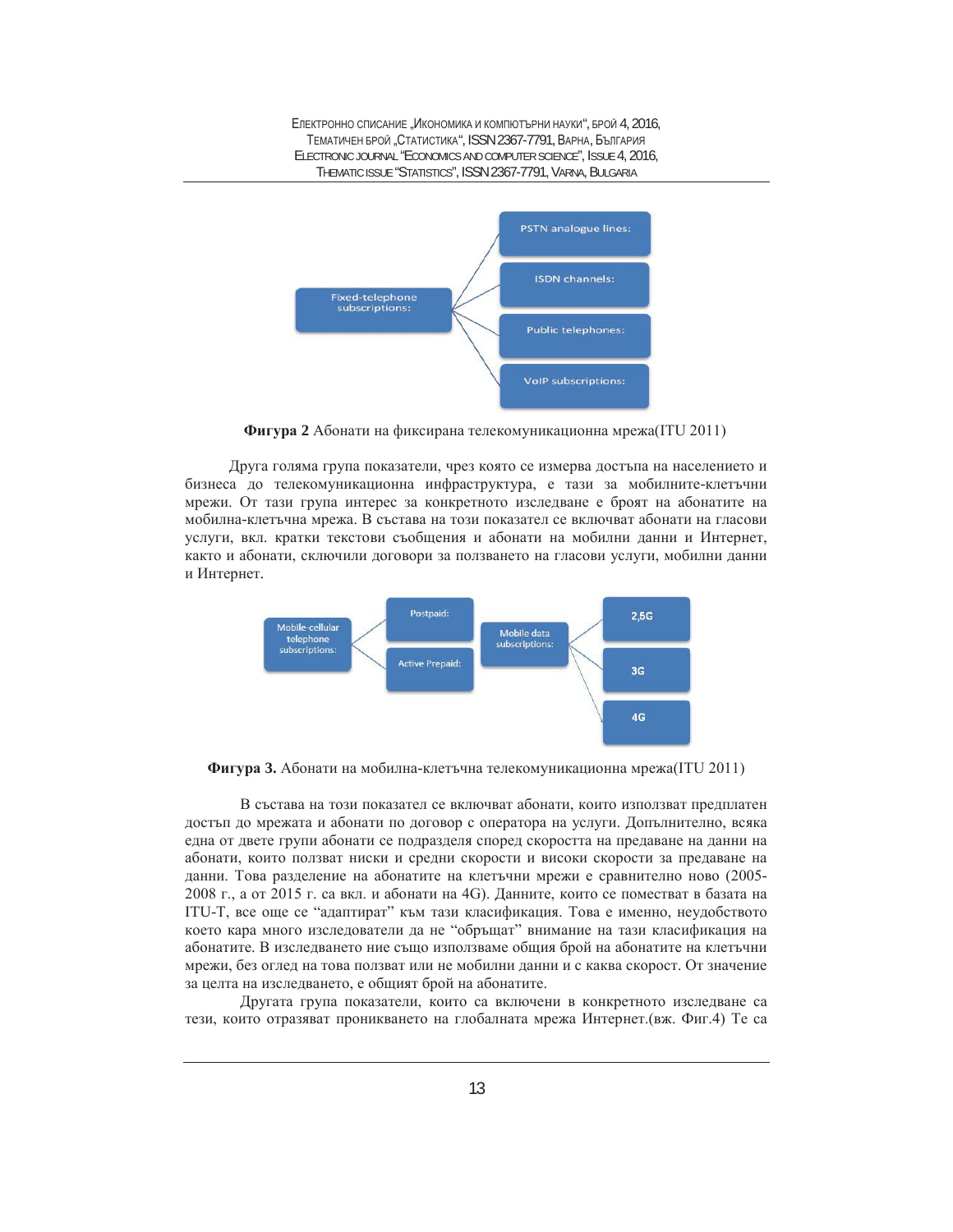отделени в самостоятелна група (според класификацията на ITU). В техния състав са включени общ брой абонати и брой потребители на Интернет и по групи от населението и бизнеса. Показателите, които характеризират разпространението на Интернет в отделните държави са разделени в две основни групи: i) според технологията на свързване към мрежата – фиксиран достъп (вкл. фиксиран широколентов достъп), безжичен достъп (вкл. абонати сателитен широколентов достъп, наземен фиксиран безжичен широколентов Интернет и активни мобилни широколентови абонаменти за публичния интернет; ii) според скоростта на трансфера на данните – абонати на стандартен достъп и абонати на широколентов достъп. Последната група показатели добиха особена популярност и във връзка с концепцията за Информационното общество.





Fixed (wired)-broadband subscriptions by downstream capacity



**Фигура 4.** Абонати на Интернет(ITU 2011)

Базата данни на ITU-Т включва общо 180 показателя, които се отнасят до сектор "Телекомуникации". Обектът на изследване е характеризиран с този ограничен брой показатели, т.к. те се включват в голяма част от изследванията, чрез тях се доказва, респ. отхвърля действието на закона на Јірр за група държави.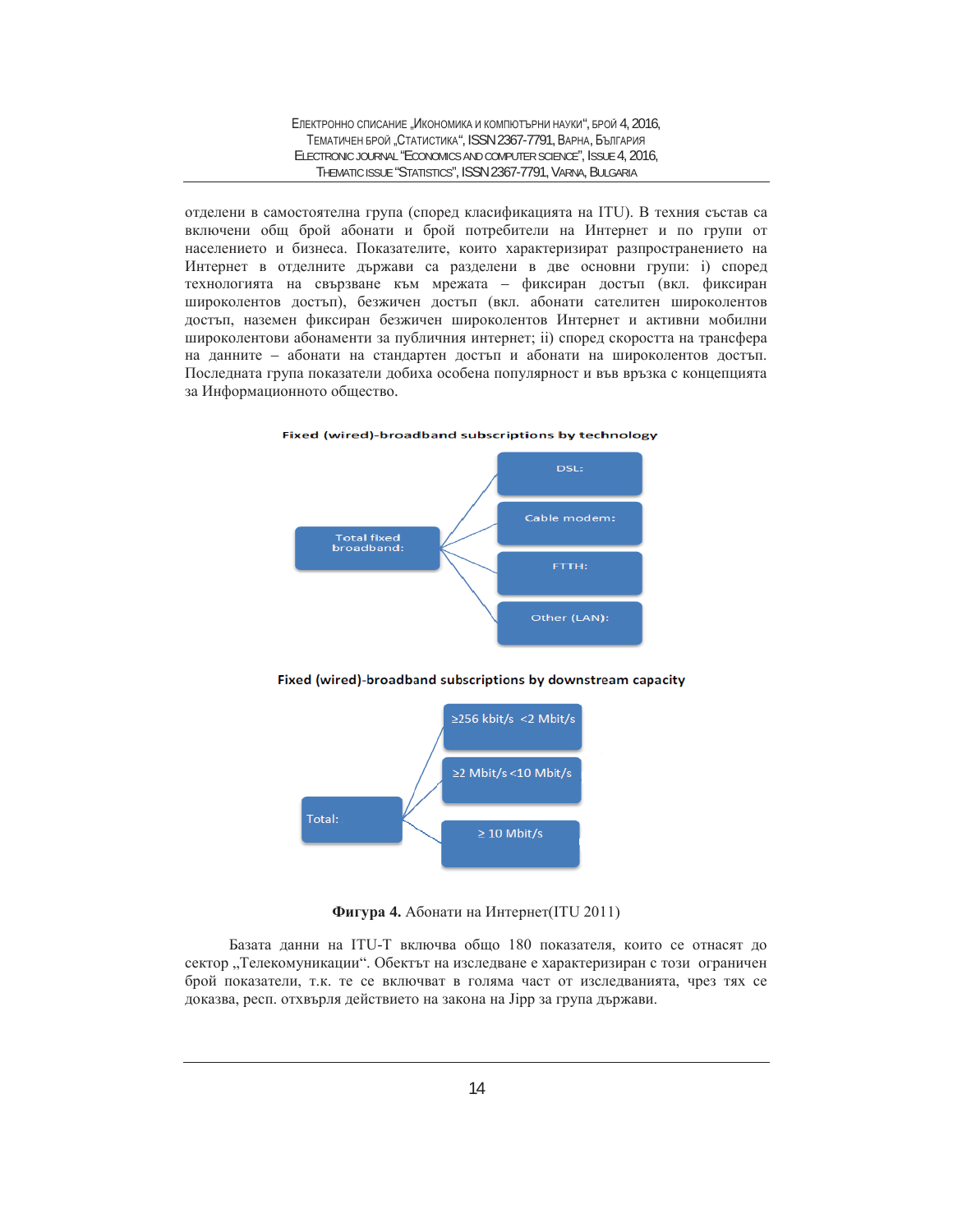Въз основа на абсолютните показатели се изчисляват показателите за плътност (разпространение) на инфраструктурата сред населението и бизнеса. Исторически найстар показател от тази група (относителни показатели) е този за телефонна плътност по фиксирани телефонни постове (брой телефонни постове на 100 души от населението), измерен в %.:

(1.)  $T\phi \cdot \Pi \pi_{fix} = \frac{(\kappa_{BM} \text{ onpe}_{ABCH} \text{ in FWHM} \text{ on the same number})}{Cp \cdot r \circ q \cdot \delta p \cdot \text{hacc}_{ABCH} \text{ on the same number}$ .100 [%] Брой абонати на фиксирани мрежи

Чрез този показател "се осигурява и сравнимост по отношение на разпространението на PSTN мрежата по население в отделните държави". Изчисленият по този начин показател е в основата на извеждането на кривата на Јірр. В неговия състав през 60-те години са включени единствено и само броя на активните аналогови фиксирани телефонни линии и публичните фиксирани телефонни апарати. С развитието на техниката и технологиите състава на този показател се разширява с абонатни линии за гласови услуги на IP (VoIP); абонатни линии фиксиран безжичен достъп до абонатна (WLL); ISDN гласов канал еквиваленти. В този смисъл използването на този показател за международни сравнения за група държави, включени в едно напречно сечение, е неоправдано. Той би могъл да се използва за изследвания в една конкретно взета държава и чрез него да се изследва динамиката в плътността по фиксираната мрежа или чрез него да се изследва връзката между тази мрежа и икономическата дейност.

По аналогичен начин се изчисляват и показателите по отношение на другите видове мрежи: плътност на абонати по клетъчни мрежи, Интернет. Националните статистически бюра, съвместно с ITU извършават периодични наблюдения с цел получаване на оценки на активните потребители на интернет. Наблюденията са във връзка с оценки за достигнато ниво на развитие на Информационното общество. Показател чрез който се измерва достъпността до интернет сред населението и бизнеса е резултат от тези наблюдения – "активни потребители на интернет", изчислен в процент от цялото население в отделните държави.

Показател, който често се използва като заместител на показателите за инфраструктурата, са Инвестиции в сектор ИКТ. Те се свързват с разходите за придобиване на собственост от имущество (включително интелектуална и неосезателна собственост като софтуер). В този показател се включват както за първоначални инсталации, така и разходи за допълнителни услуги към вече съществуващи, където се очаква използването да трае през един удължен период от време. Този показател поради неговото стойностно изражение би следвало да се използва с повишено внимание при анализ на временни редове. Показателите, чрез които се характеризира физическата инфраструктура, използвани в настоящата студия са следните (вж. таблица 1).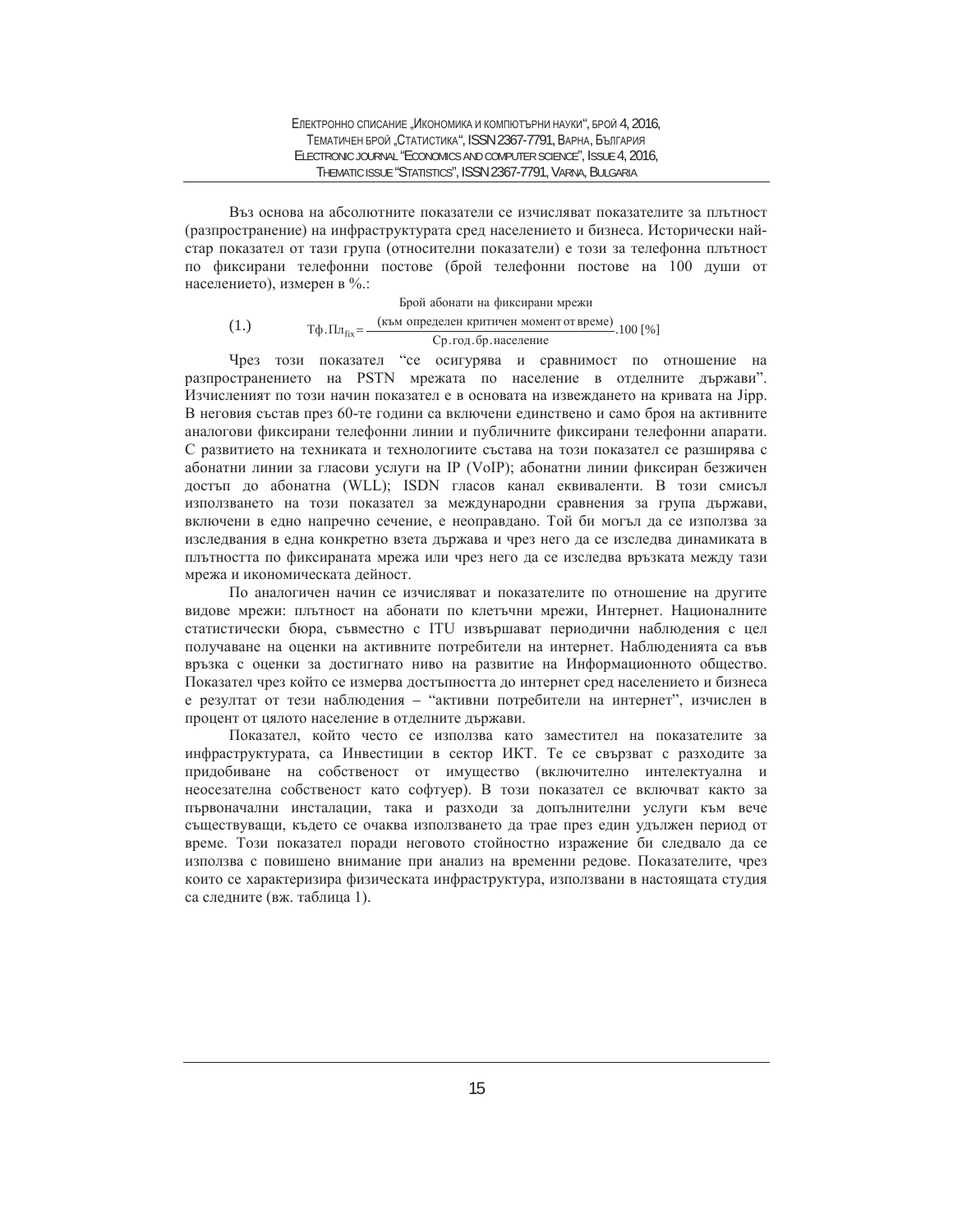#### ЕЛЕКТРОННО СПИСАНИЕ "ИКОНОМИКА И КОМПЮТЪРНИ НАУКИ", БРОЙ 4, 2016, ТЕМАТИЧЕН БРОЙ "СТАТИСТИКА", ISSN 2367-7791, ВАРНА, БЪЛГАРИЯ ELECTRONIC JOURNAL "ECONOMICS AND COMPUTER SCIENCE", ISSUE 4, 2016, THEMATIC ISSUE "STATISTICS", ISSN 2367-7791, VARNA, BULGARIA

# **Ɍɚɛɥɢɰɚ 1.**

| Показател                        | Показател                                     | Мярка                                   | Информационен<br><b>ИЗТОЧНИК</b>  | Променлива   |
|----------------------------------|-----------------------------------------------|-----------------------------------------|-----------------------------------|--------------|
| Абонати на<br>фиксирани<br>мрежи | Fixed telephone<br>subscriber                 | Хил.бр.                                 |                                   | <b>FTS</b>   |
| Абонати на<br>клетъчни<br>мрежи  | Mobile-cellular<br>Telephone<br>subscriptions | Хил.бр.                                 | World<br>Telecommunication        | <b>MTS</b>   |
| Интернет<br>абонати              | Интернет<br>subscribers                       | Хил.бр.                                 | / Database 19th<br>Edition, 2015. | <b>IS</b>    |
| Интернет<br>потребители          | Интернет users                                | % от населението<br>на държавата        |                                   | $\mathbf{H}$ |
| Инвестиции в<br>сектор ИКТ       | Investments in<br><b>ICT</b> sector           | Млн.нац.валута<br>$(2015 \; \text{r.})$ |                                   | Invest       |

#### Индикатори на обществения телекомуникационен сектор

В качеството си на измерител на икономическата дейност е използван БВП. В икономиката брутният вътрешен продукт (БВП) е мярка за количеството произведени стоки и услуги за определен период от време в даден географски район. Това е един от начините за измерване на националния приход и продукция. Този показател по смисъла на кривата на Јірр е измерител на "богатството на народите". Пак според нея той е определящ фактор за развитието на телекомуникационната инфраструктура.

В настоящата публикация БВП е съобразен с мащаба на населението и е представен като реален БВП на човек от население, по цени на националните валути, на държавите включени в изследването, по цени на 2015 г. (информацията за БВП е от базата данни на Euromonitor International).

#### $Ta5$ лица 2.

| Показател                    | Показател      | Мярка                    | Информационе<br>Н ИЗТОЧНИК      | Променлива |
|------------------------------|----------------|--------------------------|---------------------------------|------------|
| БBП                          | <b>GDP</b>     | Млн.нац.валута<br>(2015) | Euromonitor<br>International    | <b>GDP</b> |
| БВП на човек<br>от население | GDP per capita | Млн.нац.валута<br>(2015) | http://www.euro<br>monitor.com/ | GDP_cap    |

Показатели за икономическа дейност ("богатство на народите")

Основните теоретични въпроси, на които се търсят отговори по емпиричен път чрез системата от показатели, са: може ли да се приеме, че кривата на Jipp е адекватно отражение на връзката между телекомуникационната инфраструктура и икономическото развитие в съвременните условия? Подходяща ли е методологията със статичен напречен разрез за анализ на обсъжданата зависимост?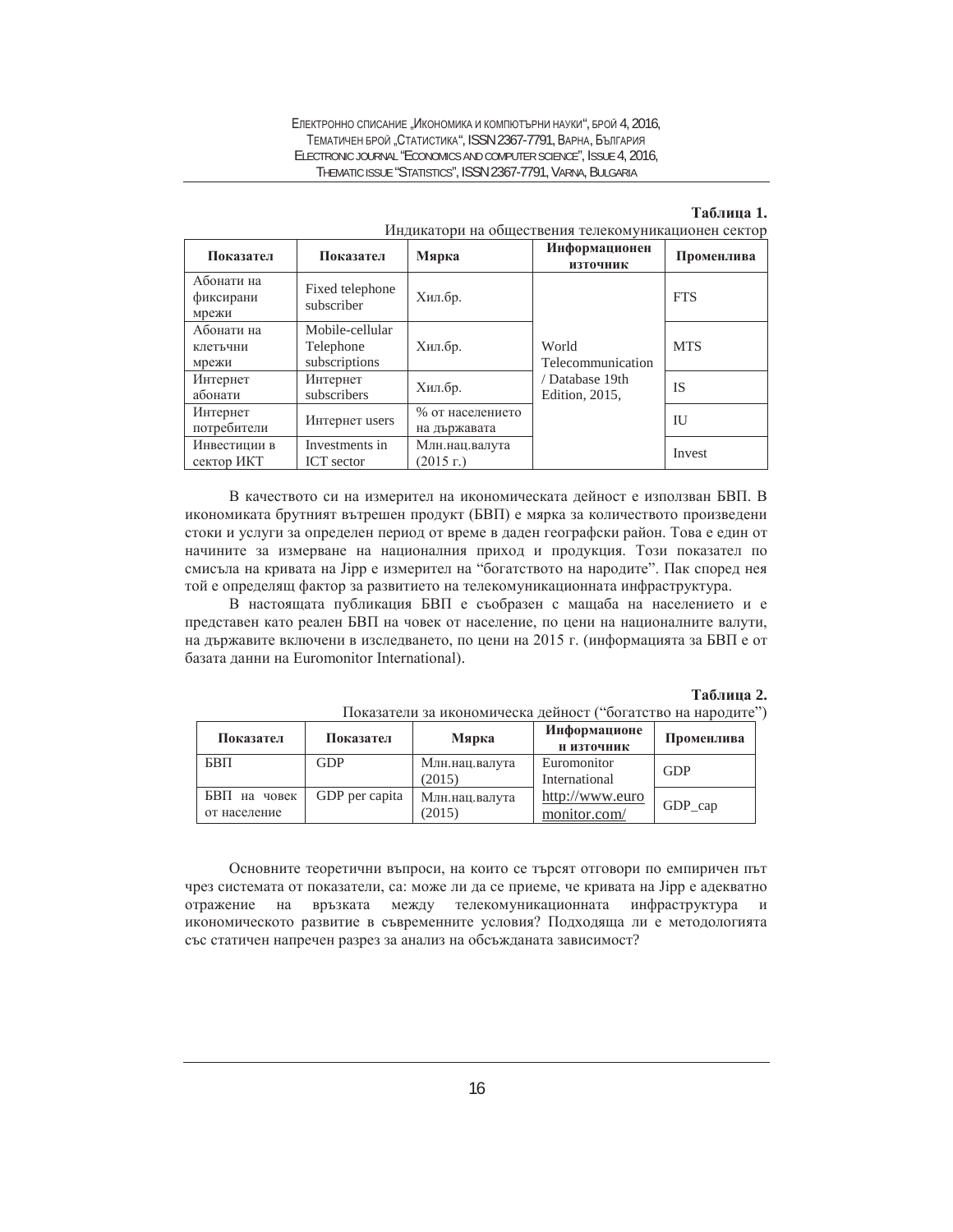# 2. БВП-телекомуникационна инфраструктура – обобщени ИЗВОДИ ОТ ЕМПИРИЧНИ ИЗСЛЕДВАНИЯ

В публикация, озаглавена "Богатството на народите и телегъстотата" Јірр А. (1963) доказва наличието на връзка между телефонната плътност (брой телефонни постове на 100 човека от населението) и икономическо развитие, измерено чрез БВП на човек от население. Авторът доказва още, че посоката на взаимодействие е от "богатството на народите" към "телегъстотата". През същия период, възможно и под влияние на публикациите на Jipp, CCITT<sup>2</sup> създава (1964 г.) специализиран автономна група, GAS-5, отговорна за изработването на показатели и предложението на методи за количествено определяне на взаимодействията между телекомуникациите и икономическо развитие. В средата на 60-те години, ССІТТ също публикува резултати от емпирични изследвания, в които са използвани иконометрични методи. Въз основа на експоненциален модел е предложено свързване на телефонна плътност с брутния национален продукт (БНП) на човек от населението. Оценките са направени чрез информация за държавите членове на Международния съюз за телекомуникации (ITU) за годините 1955, 1960 и 1965 – общо за всички държави; за държави от Европа; за държави разположени в Европа и Централна Азия. Резултатите от прилагането на единични линейни регресионни модели, в които като обяснявана променлива е включена "телефонната плътност по население", а в качеството обясняваща - БВП на човек от население, са довели до "модели" – еталони, стандарти, чиято употреба се препоръчва от ССІТТ за планиране на телекомуникационни мрежи в развиващите се страни, при липса на данни относно развитието телефонните мрежи. Тези модели е препоръчано от ITU да се използват и като средство за получаване приблизителна оценка на инвестициите в телекомуникациите. С презумпцията, че по-високата телефонна плътност е резултат на по-високи инвестиции в мрежата, те са резултат от по-висок БВП. Неизвестните нива на телефонна плътност, респективното обемът инвестиции в телекомуникациите т.е. "приблизителната" оценка за тях се получава чрез теоретичните, очаквани стойности на следствието Y (телефонна плътност или инвестиции) при известни нива на Х (БВП или Брутен национален доход). Последните два макроикономически показателя са наблюдавани националните статистически служи, от международни организации, като Световната Банка и други подобни, информацията за тях е с относително дълга история, наблюденията са с еднаква продължителност. Именно това са причините те да бъдат включвани в състава на един модел за оценка на нивата на проникване на телекомуникационната инфраструктура в конкретно взета държава.

Вариациите в търсенето на телекомуникационна инфраструктура (измерена чрез телефонна плътност) в различни държави се обяснява с вариациите в БВП на човек от населението (еластичност на търсенето по отношение на дохода). Така формулирана посоката на зависимост между телекомуникационната инфраструктура веднага

 $\overline{a}$ 

 $2^2$  CCITT (Consultative Committee for International Telephony and Telegraphy) - CCITT e част от ITU (International Telegraph съюз), който е създаден 1865. През 1934 г. Съюзът променя името си на Международният съюз по телекомуникации (International Telecommunication Union, ITU) е специализирана агенция към ООН, която е отговорна за информационните и комуникационни технологии в света, www.itu.ch.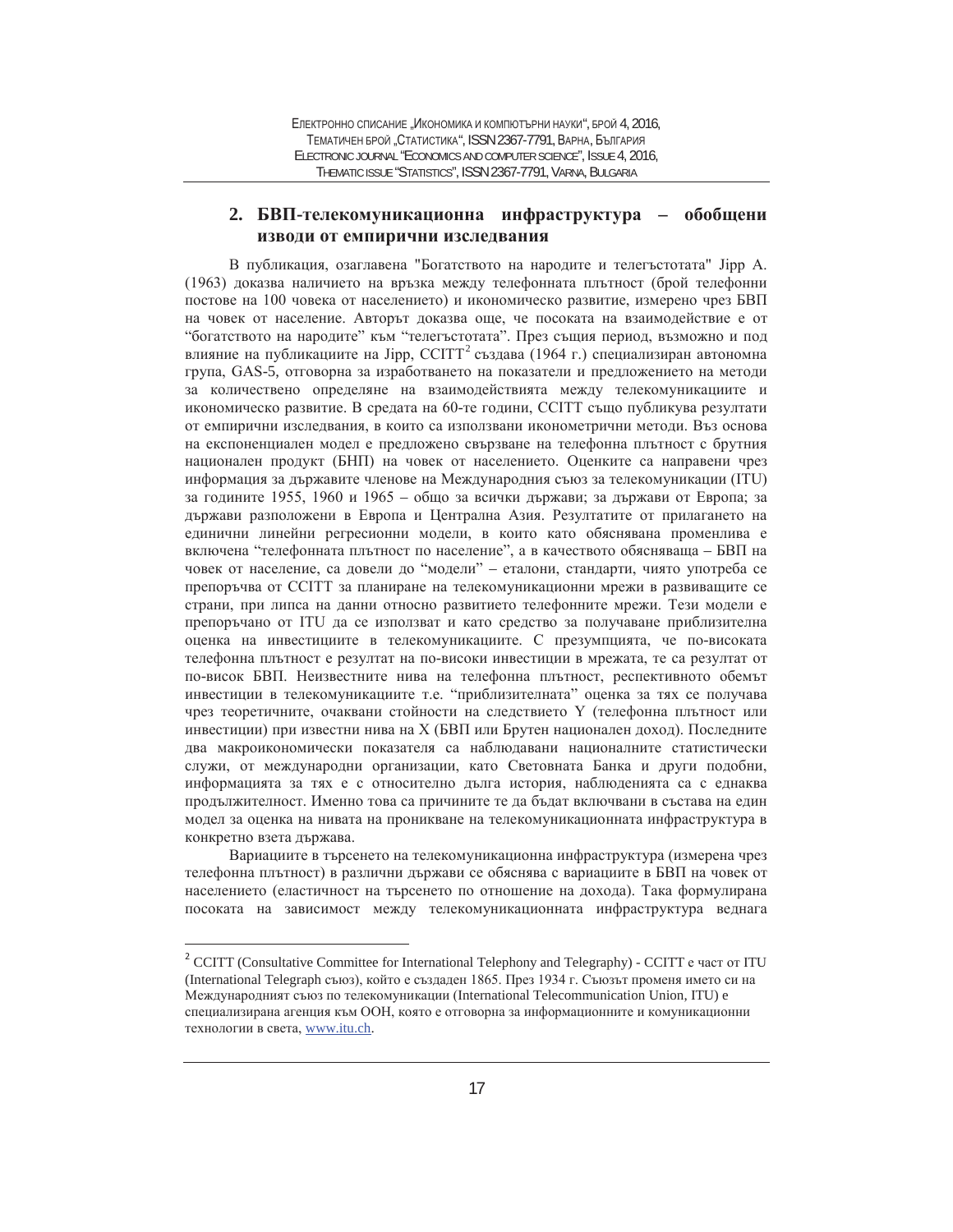поражда въпроси като: Възможна ли е обратната причинност от Телекомуникационна инфраструктура към БВП?; Възможна ли е двупосочна причинност т.е. Телекомуникационна инфраструктура БВП. Допълнителни въпроси се поставят относно спецификацията на модела и участващите променливи в него. Моделите, от които е изведена тази зависимост, отговарят ли на статистическите критерии за истинност и адекватност на получените резултати? С какви грешки на оценките са обременени параметрите на иконометрияния модел? Линейна или нелинейна е формата на зависимостта между участващите променливи? Дали са подбрани найподходящите входни променливи, чрез които да се построи, тества и валидира модел, който да служи за най-точно планиране на инвестициите в телекомуникационна инфраструктура?

Техническото и технологично развитие на телекомуникационните мрежи и системи провокира много автори да насочат усилията си към изследване на зависимости които участват количествени измерители на дейността на сектор ИКТ като цяло. Законът на Jipp е изведен и доказан в условията на монополно присъствие на един телекомуникационен оператор в конкретна държава държа (с изключение на САЩ и Канада) и телекомуникационната мрежа е собственост и отговорност на държавите, в лицето на техните правителства. Понастоящем пазарът на телекомуникационни услуги в световен мащаб е дерегулиран в голяма част от държавите. Като резултат от това сектор "Телекомуникации" се развива с безпрецедентни темпове. Появяват се съмнения относно действието на закона Јірр в условията на съвременните комуникации.

В съвременните публикации все по-често се обръща внимание на показателите, които характеризират степента на проникване (разпространение) и на клетъчните мрежи, на глобалната мрежа Интернет, на спътниковите мрежи. Обръща се внимание и на показатели, които характеризират използването на тези мрежи за пренос на информация, като трафик например. Вниманието в съвременни публикации се насочва и към уменията на населението и бизнеса да използват възможностите които предлагат съвременните телекомуникации.

Научните трудове, посветени на взаимната връзка между телекомуникациите и икономическото развитие, могат да бъдат групирани по различни критерии.

Първо: според логиката на изграждане на иконометричните модели и мястото на променливите в тях. і) Публикации в които се приема посоката на връзката между показателите, изведена от Jipp; ii) Публикации, чиито автори доказват, че посоката на взаимодействие между променливите е обратна, т.е.

Второ: публикациите по темата могат да бъдат обособени в групи според методите за изследване и анализ: методи анализ на напречно сечение (анализ на редове на разпределение) и методи за анализ на динамични редове. i) "Първата" група следват подхода на напречно сечение (анализ на редове на разпределение) и конструираните в тях модели използват възможностите на класическия регресионния анализ. ii) "Втората" група автори, работили по проблемите на връзката между телекомуникациите и икономическата дейност на ниво национална икономика използват методите за анализ на динамични редове.

Трето: Публикациите по разглежданата проблематика могат да бъдат обособени и в групи, според показателите, които характеризират сектор Телекомуникации. і) такива в които приоритетно вниманието е насочено към историческите (фиксирани)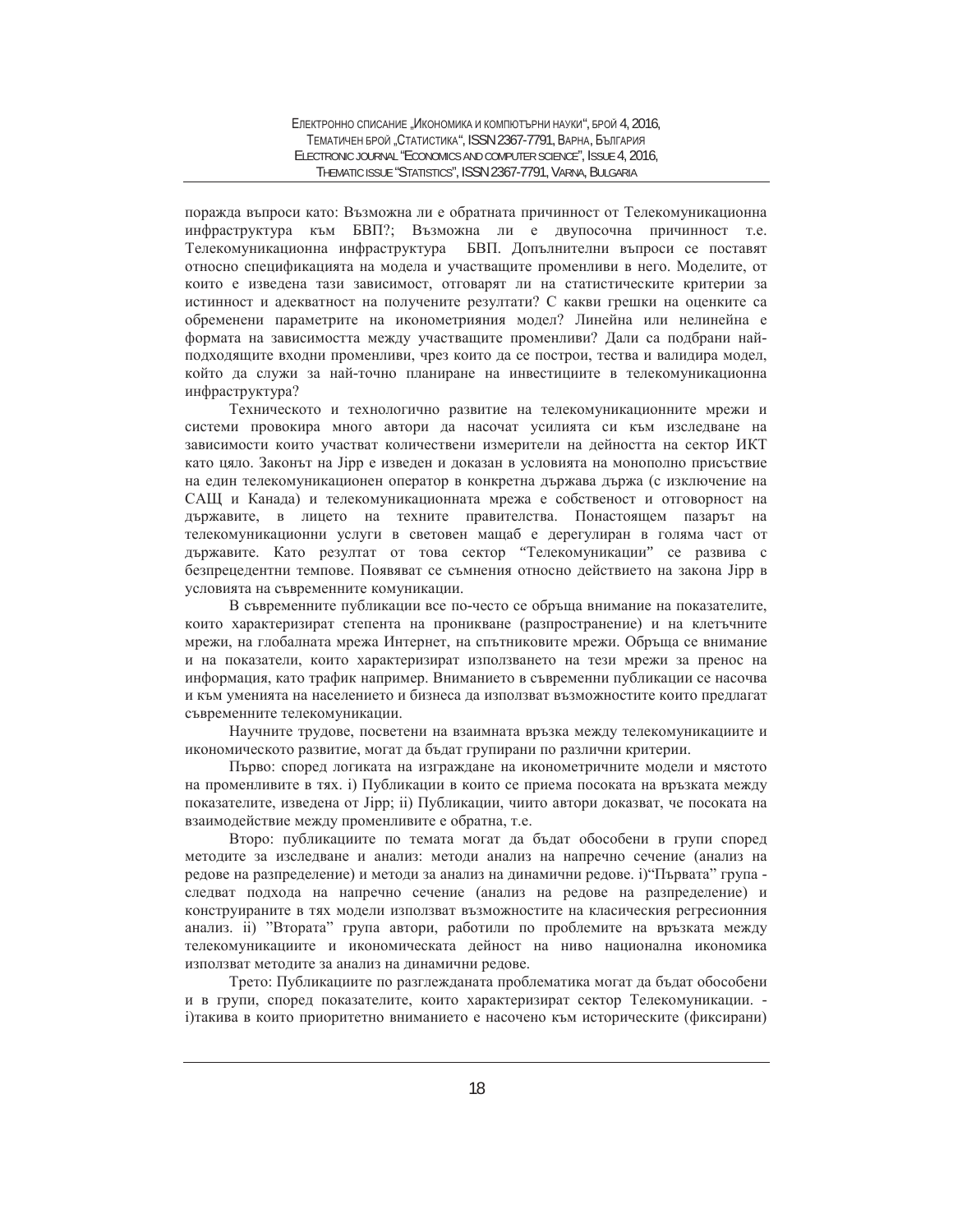телекомуникации и - ii)публикации в които се обръща внимание на цифровите (нови) комуникации.

Четвърто: От прегледа на литературата се установи, че голяма група изследователи разглеждат връзката телекомуникации-икономическа дейност се изследваната чрез комплексните иконометрични модели.

В прегледа на литературата вниманието ни е насочено основно към публикации, в които се представят резултати на макро-равнище, такива които са разработени на ниво държава или група държави. Това е продиктувано от стремежа да се оцени действието на за Закона на Јірр през 21 век, действието му по отношение на "новите" телекомуникации, както и възможна ли обратната причинност – от телекомуникационната инфраструктура към икономическото развитие. В изложението е представен по-детайлен обзор на литературата по разглежданата проблематика, който е в последователност на според горните критерии. Концентрирано е вниманието върху публикации, в които е акцентът е върху иконометричните методи като средство за изследване и анализ на връзката между телекомуникациите и икономическо развитие. Публикациите, останали извън изложението, не са пренебрегнати. Резултатите от тях, изведени от икономическата теория, заедно с тук цитираните са една стабилна база за анализ на връзката между телекомуникациите и икономическата активност.

Едни от ползотворните и активни автори в разглежданата област са Gary Madden и Scott J. Savage. В техните научните трудове (Madden et al. 2008; Madden & Savage 1998) се използват постиженията на Jipp, но се предлага преосмисляне на посоката на зависимостта между икономическата активност и телекомуникационната инфраструктура, а именно от телекомуникационната инфраструктура към икономическия растеж. В изследванията си авторите развиват един модел на растеж от гледна точка на предлагането на телекомуникационна инфраструктура, който използва както телефонната плътност по инфраструктура, така и дела на инвестициите в телекомуникационна мрежа. В публикацията се предлага развитие на модела на Мапкіw и Romer (1992 1997) чрез включване на телекомуникационният капитал в агрегирана производства функация на Cobb-Douglas. Предложеният модел се фокусира върху агрегираната производителност в националните икономики на 43 държави, разположени на различни континенти (Китай, Индия, Кения, Швейцария, Унгария, Турция, Австралия, Италия, Белгия и др.). В цитираното изследване авторите обръщат внимание на конвергенцията между информационни и телекомуникационни технологии, на цените на услугите, както и разходите, които се правят за телекомуникационни услуги. Включени в модела са и фиктивни (булеви) променливи, за "ново-индустриализираните азиатски икономики и развиващите се страни от Централна и Източна Европа, намиращи се в преход". Основни показатели, върху които се гради изследването на Madden и Savage, са човешки капитал, измерен чрез броя на заетите лица в икономиката и в сектора; телекомуникационния капитал – измерен чрез инвестициите в сектора. Като метод на оценка е използван регресионният анализ и анализът на структурни уравнения, а като метод за оценка е използван методът на най-малките квадрати. Резултатите от изследването на Gary Madden и Scott J.Savage (Madden et al. 2008) отчитат една значима положителна връзка между телекомуникационния капитал и икономическия растеж. Авторите доказват, че "размерът на еластичностите на физическия и на човешкия капитали са чувствителни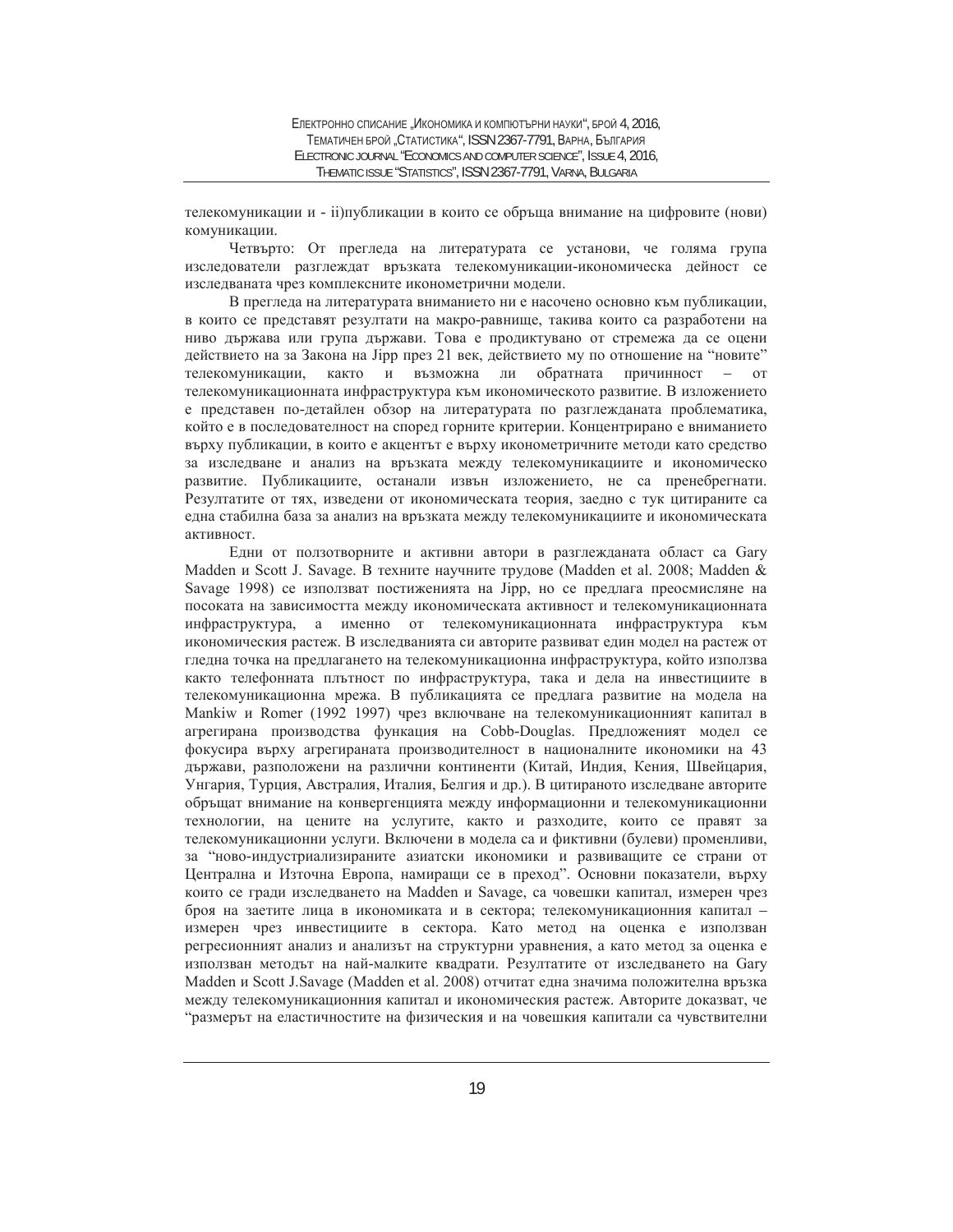към използваните променливи за телекомуникационния капитал". В заключение авторите призовават към проверка на косвеното влияние на телекомуникационния сектор върху икономическия растеж, анализ на връзката между телекомуникациите и услугите, туризма и търговията. В друга своя публикация авторите Gary Madden и Scott J.Savage (Madden & Savage 1998) използват същата методология за да изследват до посоката на влияние между инвестициите в телекомуникации и растежа на икономиките на страните от Централна и източна Европа за периода 1991-1993 г. Иконометричният модел, разработен в изследването, е в съответствие с модели на икономически растеж на група държави използвани от Barr (Barro 1991) and Levine and Renelt (1992) (Anon n.d.). Моделът се разширява, за да изследване на връзката между инвестициите телекомуникационна инфраструктура и икономически растеж. Обобщеният модел, чрез който Gary Madden и Scott J.Savage изследват факторните влияния на телекомуникациите върху икономическия растеж на държавите от Централна и Източна Европа е:

(1.)  $RGDP_{it} = \alpha_1 + \alpha_2 \cdot GDP_{g_{l_{it}}} + \alpha_3 \cdot POP_{it} + \alpha_4 \cdot GOV_{it} + \alpha_5 \cdot INV_{it} + \alpha_6 \cdot TEL_{it} + \alpha_7 \cdot BACC_{it} + u_{it}$ където: - і индекси страни; t индекси време (отделно за 1991 г. и 1993 г); RGDP темпът на растеж на реалния БВП на глава от населението, измерен в щатски долари за 1993/1991 г.; GDP91 - реалния обем на БВП на глава от населението в USD през 1991г.; РОР - е темпът на растеж на населението 1993/1991 г.; GOV - делът на държавното потребление в БВП; INV - делът на инвестициите в основен капитал в БВП; ТЕL е делът на телекомуникациите на инвестициите в БВП; ВКСС - е фиктивна променлива за балтийските държави. В резултат на оценен регресионен модел авторите извеждат положителна връзка между инвестициите и БВП, и положителна връзка между телефонната плътност по фиксирани постове и БВП. Извод, който се налага от това изследване, е че "инвестициите в сектор телекомуникации могат да се определят като важна детерминанта на икономическия растеж". Този резултат показва, че преодоляването на хроничен недостиг на инвестиции в телекомуникационните инфраструктури на страните от ЦИЕ в може да може да окаже позитивно въздействие както върху телекомуникационния сектор, така и върху икономическия растеж на цялата икономика.

Други доказателства за положителното въздействие и взаимната причинност между телекомуникациите и икономическото развитие са публикувани от Oliner и Sichel (Oliner & Sichel 2000). Авторите използват основни показатели в областта на ИКТ, като компютърен хардуер, софтуер и телекомуникационно оборудване, заедно с капитала и труда като входове на производствена функция на растежа и емпирично доказват много, че високите нива на развитие на ИКТ са причина за икономическия растеж в края на 1990 г. в Европа. Schreyer [(Colecchia & Schreyer 2002) изследва влиянието на капитала в сектора ИКТ и доказва, че приносът на ИКТ за икономическия растеж на четири европейски страни, и САЩ, Канада и Япония през 1990-1996 г. е около 0.17-0.29%. Daveri (Daveri 2002) разширява модела на Schreyer – включва в проучването си 14 европейски държави и САЩ и извежда по-висок принос на ИКТ за икономическия растеж за всяка страна. Авторът прави извод, че големите европейски държави постигат по-ниски ползи от въведенията в ИКТ по отношение на икономическия растеж, сравнявайки ги със САЩ. Lee и сътрудници (Lee et al. 2005) посочват значителното въздействие на ИКТ върху икономическия растеж на много от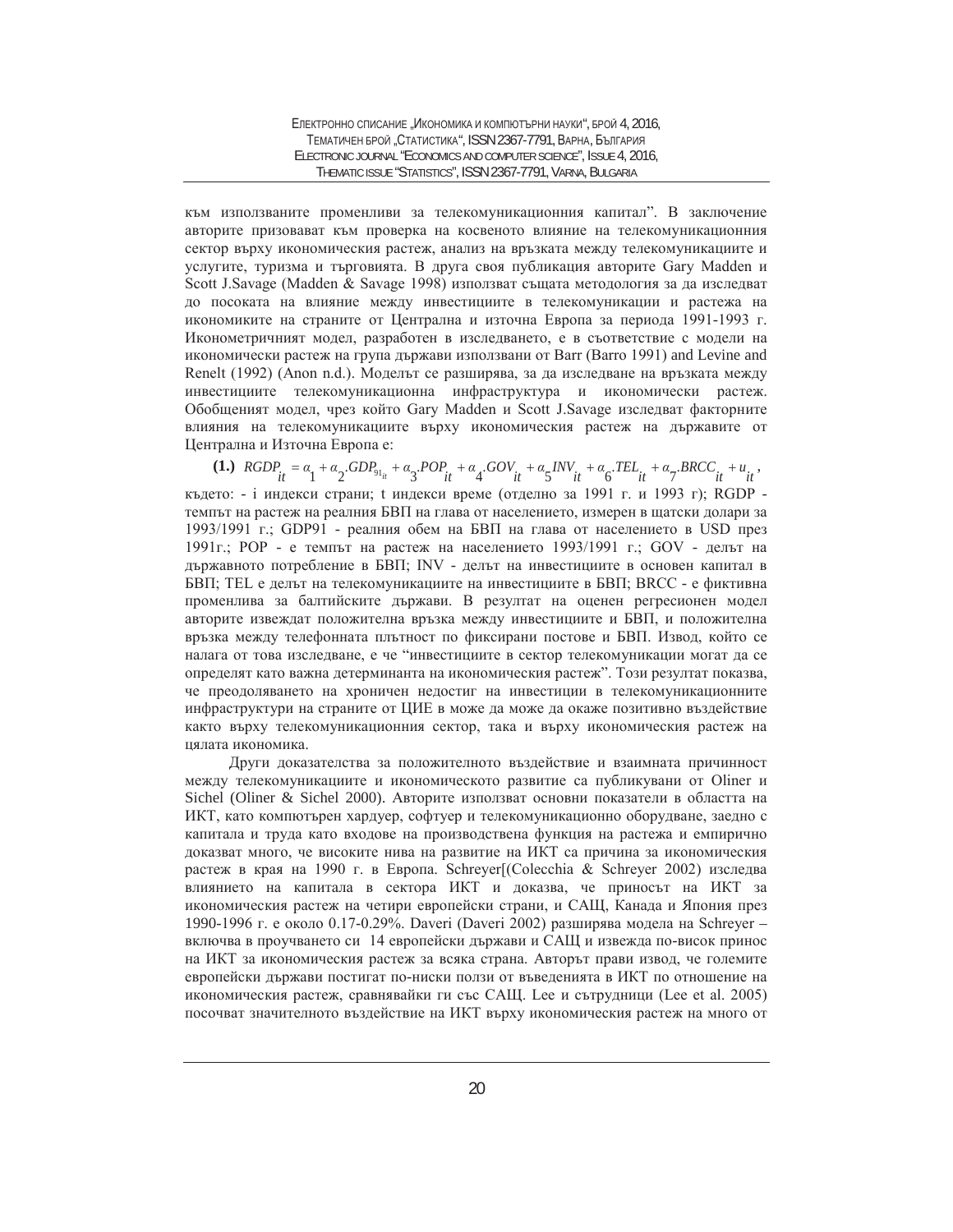развитите и ново-индустриализираните икономики (NIES), но не и в развиващите се страни. Неясно въздействието на ИКТ върху икономическия растеж в развиващите се страни могат да се обясни с намаляването на инвестициите във фиксираните телекомуникационни мрежи и преориентирането на тези държави към "новите" мобилни комуникации и изграждането на мрежите за достъп до Интернет, в развиващите се страни, Интернет услугите не са били налични до края на 90-те голини.

Авторите Tom S.Y. Lee и Roghieh Cholami (Lee et al. 2005) разширяват обхвата на изследванията, като излизат извън рамката на статичния регресионен анализ. Обръщат внимание върху динамичните процеси които протичат в икономиките на отделни държави, в сектора ИКТ породени от въздействието на фактора "време". Тяхната публикация е една от ранните, в които индикаторите на телекомуникационния сектор (като телефонна плътност и инвестиции в телекомуникации) и социалноикономическите индикатори се разглеждат през призмата на анализа на динамични редове. Обсъжданата публикация е сред ранните, в които се обръща внимание и на лъжливата, фалшива регресия. Целта изследването е "да се погледне на връзката на IT и икономическия растеж с инструментите на анализа на временния ред". Променливите, които авторите използват в изследването, са от Индустриалната база данни на структурния анализ на OECD (STAN) (1970-1999 г.) и от Индустриалната Статистическа база данни на Организацията на индустриално развитие на Обединените Нации (1981-1998г.). Авторите използват два показателя за характеризиране на мащаба на сектор Телекомуникации: добавената стойност създадена в IT сектора (IT1) и инвестицията в телекомуникациите (IT2) в 16 държави, вкл. Китай, Индия, Индонезия, Филипини, Сингапур, САЩ и др. "индустриално развити" държави. Съществен принос на авторите е отделеното внимание в публикацията на проверката на предположението относно различната степен на влияние на телекомуникациите върху други сектори в икономиката. Включените сектори в това изследване са (според третата ревизия на ISIC) (30) Офис, счетоводство и изчислителна техника, (32) Радио, телевизия и комуникационно оборудване, (64) Телекомуникации и (72) Компютър и свързаните с него дейности. Икономическите показатели, включени в изследването са: БВП, Бруто образуване на основен капитал и заети лица в икономиката, заети лица в сектор ИКТ. За да изследват връзката между променливите авторите разглеждат производствената функция на Cobb-Douglas Според тях производството изисква поне три ресурса: труд (L), капитал (K) и информационни технологии (IT) т.е.  $Y = A \cdot I T^{\beta_1} \cdot K^{\beta_2} \cdot L^{\beta_3}$ , където Y представлява изхода (БВП), А е константа, представляваща други фактори, засягащи производството, а β1, β2 и β3 са отразяват еластичността на производствените ресурси. Функцията на Cobb-Douglas е използвана за изследване на "далечна връзка" между участващите променливи. Резултатите от изследването показват, че едва в шест от участващите държави може да се приеме наличието на далечна връзка между участващите променливи. Във всички останали случаи изследването на връзката телекомуникации-икономическа активност /за конкретните държави/ не дава основание да се твърди, че съществува далечна връзка между тях.

Един по различен поглед на взаимодействието между телекомуникационната инфраструктура и резултатите от производствената дейност в отделно взета държава се откриват в публикацията на Antonelli (Antonelli 1995). Авторът доказва, че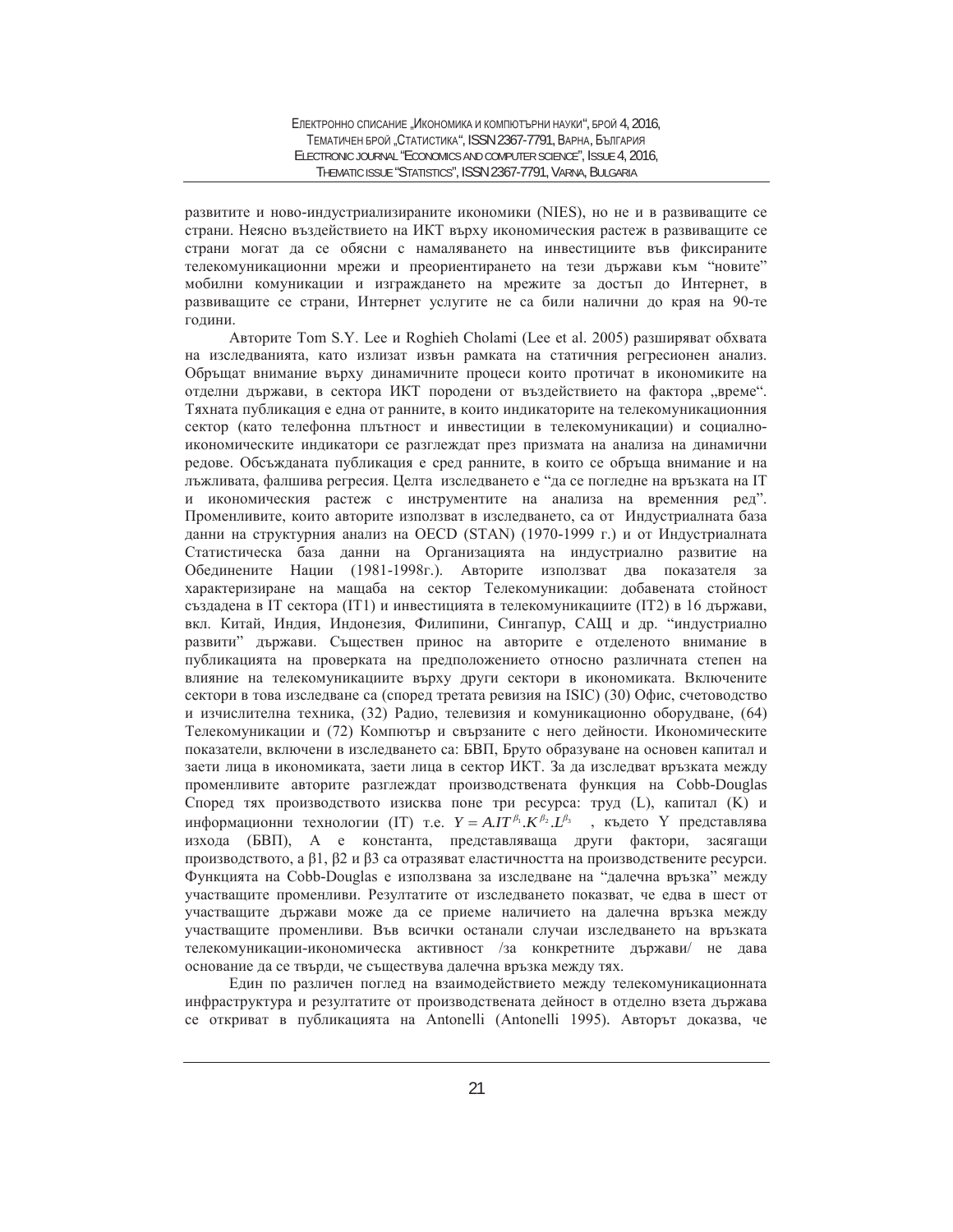"развиващите се страни могат да извлекат повече полза от ИКТ отколкото развитите страни. При развиващите се страни преминаването, от фиксирана телекомуникационна инфраструктура, изградена основна на аналогов принцип, чрез коаксиални кабели ще е много по-лесно да преминат към комуникации от ново поколение. При тях големите инвестиции направени от държавите за подобна (фиксирана) инфраструктура при ще бъдат спестени. Тези държави ще преминат директно на цифрова телекомуникационна инфраструктура, като по този начин не се налага да правят допълнителни разходи за синхронизация между морално и технически остарели телекомуникационни съоръжения с новите цифрови технологии. Авторът прави заключението, че развитието на инфраструктурата в развитите и развиващите се държави практически ще се изравни. Според Antonelli (Antonelli 1995) развиващите се държави е възможно да изпреварят развитите по отношение на изграждане на ново-технологична телекомуникационна мрежа, т.к. те имат предимство пред развитите по отношение на цифровата ИКТ дифузия.

Развитието на методологията за анализ на динамични редове, заедно с развитието на иконометричния и статистически софтуер все повече автори разглеждат между телекомуникациите и икономическото развитие като динамичен процес между взаимно свързани показатели. В тази връзка е публикацията на Lars-Hendrik Röller и Leonard Waverman (1996) (Berlin 2007) В нея авторите представят резултати от един структурен модел на производствена функция. Те разглеждат инвестициите в телекомуникации като ендогенна система на макро-растеж, с включени модели на тьрсене и предлагане на телекомуникации. За емпиричната реализация на модела авторите използват данни за 35 държави през двадесет годишен период от 1970 до 1990 г. От тези 35 държави, двадесет и една са членове на ОЕСD, а останалите четиринадесет развиващи се страни, т.нар. "ново-индустриални икономики". Към последните са отнесени Алжир, Аржентина, Бразилия, Чили, Индия и др. (списъкът с държави е представен в таблица 1, в публикацията). Информационната осигуреност на емпиричния модел е чрез основни макроикономически показатели, които характеризират конкретна държава като БВП, дефлатор на БВП, население, брутни инвестиции в икономиката, брутни спестявания, гъстота на населението, заети лица, коефициент на безработица; показатели, които характеризират развитието на телекомуникациите – основни (фиксирани) абонатни линии (синоним на стационарни телефонни постове), национален и международен трафик, приходи в сектор телекомуникации - общо и от телефонни услуги. Моделът, предложен от Lars-Hendrik Röller и Leonard Waverman, се състои от четири взаимно свързани уравнения по едно за агрегиран растеж; търсене на телекомуникационна инфраструктура; предлагане на инвестиции в телекомуникациите и производствена функция на телекомуникационна инфраструктура. В резултат от оценяването на уравненията авторите извеждат, че направените инвестиции в телекомуникационната инфраструктура могат да доведат до икономически растеж по няколко начина: -инвестицията сама по себе си води до растеж, т.к. физически съоръжения като кабели, централи, и други водят до увеличаване на търсенето на стоки и услуги, които се използват за тяхното производство, заедно с това за изграждането на самата инфраструктура са необходими и заети лица със съответните компетенции (увеличаване на заетостта) – икономическите постъпления от използването на телекомуникационна инфраструктура са много по-големи в сравнение със самите инвестиции (висок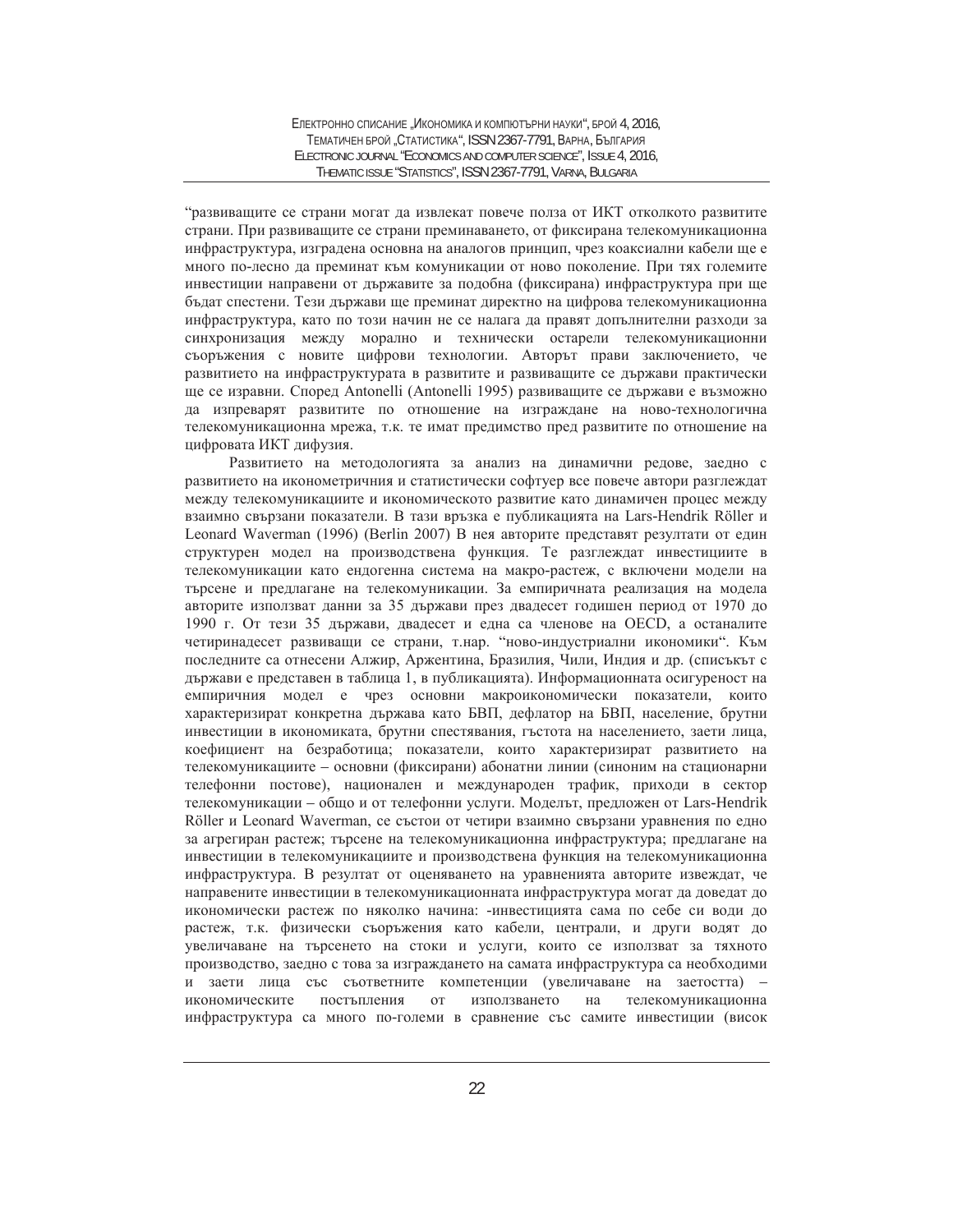индиректен и директен ефект върху всички сектори на икономиката). В заключение, авторите доказват, че телекомуникационната инфраструктура има силно влияние върху икономическия растеж и инвестициите направени в този сектор се разпростират и върху останалите сектори. Те създават вторични ефекти т.е. производство на стоки и услуги, които създават ползи за трети страни, но не са отразени в цената им.

Сходни са изводите, получени и от Hend Belaid (Berlin 2007). В публикацията "Телекомуникационната инфраструктура и икономическото развитие: случаят на развиващите се държави" авторът разглежда ролята на телекомуникационната инфраструктура в процеса на икономически и социален растеж на развиващите се държави. Вниманието в публикацията е фокусирано върху факта, че в тези държави с по-голямо предимство са инвестиции в телекомуникациите, отколкото в други видове инфраструктура, за да се елиминира различието в икономиката. В публикацията са представени данни за 37 развиващи се държави за петнадесетгодишен период. Изследвано е взаимното влияние между икономическия растеж и развитието на телекомуникационния сектор. За да се провери обратната причинност Belaid използва съвместно микро-модел на телекомуникационна инфраструктура (модел на търсене) и макро-модел на телекомуникационна инфраструктура, реализиран чрез производствена функция. Авторът използва модела, за да обясни взаимовръзката между икономическия растеж и телекомуникационния сектор чрез дефиниции на функции на търсене и предлагане, използва и променливи аналогични на използваните от Lars-Hendrik Röller и Leonard Waverman.. Разликата между публикациите е от гледна точка на времето за което са разработени моделите и държавите, които са включени в тях. Практически тези две публикации показват резултати от експеримент по отношение на утвърдена и добре позната иконометрична практика на симулантите уравнения. В тях подробно е описана и статистическата методология относно спецификацията на моделите. Belaid прави извода, че телекомуникационният капитал е положително свързан с БВП. Същото време авторът потвърждава резултатите на Јірр и отразява ефекта на положителните вторични ефекти. В изследването на Hend Belaid подборът на участващите променливи е осъществен с помощта на теста на Granger за причинност. Основните изводи, до които достига авторът, е систематизирал по следния начин: - инвестициите в телекомуникациите са основен двигател на икономическия растеж, съществува положителна корелация между растежа и телекомуникациите за слабо развитите държави; - В държавите, в които нормативно е заложено осигуряване на универсална услуга, конкуренцията е слабо развита и това води до забавяне на инвестиции в телекомуникационна инфраструктура. Последните държави трябва да направят много усилия за ефективно подобрение на инфраструктурата си, за повишаване на обема на инвестициите в тях, за развитие на нови услуги и да не разпиляват усилия и ресурси за поддържане на т.нар. "универсална услуга".

Основната особеност на телекомуникационните услуги през последното десетилетие е сливането на телекомуникационните с информационните услуги в едно. Подобна конвергенция е резултат от развитието на цифровите технологии. Във връзка с либерализацията на пазара на теле-комуникационни услуги се засилва вниманието на операторите към изграждане и поддържане на надеждна инфраструктура, към номенклатурата и качеството на предлаганите от тях услуги и на тези от конкурентните оператори. Вниманието и на изследователите през последните десет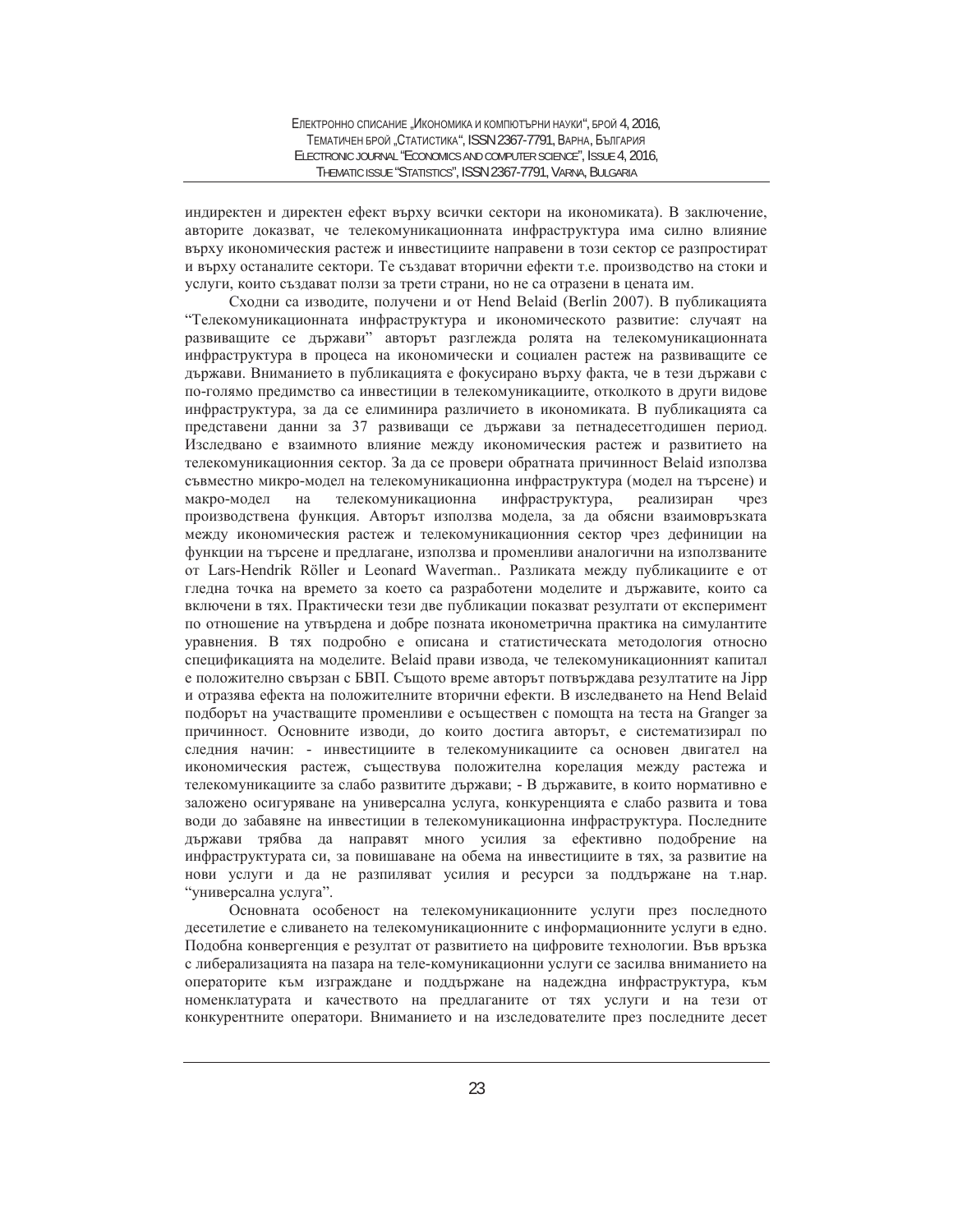години е изострено в тази посока. Все по-често се откриват публикации, в които се обсъжда какво е въздействието на новите комуникации върху икономическото развитие, или как икономическото развитие способства за развитието на новите комуникации. Може ли да се приеме, че закона на Јірр е в сила и при съвременните средства за комуникация. Може ли да се приеме, че Интернет и мобилните комуникации са двигатели за икономически растеж или връзката е в обратната посока. Част от тези въпроси са разгледани в публикациите на Pantelis Koutroumpis (Koutroumpis 2009) Carlo Cambinia, Yanyan Jiangb (Cambini & Jiang 2009) James E. Prieger (Prieger & Prieger 2013), Shan-Ying Chu (Chu 2013) Gary Madden (Madden et al.  $2008$ ; Madden & Savage 1998) и много други автори. Общото между всички (които үспяхме да прегледаме) е значително влияние, което отдават авторите тези публикации на телекомуникационната инфраструктура и на сектора като цяло за икономическото развитие. В голямата си част те не приемат, че посоката на връзката е от икономическото развитие към телекомуникациите. Те доказват точно обратната посока на тази зависимост. В някои от тях са използвани тестове за причинност и в малка част от случаите се доказва двупосочна (каузална) зависимост между нивата на сектора и тези на икономическата активност. Използвани са различни иконометрични техники, използвани са различни "извадки" от държави. Последните се включват в емпиричните изследвания без особена аргументация, тази т.нар. "извадка" отново е изградена от силно хетерогенни държави по отношение на развитието си, по отношение на достъпа до мобилни услуги и Интернет, по отношение на икономическото си развитие. Резултатите от изследванията се използват за извеждане на препоръки към различните правителства, международни организации във връзка с преодоляване на цифровото разделение и цифровата бедност. Трудно е да се придържаме към едно или друго становище на някои от авторите, т.к. е установена силна несъпоставимост на резултатите – както по отношение на времевия период за който са провеждани, така и по отношение на напречното сечение, което е използвано. Единственото общо между тях е базовият модел на Jipp: *Teledensity<sub>i</sub>* =  $f(GDP_i, \varepsilon_i)$ .

## 3. Метолология

Връзката между телекомуникационната инфраструктура и икономическото развитие е изведена като:

 $(1)$  *Teledensity*  $= f(GDP, \varepsilon)$ 

За аналитични цели е използван следният иконометричен модел (единичен линеен регресионен модел):

(2.) *Teledensity*<sub>i</sub> =  $\beta_0 + \beta_1 GDP_i + \varepsilon_i$ ,

където:

- Teledensity<sub>i</sub> –плътност на абонати на 100 д.н. в конкретна държава i;

- GDPi – БВП на човек от население, в конкретна държава i;

-  $\varepsilon_i$  - случаен компонент.

Методът за оценка, използван от предходни изследователи, е регресионен анализ, изпълнен от напречно сечение (редове на разпределение) за конкретна година, а информационната осигуреност е чрез базата данни на ITU. Участващите променливи ca: Teledensity – телефонна плътност (телефонни постове на 100 души от населението)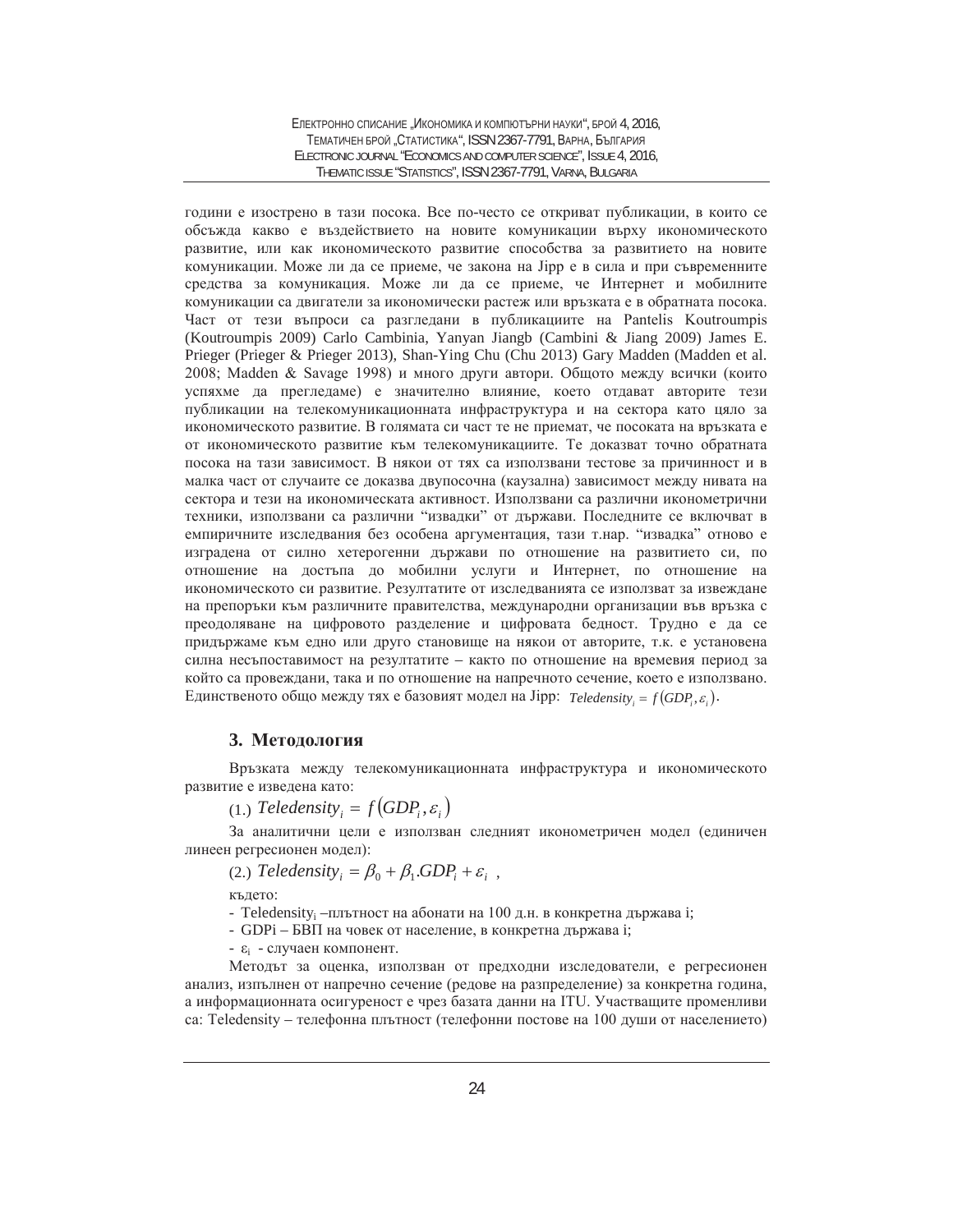GDP – БВП на човек от население, щатски долари, преизчислен спрямо националните валути (по цени на конкретна година.) на държавите включени в изследването. Методологията, използвана и апробирана в изследванията на Јірр, е изградена чрез статичен напречен разрез на данните за съвкупност/и от държави. Включването състава на съвкупностите качествено не еднородни единици е нарушаване на теоретичните изисквания по отношение статистическата методология. Допълнително смущение се поражда и от използването осреднени стойности за показателите БВП (щ.д.) и телефонна плътност (в %), изчислени от съвкупности, които съдържат качествено не еднородни единици (държави) – пр. Китай, САЩ, Индия, Дания, Франция Финландия Гърция и т.н. Подобни смущения, относно ценността на информацията, нейна статистическа значимост се пораждат и когато се използват "модели на растеж", с няколко уравнения, където се използват осредни стойности и за инвестициите в сектор Телекомуникации, за потреблението на домакинствата и потреблението на правителствата, за ВТСО др., но за група държави, често разположени на различни континенти.

Съобразно спецификата на изследваната проблематика и противоречивите становища относно силата и посоката на действие между показателите за телекомуникационната инфраструктурата и икономическата дейност, открити в поранни научни изследвания, вниманието ни е насочено към методи за анализ на временни редове. Методи, чрез които не поставят предварително условие по отношение на посоката на зависимостта и разграничаването на участващите показатели (променливи) на зависими и независими. Методи, които създават възможност за едновременно оценяване на зависимостта:

$$
TI_{t,i} = f\big(GDP_{t,i}, u_{t,i}\big)
$$
  
(3.) 
$$
GDP_{t,i} = f\big( TI_{t,i}, v_{t,i}\big)
$$

кълето:

-  $TI_{ti}$  – показател, чрез който се характеризира разпространението на телекомуникационната инфраструктура в конкретна държава за период от време t,

,

- GDP<sub>t.i</sub> – показател, характеризиращ икономическата дейност – БВП, БВП на човек от население в конкретна държава за период от време t.

-  $u_{t,i}$  и  $v_{t,i}$  – случаен компонент.

Към методите за анализ се предявява още едно предпочитание – да имат вградена възможност за анализ на връзката телекомуникации-БВП както в краткосрочен, така и в дългосрочен аспект.

Сред многообразието от методи за анализ на динамични редове е отдадено предпочитание на "векторния авторегресионен метод" (Vector Autoregressive Method). Този метод е въведен от Sims (Sims 1980a) като техника, която може да бъде използвана от изследователи за характеризиране на съвместното, динамичното поведение на група макроикономически променливи, без да се налагат строги ограничения по отношение на разграничаването на променливите на ендогенни и екзогенни (както е при системите симулантни уравнения). Във VAR-системите по презумпция всички участващи променливи в системата се възприемат като ендогенни. Всяка ендогенна променлива е функция от текущите лагови стойности на всички ендогенни променливи и на текущите екзогенни (ако има такива). Предложеният от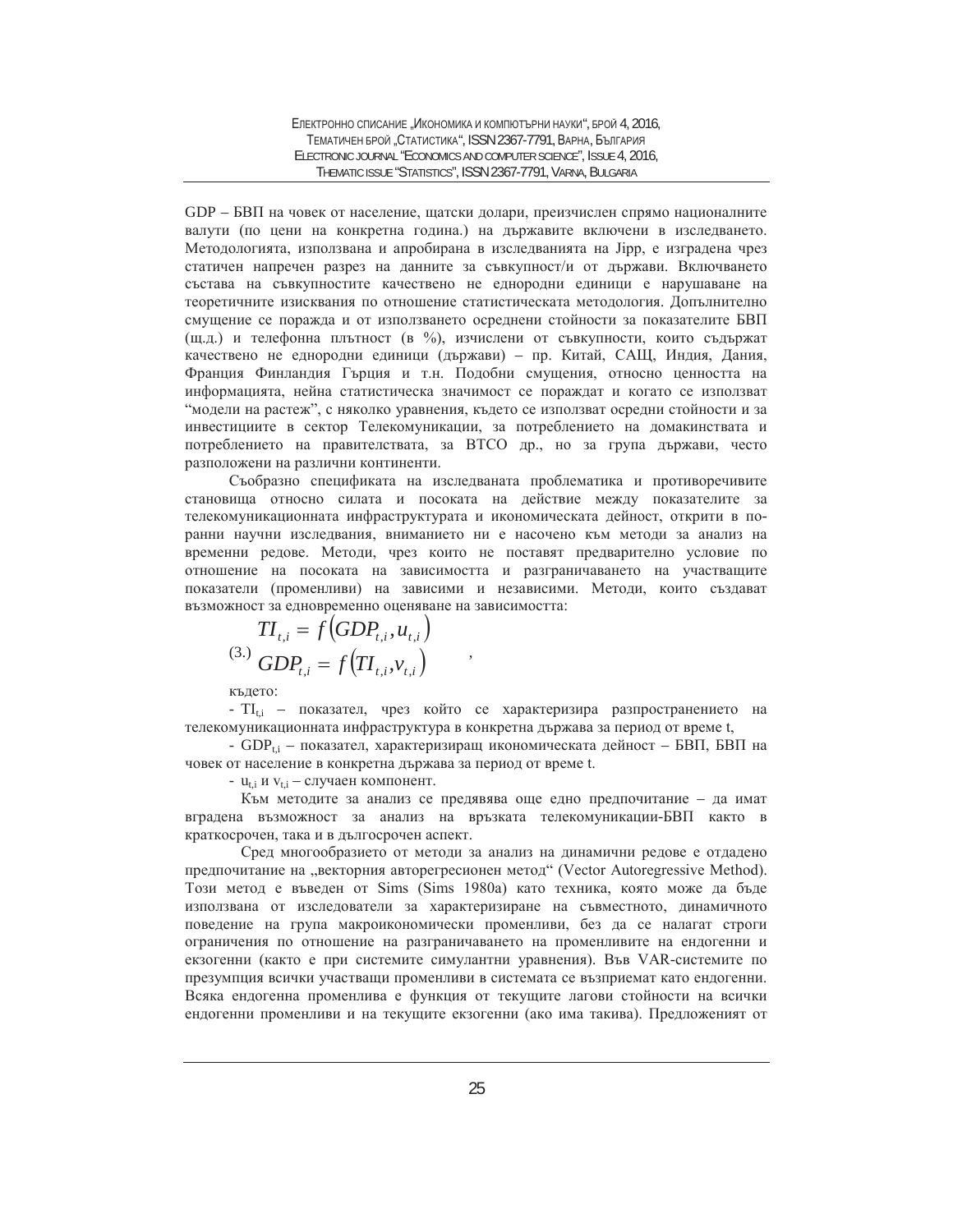Sims VAR-подход и утвърдил се в практиката е обобщение на едномерна авторегресия при многомерен случай. Всяко уравнение в системата не е повече от обикновена регресия, оценена по метода на най-малките квадрати за една променлива с нейните лагове и другите променливи в системата. Този подход дава възможност за вътрешно съгласуване на динамиката на многомерните динамични редове, а статистическият инструментариум, който го съпътства, е удобен и лесно поддаващ се на интерпретация. В случаи, при които се постигне стабилна VAR-система (т.е. система, при която остатъчните компоненти на всяко едно от уравнения и на системата като цяло удовлетворяват изискванията за наличие на нормално разпределение, отсъствие на автокорелация от различен порядък, отсъствие на хетероскедастичност и др.) се предоставя възможност да се изследва как би отразил един единичен шок (импулс) в една от променливите върху всички участващи променливи, колко дълго ще е това действие. В случаи, при които между променливите се установи наличие на коинтеграционна връзка, в модела VAR (Sims 1980b)(Kunst 2007) може да се вгради механизъм за корекция на грешките, т.е. той да се доразвие във вид на VECM (Vector Error Correction Model) модел, като по този начин се оцени връзката между променливите в дългосрочна и краткосрочна перспектива. Още едно удобство е създадено чрез този метод – възможността да се определи посоката на връзката между участващите променливи, както и съществува ли между променливите взаимна обвързаност. Именно чрез VAR-подхода може да се реализира и един от добилите популярност тестове за причинност – тест на Granger (Granger 1969) Тесът на Granger е използван като инструмент за проверка на действието на Закона на Јірр в динамика на ниво конкретна държава.

В контекста на обсъжданата проблематика нека конструираме VAR-система от две променливи - една, която характеризира телекомуникационната инфраструктура и една – икономическата дейност, които се разглеждат за един и същи период от време. Нека за всяка от тях е включено само едно закъснение т.е. lag=1 (така отчасти ще може да се обясни натрупаната инерция във всяка една от тях). Включването само на две променливи, всяка от които участва само със закъснение от един период, е във връзка и с облекчаването на изложението по отношение на теоретичните изисквания по отношение на конструирането и използването на VAR-системите за практически цели.

В този случай системата може да бъде записана по следния начин:

$$
(1.) \quad \frac{TI_t}{GDP_t} = \beta_{10} + \beta_{11} GDP_t + \beta_{12} TI_{t-1} + u_t \quad u_t \sim N(0, \sigma_u^2)
$$
\n
$$
GDP_t = \beta_{20} + \beta_{21} TI_t + \beta_{22} GDP_{t-1} + v_t \quad v_t \sim N(0, \sigma_v^2)
$$

кълето:

- TI<sub>t</sub> е всеки един от показателите, представени в таблица 1 (брой абонати на отделните мрежи; показатели за плътност по население на отделните мрежи или инвестиции в сектор Телекомуникации) за период от време t.

- GDP<sub>t</sub> – Брутен вътрешен продукт, БВП на човек от население за период от време t.

- u<sub>t</sub> и v<sub>t</sub> –случаен компонент, остатьчен компонент.

Двете уравнения (1) са точно идентифицирани и редуцираната им форма е:

(2.) 
$$
\frac{TI_{t}}{GDP_{t}} = \delta_{1} + \theta_{11}TI_{t-1} + \theta_{12}GDP_{t-1} + \eta_{1t}
$$

$$
GDP_{t} = \delta_{2} + \theta_{21}TI_{t-1} + \theta_{22}GDP_{t-1} + \eta_{2t}
$$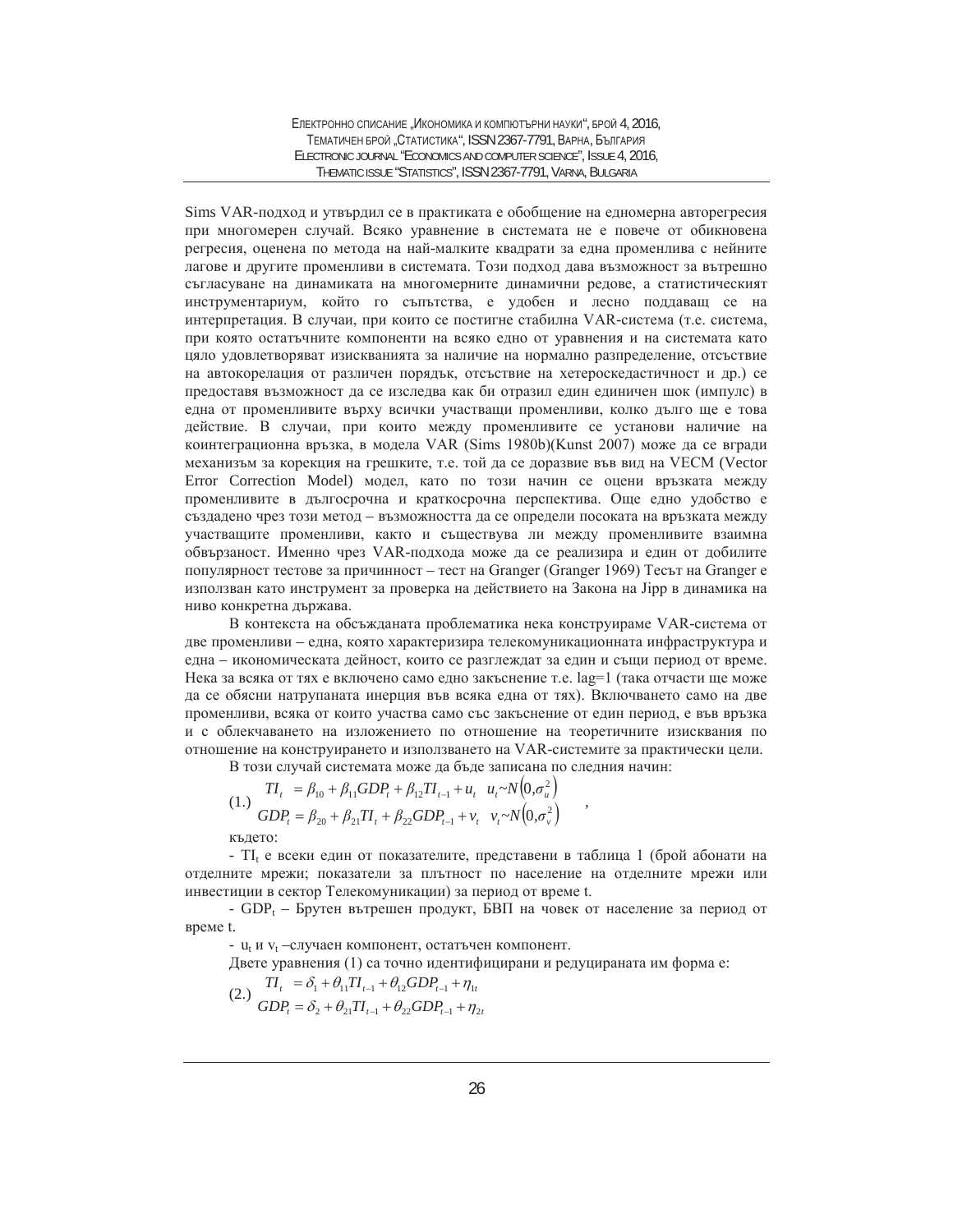Видно е, че всяко едно уравненията може да се разглежда като модел на авторегресия и като такъв да се изчислят неговите параметри чрез метода на наймалките квадрати. От VAR(1) система (с lag=1) могат да се изведат следните връзките между коефициентите и остатъците:

(3.)  
\n
$$
\delta_1 = \frac{\beta_{10} + \beta_{11} \cdot \beta_{20}}{1 - \beta_{11} \cdot \beta_{21}}; \ \theta_{11} = \frac{\beta_{12}}{1 - \beta_{11} \cdot \beta_{21}}; \ \theta_{12} = \frac{\beta_{11} \cdot \beta_{12}}{1 - \beta_{11} \cdot \beta_{21}}
$$
\n(3.)  
\n
$$
\delta_2 = \frac{\beta_{20} + \beta_{21} \cdot \beta_{10}}{1 - \beta_{11} \cdot \beta_{21}}; \ \theta_{21} = \frac{\beta_{21} \cdot \beta_{12}}{1 - \beta_{11} \cdot \beta_{21}}; \ \theta_{22} = \frac{\beta_{22}}{1 - \beta_{11} \cdot \beta_{21}}
$$
\n
$$
\eta_{1t} = \frac{u_t + \beta_{11} v_t}{1 - \beta_{11} \cdot \beta_{21}}; \ \eta_{2t} = \frac{v_t + \beta_{11} u_t}{1 - \beta_{21} \cdot \beta_{11}};
$$

Изразите, представени чрез (3), които в конкретни приложения са оценки на коефициентите и на остатъците за една VAR-система са доказателство за това, че всички "нови" VAR системи вече са базирани на една предполагаема система от уравнения. Тя (системата) задължително трябва да включва логически оправдани и теоретично обосновани участващи променливи (показатели) в нея, за да имат практическа полза получените оценки. Често VAR системите са определяни като атеоретични, "освободени от теорията на Box-Jenkins (1970) (George E. P. Box 1971), но следва да се отчита, че и са корелирани, тъй като зависят от  $u_t$  и  $v_t$ . По отношение на уравненията (2) се изисква строго спазване на теоретичните предпоставки по отношение на "случайни и независими" помежду си остатъци. Изпълняването на това условие е изискване на метода на най-малките квадрати, като метод за получаване на оценките на параметрите във VAR-системите. Едно от предимствата на VARсистемите е възможността чрез тях да се направят изводи и заключения за връзката между променливите въз основа на Impulse Response Function (Функция на реакция на единичен шок, функция на реакция на импулса, импулсна функция). Този вид "функции", изведени от Sims (Sims 1996), показват как ефектът от един евентуален шок (импулс, рязка промяна) в една от променливите от системата би се разпространил върху всички останали и върху самата нея. IRF се разглежда като еднопосочно влияние между които и да е две променливи в системата. Функцията на реакция на импулса е изведена чрез остатъците в редуцираната форма на системата:

- реакцията на отношение на ТI (някой от показателите за телекомуникационната инфраструктура) може да бъде записана като:

(4.) 
$$
\psi_{\Pi_1} = \frac{\partial I T_t}{\partial \eta_{1t-i}}, \psi_{\Pi_2} = \frac{\partial I T_t}{\partial \eta_{2t-i}}
$$
, i=0,1,2,...T

- реакцията на показател за икономическата дейност:

$$
(5.)\ \ \mathcal{W}_{GDP_1} = \frac{\partial GDP_r}{\partial \eta_{1t-i}},\ \mathcal{W}_{GDP_2} = \frac{\partial GDP_r}{\partial \eta_{2t-i}}\ \ , i=0,1,2,...T
$$

Импулсът (шокът) се дефинира като изменение в размер на единица стандартно отклонение на една променлива, участващите в системата. От гледна точка на влиянието, което оказва един или друг импулс (шок) във времето върху участващите променливи в система, може да се определи и периода на неговото затихване – някои затихват по-бързо, други запазват влиянието си значително по-дълго, трети – не предизвикват съществени влияния. Извеждането, използването на IRF изисква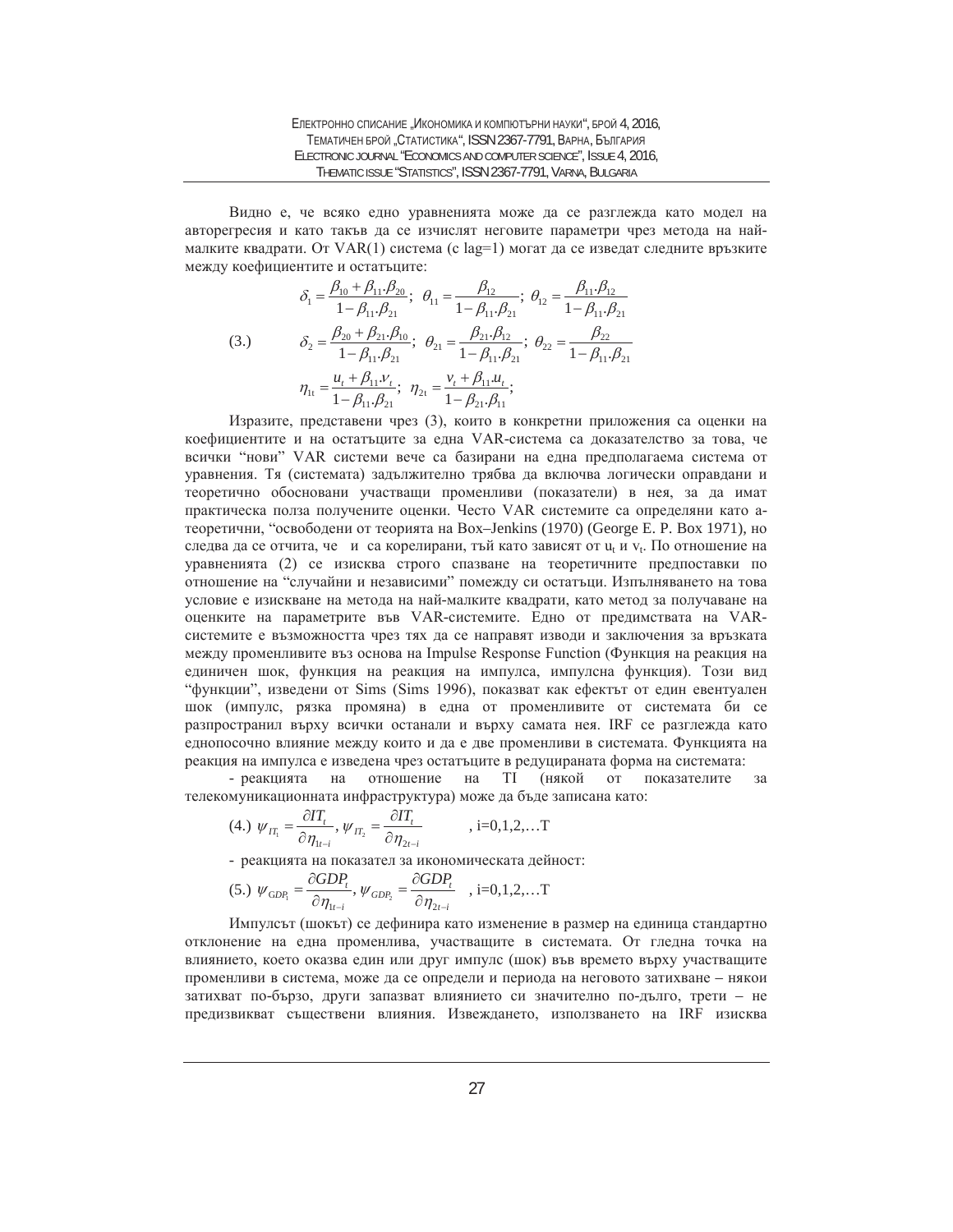стабилна VAR-система. Това е едно от теоретичните изисквания, което обвързва системите с подхода на Вох и Jenkins. Проблемът, който съществува с едновременните уравнения и приложението на IRF, прозира много ясно, когато се погледнат стойностите на  $\eta_{1t}$  и  $\eta_{2t}$ . Видно е, че не е възможно да настъпи шок само в  $\eta_{1t}$  или само в  $\eta_{2t}$ . Последните са свързани и са резултат от от и<sub>ч</sub> и  $v_t$ , които от своя страна са резултат от динамиката и взаимодействието между  $IT_t$  и GDP<sub>t</sub> (в конкретния случай). За да се използва IRF трябва предварително добре да е структурирана системата, така че в нея да са включени логически обвързани променливи от разглеждана проблематика, от гледна точка на съдържанието на самите променливи. Не коректно и теоретично неоправдано е да се сместват променливи с различен характер (по своята същност и съдържание) в рамките на една система – ендогенни – такива които се оценяват вътре в рамките на системата и –екзогенни – такива които са външни по отношение на променливите (показателите) участващи в системата. Екзогенни за една VAR-система са тренд, сезонни колебания, фиктивни (булеви променливи които отразяват кратковременни събития, природни бедствия, големи международни събития – симпозиуми, състезания и пр.); към екзогенните се причисляват и различни индикатори от икономическата действителност, създадени във връзка с оценка на общественото мнение, стопанска конюнктура, оценка на очаквания на бизнеса за бъдещото развитие и др. Разделянето на променливите на ендогенни и екзогенни и налагането на различни ограничения по отношения остатъците "превръща" системата в структурна VAR система. Едно от големите препятствия в практическите приложения на VAR-моделите се явява големият брой коефициенти които трябва да бъдат оценени, които са резултат от броя на уравненията, броя на включените лагове. Друго препятствие е свързано с определяне на необходимия брой лагове на съответните променливи, които да участват в системата.

Подборът на променливите, включени в конкретна VAR-система, може да бъде осъществен чрез средствата на корелационния анализ и чрез тестовете за "причинност" на Granger (C.W.J. Granger 1980). Именно този тест в конкретното изследване е използван за проверка на действието на закона Јірр в една динамично развиваща се система. Причинност по Granger" е термин, който се възприема не .<br>съвсем коректно поради наложилия се в практиката буквален превод на "causality"<sup>3</sup>. Често се смесва с причинно-следствените отношения в обичайния смисъл, където едно явление (X) е фактор, причина или условие за друго явление (Y), което се възприема като резултат или следствие от влиянието на фактора, т.е.  $(X \rightarrow Y)$ . В случаи, при които и следствието въздейства на свой ред върху фактора, се говори за взаимозависимости, означено с $(x{\to\atop \leftarrow}r).$ 

"Причинност по Granger" е по-широко понятие в сравнение с общоприетото и се свързва с това, че "миналото може да влияе на бъдещето, но не и обратно". Този постулат на Granger се разглежда в информационен аспект, за да се изясни каква част от вариацията на текущите значения на (Y) може да се обясни с предходни значения на самата (Y) и може ли с добавянето на предходни значения на (X) да се подобри това обяснение. Променливата (X) се нарича "причина" за (Y), ако оказва съществено

 $\overline{a}$ 

 $3$  Causality – (буквално) причинност, каузалност, отношение между причина и следствие, каузална връзка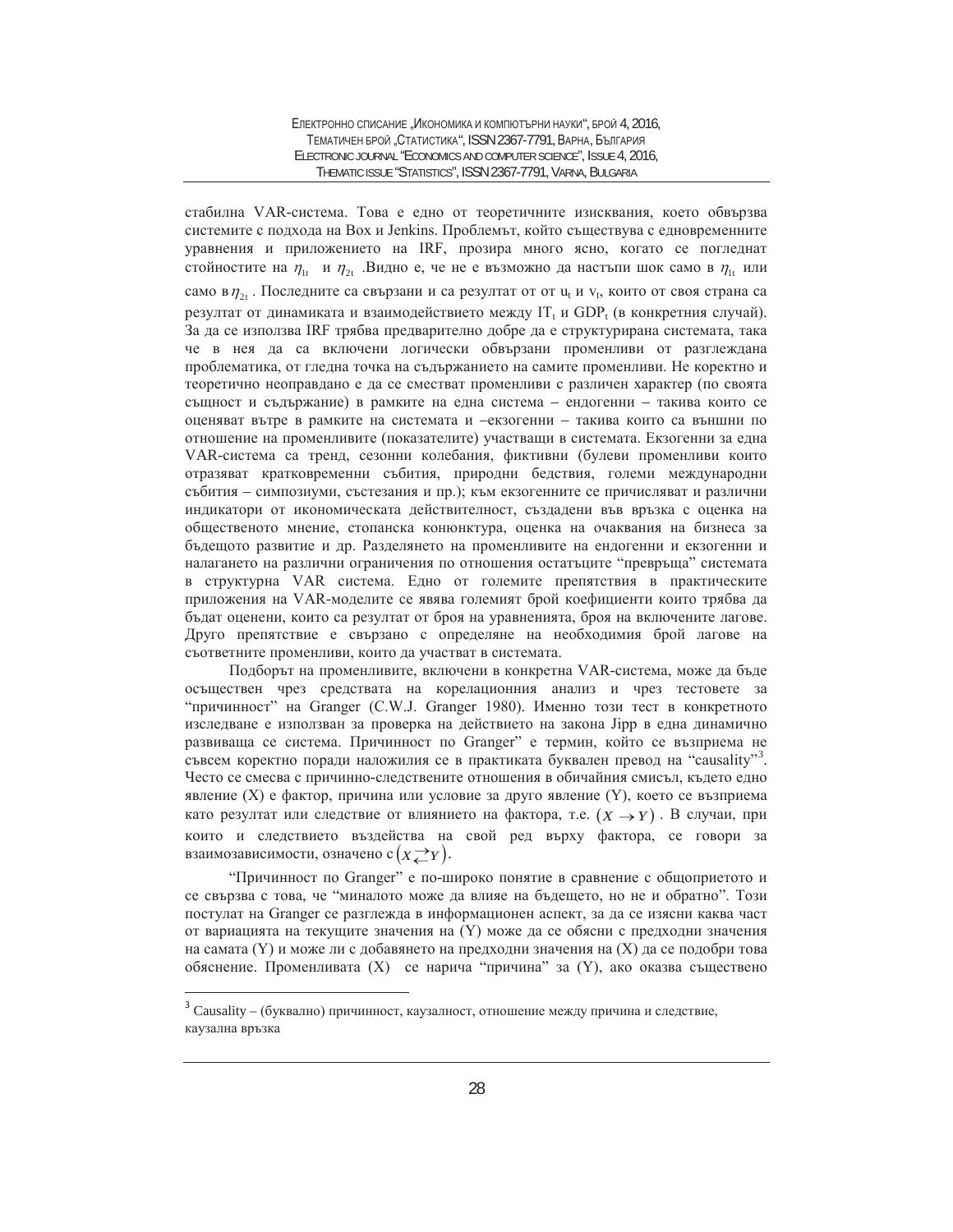подобрение в предсказването на (Y) от гледна точка на намаляване на вариацията. Тестът на Granger, (C.W.J. Granger 1988) изведен чрез VAR-модел от вид:

(4.)  
\n
$$
TI_{t} = cons_{Tl} + \sum_{j=1}^{p} \alpha_{j}TI_{t-j} + \sum_{j=1}^{p} \beta_{j}GDP_{t-j} + \eta_{Th}
$$
\n
$$
GDP_{t} = cons_{GDP} + \sum_{j=1}^{p} \alpha_{j}TI_{t-j} + \sum_{j=1}^{p} \beta_{j}GDP_{t-j} + \eta_{GDPt}
$$

Проверката по същество се свежда до проверка на изходна хипотеза за равенство на нула на група коефициенти, т.е.

$$
H_{0(1)}: \alpha_1 = \alpha_2 = ... \alpha_p = 0 \text{ if } H_{0(2)}: \beta_1 = \beta_2 = ... \beta_p = 0
$$

За проверката се построява пълната и съкратената форма на (4.) и се сравнят остатьчните суми чрез F-тест. Според резултатите от теста на Granger, по отношение на телекомуникационната инфраструктура и икономическата дейност са възможни следните ситуации:

- Нито една променлива не може да се класифицира като причина по Granger. Подобен резултат ще съответства на твърдението, че между достъпа, разпространението на телекомуникационната инфраструктура и икономическата дейност не съществува зависимост или през разглеждания период такава не може да се докаже.

- Еднопосочна причинност от (GDP) към (IT), но не и обратно, т.е.  $(X \rightarrow Y)$ , постигането на подобен резултат, приемането на този резултат би означавало, че законът изведен от Јірр може да се приеме като действащ и в условията динамична среда.

- Еднопосочна причинност от (TI) към (GDP), но не и обратно, т.е.  $(x \leftarrow r)$ . Подобен резултат ще е индикация за това, че в конкретната държава за изследвания период настыпва възвръщаемост на инвестициите в сектора, развитието на телекомуникационната инфраструктура подпомага общуването между отделните абонати на мрежите, както в личен така и в бизнес (икономически. Такъв резултат ще означава, че при изследване на връзката между телекомуникации и икономическо развитие в един модел на растеж, пр. като една от участващите променливи трябва да се включи съответната от телекомуникационната инфраструктура.

- Променливите (GDP) и (TI) представляват причина по Granger една спрямо друга (*x* ≥*r*). Тази двустранна причинност е основание да се изследва връзката между двете групи променливи както в краткосрочен така и в по-дългосрочен аспект. Този резултат би бил още едно потвърждение за взаимната обвързаност между икономическите и "технически" показатели в рамките на единна динамична система каквато е икономиката.

Един от базовите етапи при изследването на трафичното търсене е определяне порядъка на интегрираност на променливите. Той е от значение за следващите стъпки от изследването, за идентифициране на редовете, техните характеристики и най-вече по отношение на преобразуването на редовете от нестационарни в стационарни. За целта могат да се използват както класическия подход чрез автокорелационния анализ, така и тестовете за стационарност и единичен корен.

Съобразно етапите и теорията на статистическите изследвания и философията на VAR-подхода се предлага изследването на връзката между телекомуникационната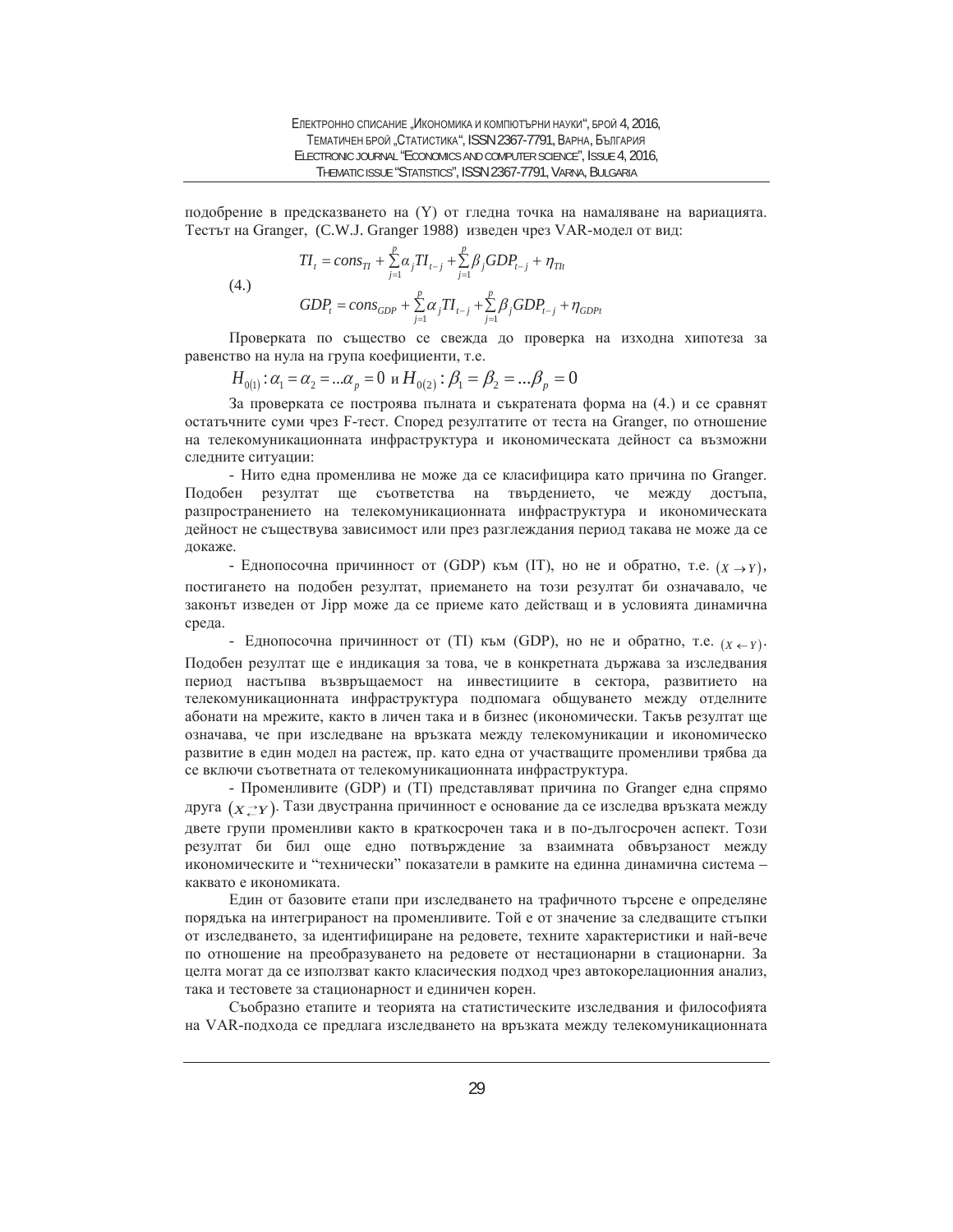#### ЕЛЕКТРОННО СПИСАНИЕ "ИКОНОМИКА И КОМПЮТЪРНИ НАУКИ", БРОЙ 4, 2016, ТЕМАТИЧЕН БРОЙ "СТАТИСТИКА", ISSN 2367-7791, ВАРНА, БЪЛГАРИЯ ELECTRONIC JOURNAL "ECONOMICS AND COMPUTER SCIENCE", ISSUE 4, 2016, THEMATIC ISSUE "STATISTICS", ISSN 2367-7791, VARNA, BULGARIA



инфраструктура и икономическото развитие да преминава през следните етапи (представени чрез схема 1).

Схема 1. Етапи на иконометричен анализ на връзката телекомуникационна инфраструктура-икономическа активност с използване на VAR подход

' '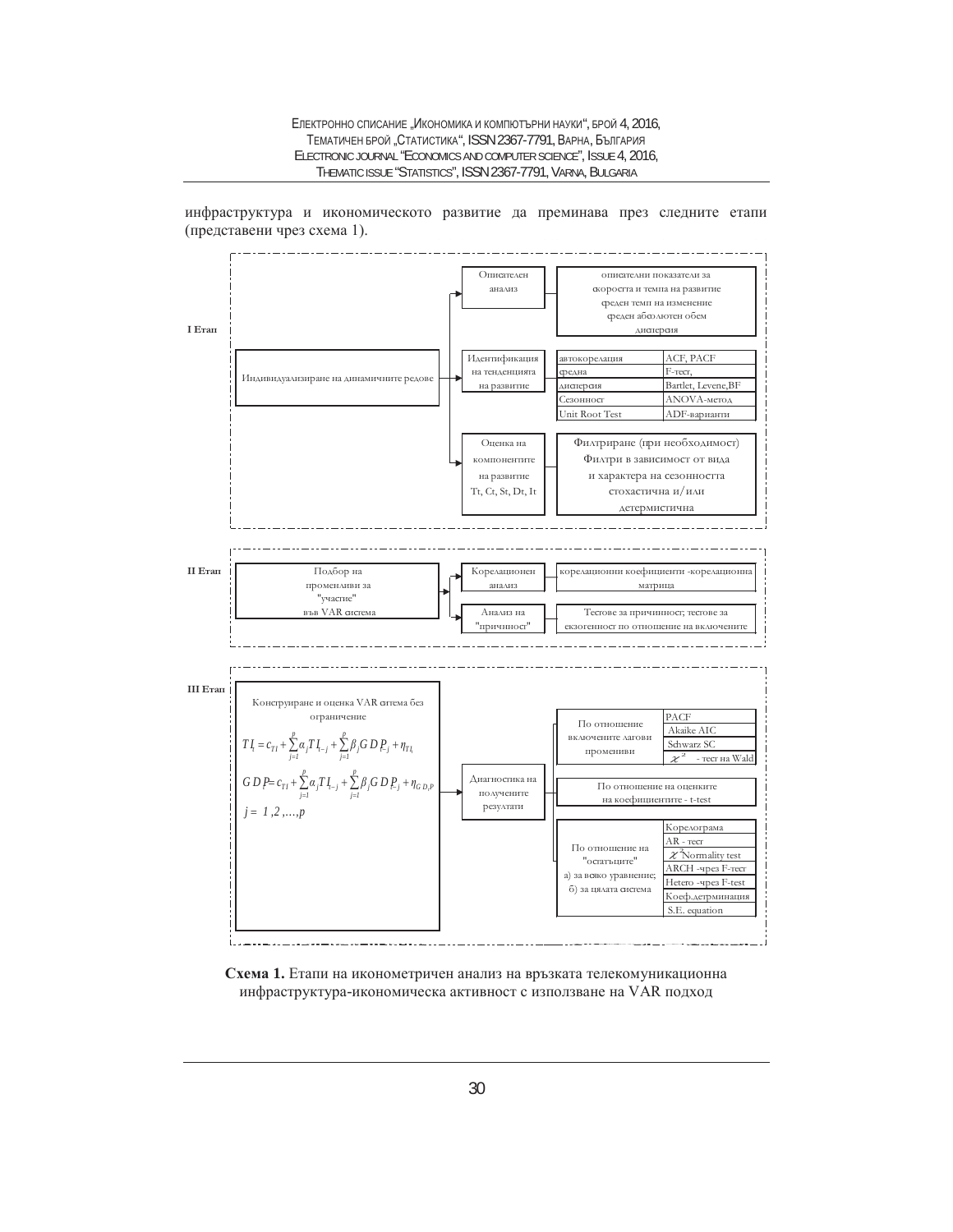След всеки етап е необходимо диагностициране на получените резултати чрез съответните тестове. (Всички съпътстващи тестове и резултатите от тях са представени в частта Резултати и обсъждане). При условие, че резултатите "успешно издържат" тестовете, конструираният модел може да се използва за оценка на състоянието и промените (динамиката) на системата чрез съответните оценки на параметрите в модела, както и за целите на прогнозирането. Предложената методика, реализирана чрез VAR-подхода, е едно добро решение на проблеми, свързани с изследваната проблематика: връзка между телекомуникационната инфраструктура и икономическата активност в конкретна държава. Резултатите, получени от приложението на подобен подход, са полезни както за отделно взет телекомуникационен оператор, така и за регулаторните органи, във връзка с развитието на мрежите и предлагани чрез тях, но и за икономиката като цяло.

# 4. Резултати и обсъждане

Връзката между телекомуникационна инфраструктура и БВП по презумпция е приета за корелационна, като резултат от изследванията на Јірр. В научната литература преобладават публикации, в които резултатите са получени чрез модели, конструирани чрез редове на разпределение (модели на напречен разрез). В малка част от изследванията на макроравнище се обръща внимание на факта, че връзката между нивата на телекомуникационна инфраструктура и икономическата дейност е динамичен процес на "общуване" между частите на едно цяло – икономиката на конкретна държава. Промените, които настъпват в телекомуникационните мрежи, водят след себе си и развитие на услугите предлагани чрез тях. Услугите не се свеждат само до пренос на глас, сигнали или съобщение на разстояние, а обединяват в "една услуга" – пренос на глас, съобщения, данни, видео. Кривата на Јірр, изведена чрез фиксираните (исторически) мрежи, следва да бъде "предначертана" като в нея се включват новите средства за комуникация. От друга страна, благосъстоянието на нациите, измерено чрез БВП/ч.н., не може да се приеме като единствен причинител за разпространението на телекомуникационните мрежи в отделните държави. Величината на случайния компонент  $\varepsilon$ , в изведената от Jipp зависимост,  $Teledensity_i = \beta_0 + \beta_1 GDP_i + \varepsilon_i$  получава все по-голяма стойност с отдалечаване на периода, от който е изведена. Последното може да се приеме като доказателство за "отслабване" на изведената от Jipp и други изследователи "силна положителна корелация" между участващите показатели, но по-вероятно е да се обяснява с въздействието на други факторни влияния върху телефонната плътност, такива, които не са включени в модела. Ние оценихме зависимостта между плътността по абонати на фиксирани мрежи и БВП/ч.н., по начина изведен от Јірр, като използвахме информация от Световната база данни на ITU по отделни години за държавите от Европа и централна Азия (вж.фиг.5). Установихме, че стойностите на коефициента на корелация на Пирсън-Браве намаляват от 0,91 за 1960 г. до 0,49 – 2015 г.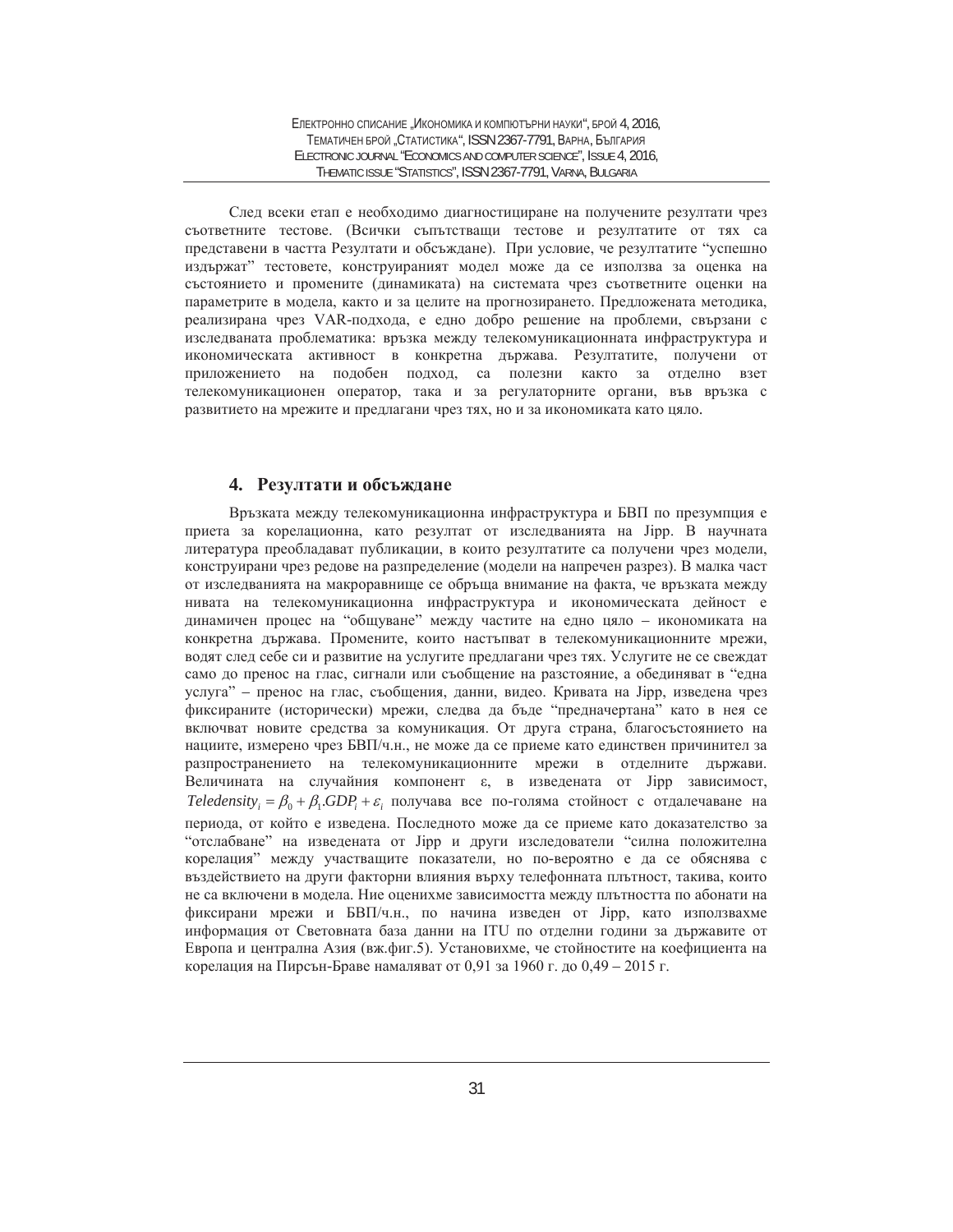

Фигура 5. Коефициенти на корелация между телефонна плътност и БВП/ч.н

Обобщените резултати показват, че в годините, през които телефонът е основно средство за комуникация (гласова), вариацията в "благосъстоянието на населението" може да обясни 82% от вариацията в разпространението на телефонната мрежа. След 2000 г. обяснимата вариация в абонатната плътност по фиксирани мрежи е под 40%, а за 2015 г. е едва 24%. Регресионните модели, от които са изчислени коефициентите, се оказаха адекватни по отношение на линейната форма на зависимост между признаците, но остатъците (случайния компонент ε) не притежават нормално разпределение, установено е и наличие на хетероскедасцитет. Този елементарен пример е достатъчно основание за да се замислим за надеждността на кривата, изведена от Јірр. Може ли тя да се приема като добър инструмент за анализ на зависимостта между участващите променливи? Възможно ли е да се използва само БВП/ч.н. като фактор за достигане на високи нива на телефонна плътност? Могат да бъдат намерени множество доказателства за това, че тази зависимост не може да се оценява само и единствено чрез средствата на обикновена линейна регресия (от редове на разпределение) с предварително определени места на променливите в нея на зависима и независима.

В настоящата студия е възприета методика за анализ на временни редове, като основен инструмент за проверка на посоката на взаимодействие между показателите "абонатна плътност" и "икономическата дейност" на отделно взети европейски държави, за период от 26 години. На проверка се подлага действието на Закона на Јірр от гледна точка на конкретно взета държава, в динамичен аспект. В изследването се използват резултатите от ползотворните трудове на Amitava Dutta; Tom Lee, R.Cholami и др. в тази област, които обръщат внимание върху особеностите, които съпътстват динамичните редове.

Показателите, чрез които се характеризира телекомуникационната инфраструктура според кривата на Јірр, са показатели за плътност по население (измерени в проценти) т.н. абонатен достъп. Самото изчисляване тук е осъществено по различен начин от възприетия, с цел да се осигури съпоставимост между показателите за плътност и показателите за икономическа дейност в отделните държави. Плътността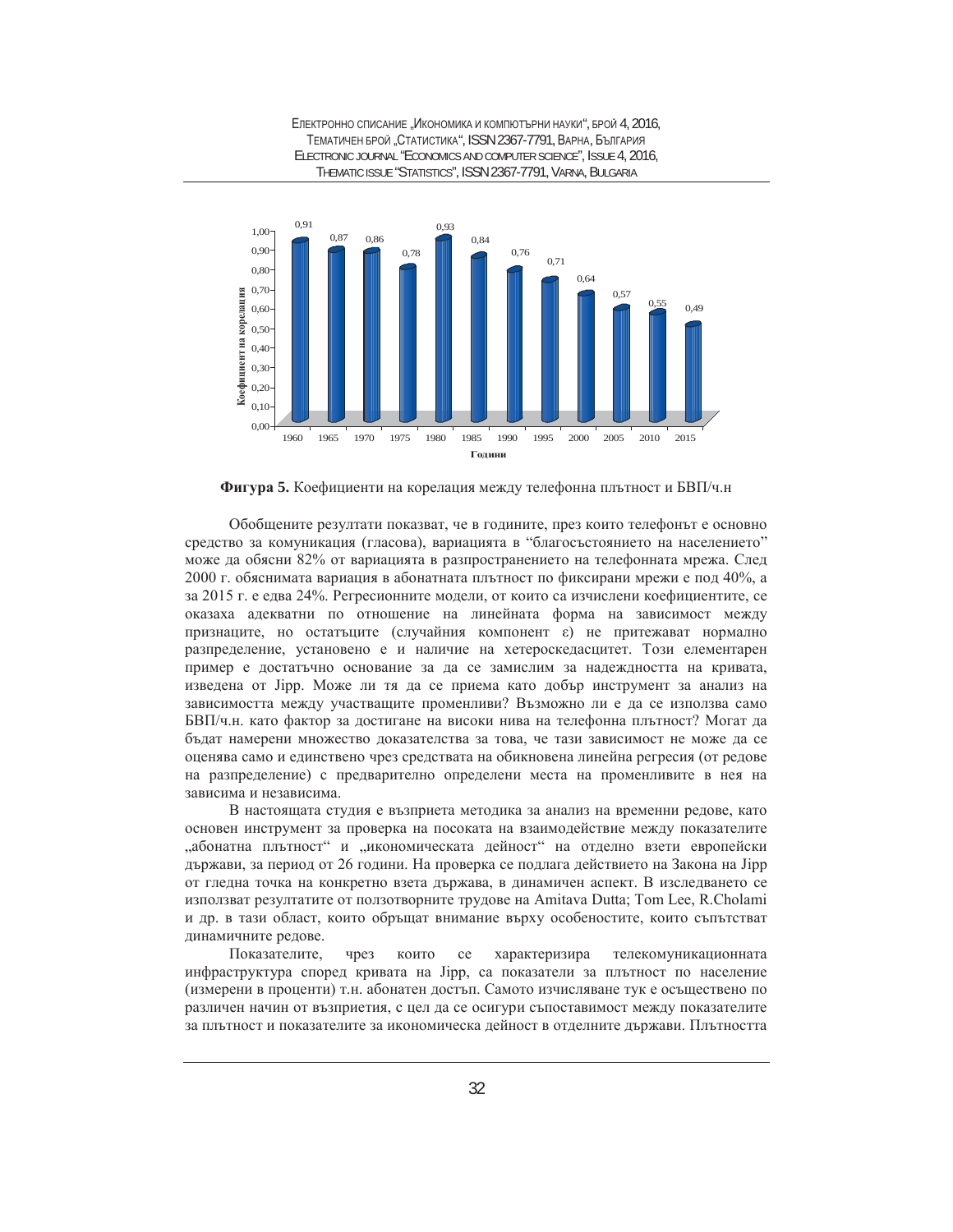по абонати на фиксираните телекомуникационни мрежи е възприето да се изчислява като се използва отношението.

$$
(8.)\ \ D_{FTS_t} = \frac{FTS_t}{N_t} .100\; [ \,\% \,] \ ,
$$

където:  $D_{\text{FTS}_t}$  (density) плътност по фиксирани телекомуникационни мрежи за година t, [%]; FTS<sub>t</sub> – абсолютен брой активни абонати на клетъчни мрежи на края на календарната година, t; N<sub>t</sub> – средногодишен брой население за година t.

Изчислен по този начин показателят измерва проникването, плътността по фиксирани мрежи на 100 души от населението, т.е. брой абонати на фиксирани мрежи на 100 д.н. Изчислен по този начин показателят се включва в иконометрични модели, в които той е "следствие" от БВП. Числителят на горната формула  $FTS_t$  – брой абонати на фиксирани телекомуникационни мрежи (в международните бази данни) отнесен към края на всяка календарна. Той е моментна съвкупност от абонатите във всяка държава към 31.12. на календарната година. Средногодишният брой на населението в отделните държави, е периодна съвкупност, получена като са отразени текущите демографски процеси, настыпили през календарната година. Непосредственото съпоставяне на телефонната плътност и БВП/ч.н е методологически некоректно, неправилно. Не е коректно и по отношение на знаменателя на формулата – средногодишен брой население. За да се осигури съпоставимост с останалите показатели за икономическата дейност, моментната съвкупност – брой абонати на фиксирани телефонни постове, е преобразувана в периодна, като са използвани данните за два съседни периода, т.е. изчислена е средна величина от броя на абонатите за съседни периода:

$$
(9.) \t\t F\overline{T}S = \frac{FTS_{t-1} + FTS_t}{2} ,
$$

където: FTS<sub>t-1</sub> и FTS<sub>t</sub> са съответно броя абонатите на фиксирани мрежи към края на предходната и края на текущата година.

В настоящото изследване плътността по абонати на фиксирани мрежи е изчислена чрез отношението:

$$
(10.)\ \ D_{FTS_t} = \frac{F\overline{T}S_t}{N_t}.100\; [ \%\; ]\qquad ,
$$

където:  $D_{\text{FTS}_t}$  (density) плътност по фиксирани телекомуникационни мрежи за година t, [‰]; FTS<sub>t</sub> – средногодишен брой активни абонати на клетъчни мрежи за съответната година, t; N<sub>t</sub> – средногодишен брой население за година t. Изчислен по този начин показателят измерва проникването, средногодишна плътност по фиксирани мрежи, т.е. брой абонати на фиксирани мрежи на 100 д.н.

За оценка на разпространението на клетъчните мрежи показателят за плътност в отделните държави в настоящото изследване е изчислен по аналогичен начин.

$$
(11.)\ \ D_{MTS_i} = \frac{MTS_i}{N_t}.100\;1\% \;J\qquad ,
$$

където:  $D_{\rm \scriptscriptstyle MTS_{\rm \scriptscriptstyle J}}$  (density) плътност по абонати на клетъчни телекомуникационни мрежи за година t, [‰];  $M\overline{TS}_{t}$  – средногодишен брой активни абонати на клетъчни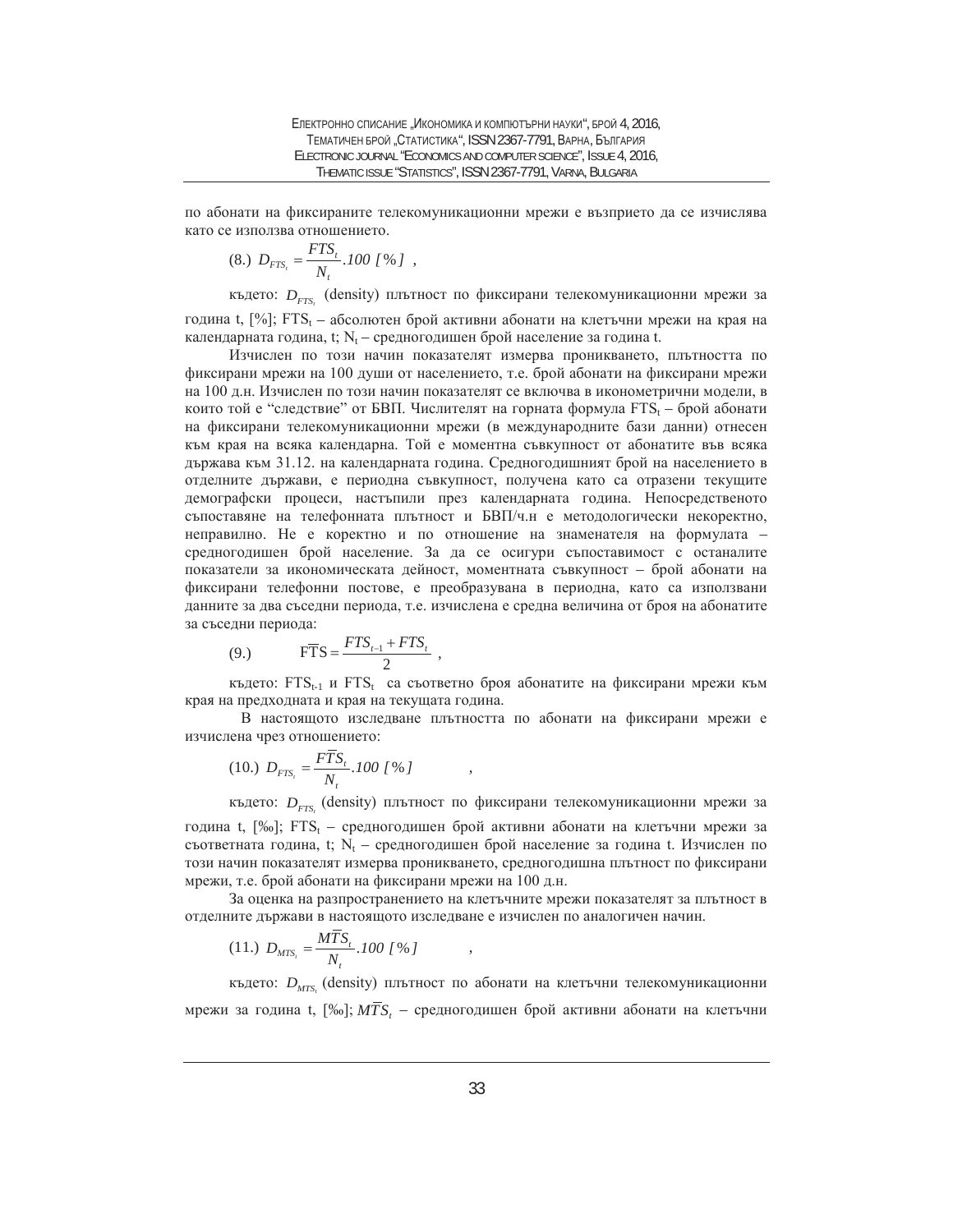мрежи за съответната година, t. Изчислен по този начин показателят измерва броя абонатите на клетъчни мрежи на 100 души от населението.

Разпространението на Интернет мрежата е оценено чрез показатели за плътност на абонатите на мрежата. Използваните отношения са аналогични с предходните:

$$
(12.)\ \ D_{\text{IS}_t} = \frac{I\overline{S}_t}{N_t}.100\; [ \%\; ]\;,
$$

където:  $D_{IS}$  (density) плътност по абонати на Интернет за година t, [%];  $I\overline{S}$ ,  $-$ 

средногодишен брой активни абонати на Интернет за съответната година, t. В настоящото изследване броят на активните абонати на Интернет е сума от абонатите на стандартен и широколентов достъп, без те да са разделяни според начина им на достъп. Средногодишният брой на абонатите е изчислен като средна аритметична величина по описания вече метод.  $N_t$  – средногодишен брой население за година t.

Описаните показатели изграждат базата от данни в настоящото изследване. За всяка отделна държава тя съдържа абсолютни и относителни показатели за телекомуникационната инфраструктура и икономическите показатели – реален БВП и БВП на човек от население. Средногодишният брой на населението в отделните държави е по информация от база данни на националните статистически бюра. Данните за БВП и БВП на човек от население са от базата данни на Euromonitor.

Динамичните редове с показатели за фиксираната телекомуникационна мрежа са непрекъснати динамични моментни редове от 1960 г. за почти всички 215 държавичленки на Международният съюз по телекомуникации. Изследването е ограничено само до периода 1990 г. - 2015 г. т.к. през този период настыват основни технически и технологични промени в телекомуникациите. В началото на 90-те години на м.в. е период, в който влизат в експлоатация първите клетъчни мрежи в много от европейските държави, навлиза комерсиализирането на международната мрежа Интернет и популяризирането на множество нейни приложения практически всяка област на съвременния живот.

Динамичните редове, които съдържат показателите за клетъчните мрежи, са сравнително кратки, мрежите са "млади". Историята на безжичните комуникации за Европа започва през 80-те години на миналия век на Скандинавския полуостров с пускането в действие на Nordic Mobile Telephone (NMT) 450, която е първата напълно автоматична клетьчна телефона мрежа. Общият брой абонати на тази мрежа за 1981 г. е едва 24 хиляди за целия Скандинавски полуостров. За останалата час на Европа клетъчните комуникации започват да се развиват в началото на 90-те години. Така базата от данни за този вид телекомуникационна инфраструктура не е съпоставима по време. Данните за този вид абонати (на фиксирани мрежи) в България, Гърция и Русия са налични след 1993 г. Липсата на данни за клетъчните мрежи наложи промяна на периода на изследване в трите държави за този вид комуникации на от 26 години на 23 години, т.е. от 1993 г. до 2015 г. По подобен начин стои проблемът с информацията и за Интернет мрежата. До скоро (2005 г. – 2006 г.) като показател, който измерва разпространението на мрежата в отделните държави, се използваше абсолютният брой интернет хостове, но публикуването и разпространението на този показател бе преустановено от ITU. В изследването като измерител за разпространението на мрежата е използван абсолютният брой абонати на Интернет и потребители на Интернет. Плътността на тази мрежа е изчислена като са използвани данните за всички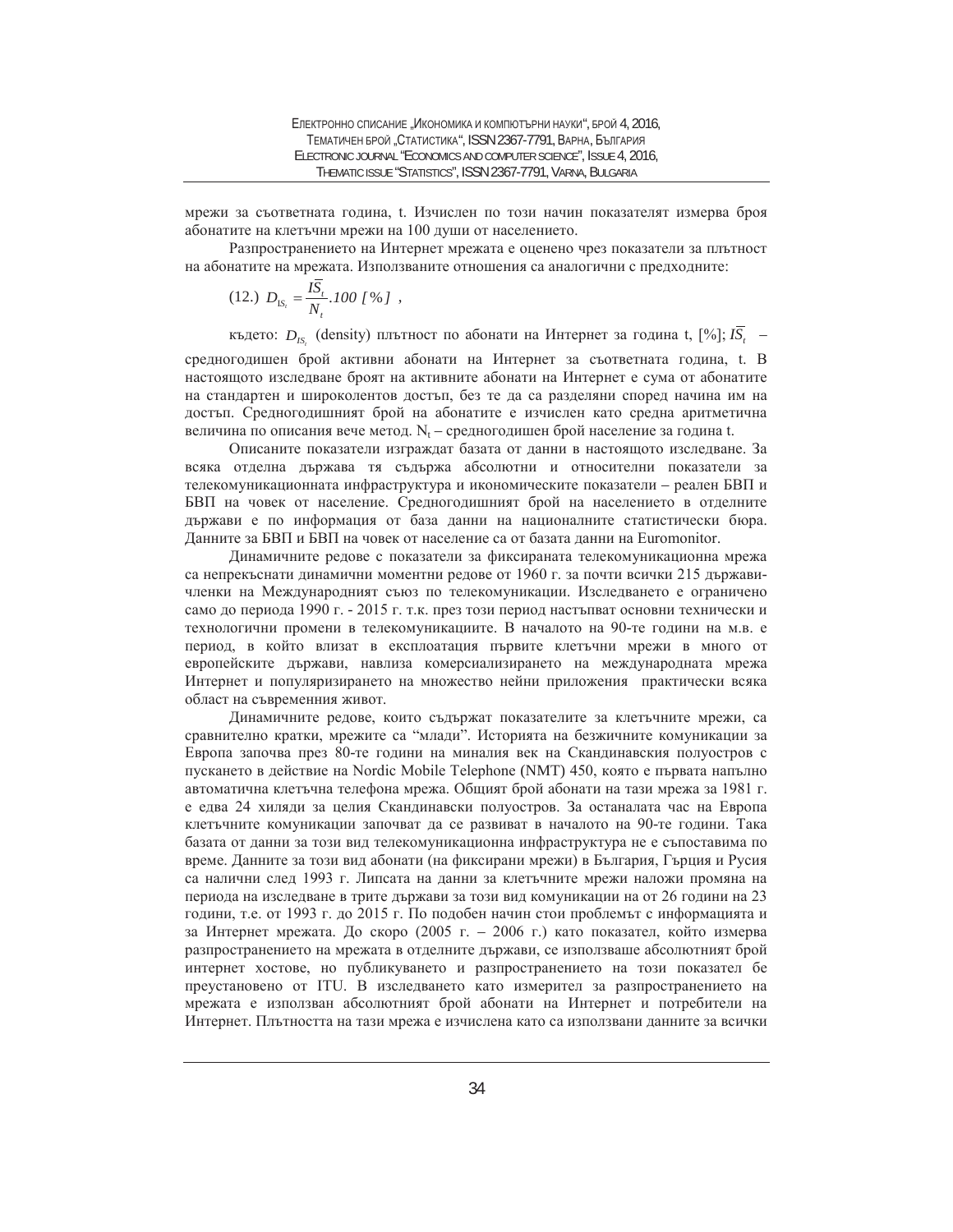абонати на Интернет – абонати на стандартен и широколентов достъп, без те да са разделяни в групи според технологията на връзката.

Динамичните редове, съставени от показатели за телекомуникационната инфраструктура, са налични под формата на годишни данни, които някои от тях съдържат 16 равнища (Интернет), 23 – клетъчните мрежи и 26 – фиксираната мрежа (PSTN). С цел да се отговори на теоретичните изисквания на иконометричните методи е осъществено тяхното дезагрегиране в тримесечни като са използвани възможностите за преминаване от висока в ниска честота на посредством интерполация чрез сплайн функции . Така броят на наблюденията по отделни показатели е "увеличен" и дезагрегирани по този начин редовете покриват минималния изискуем праг наблюдения за иконометричните методи предпочетени в студията. Показателите, които изграждат базата от данни, са логаритмично трансформирани. Чрез логаритмичната трансформация се постига съвместимост на разглежданите показатели, средни разположени в пределите на един диапазон, и се отстранява нестационарност на редовете по отношение на дисперсията. В случаи, при които се налага използването на техните първи разлики, те се явяват апроксимация на темповете на прираст на съответната променлива.

Създадената база от данни за всяка една от изследваните страни се използва във връзка с преразглеждане на кривата на Jipp, прецизиране на възможността за нейното приложение в съвременните условия. Корелограмите заедно с предварително проведения описателен и графичен анализ на динамичните редове с абонати на фиксираната телекомуникационна мрежа и показателите за плътност по този вид абонати, дават основание да се твърди, че е налице нестационарност на тези редове (във всички държави от изследването). Тази нестационарност е предпоставка за генерирането на съществен проблем, който рефлектира върху резултатите от анализа на зависимости. Неустановената тенденция е предпоставка за генериране на лъжлива регресия, която се отразява неблагоприятно върху резултатите от приложението на Закона на Јірр в динамика. Описателният и графичният анализ дават основание и за още едно твърдение: в редовете с равнища на плътност по фиксираната мрежа в държавите: България, Швейцария, Дания, Италия и Великобритания съществува структурно прекъсване (вж. фиг. 6).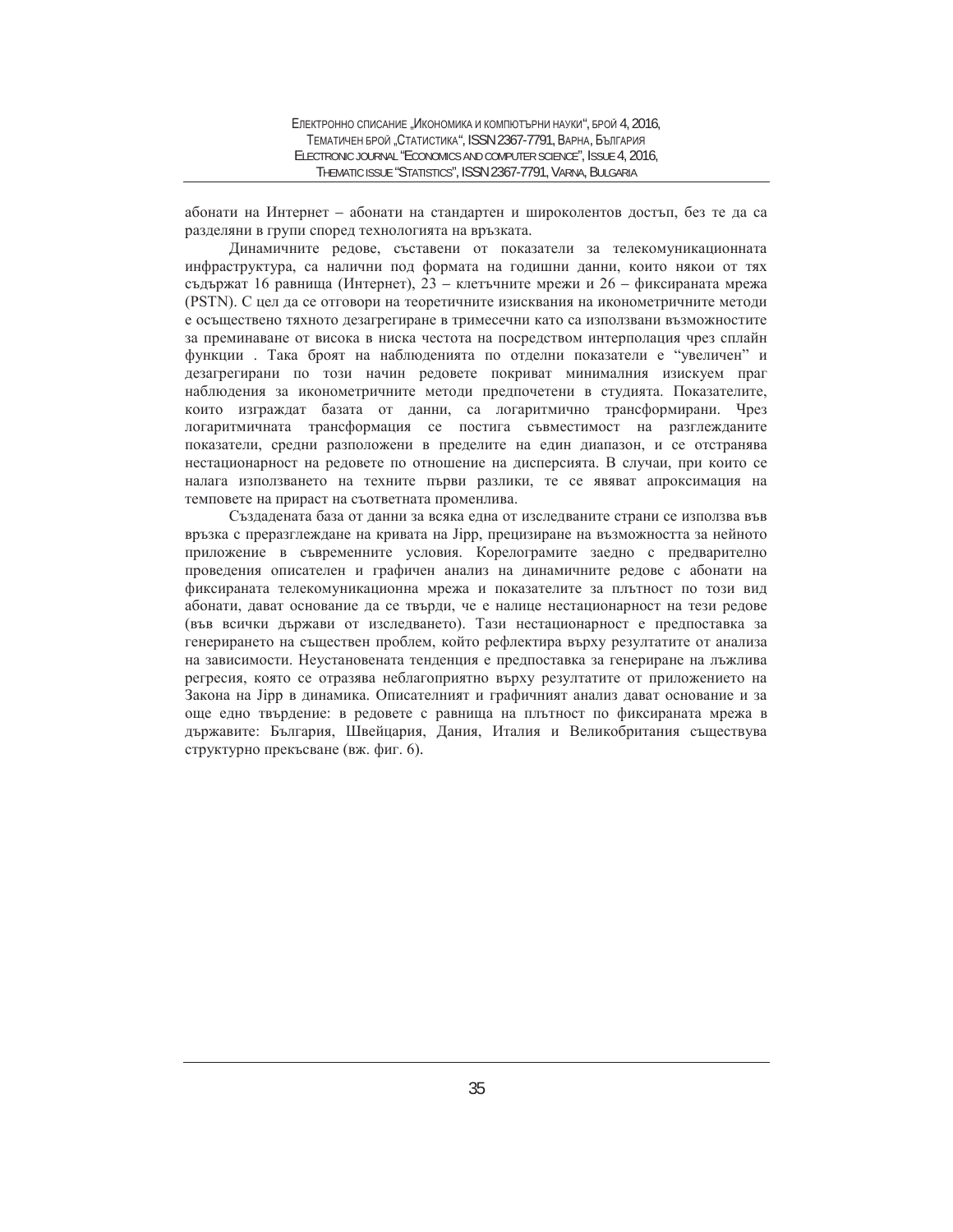

**Фигура 6.** Плътност на абонати на фиксирани телекомуникационни мрежи в България, Швейцария, Дания и Италия 1990 г.-2015 г.

Редовете с абонати на фиксирани мрежи имат изразена смяна на посоката на тренда от ръст в началото на изследвания период, към регресия след 2000 г. Изчислените показатели за плътност възпроизвеждат почти изцяло тренда на абсолютния брой абонати. В отделните държави от изследването промяна в тенденцията настъпва по различно време - 2000 г - 2001 г. - 2002 г., като не във всички се откроява точката на пречупване на тренда.). Промяната в абонатната плътност е резултат от комплексни причини. Една от тях е промяната в броя на населението в отделните държави. В рамките на изследвания период настыпват промени в броя на населението в отделните държави. То се увеличава в държавите от изследваната група (с изключение на България и Русия) и това се отразява върху величаната на абонатната плътност по фиксирани мрежи. Друга причина за промяната на величината на този показател са развиващите се клетъчни мрежи, чиято инфраструктура заменя (почти изцяло) тази на фиксираната мрежа (през периода 2000 г. – 2004 г. абонатната плътност по клетъчни мрежи достига над 50% в отделните държави).

За определяне на периодите, в които има статистически значима промяна в посоката на тренда, е използвана първо процедура за множествена структурна промяна (Global Multiple Structural Changes) (Bai & Perron 2006), а след това и класическия тест на Chow (Chow test for structural break). На проверка, чрез теста на Chow, се подлага хипотезата за отсъствие на промяна в тенденцията на развитие или няма специфични точки на прекъсване в тренда, срещу алтернативната – има такава промяна и тя е статистически значима. Проверката се осъществява с помощта на метода на максималното правдоподобие, критерий на Wald и F-критерий. Резултатите от теста на Chow (вж.таблица 3) показват, че в петте държави установената чрез графичния способ промяна е статистически значима. Това налага в следващите анализи разделяне на редовете, съобразно получените резултати. Тестът на Chow е прилаган и по отношение на показателите за фиксирана плътност в останалите държави от изследването, но в тях не бе установена рязка смяна в посоката на тренда. В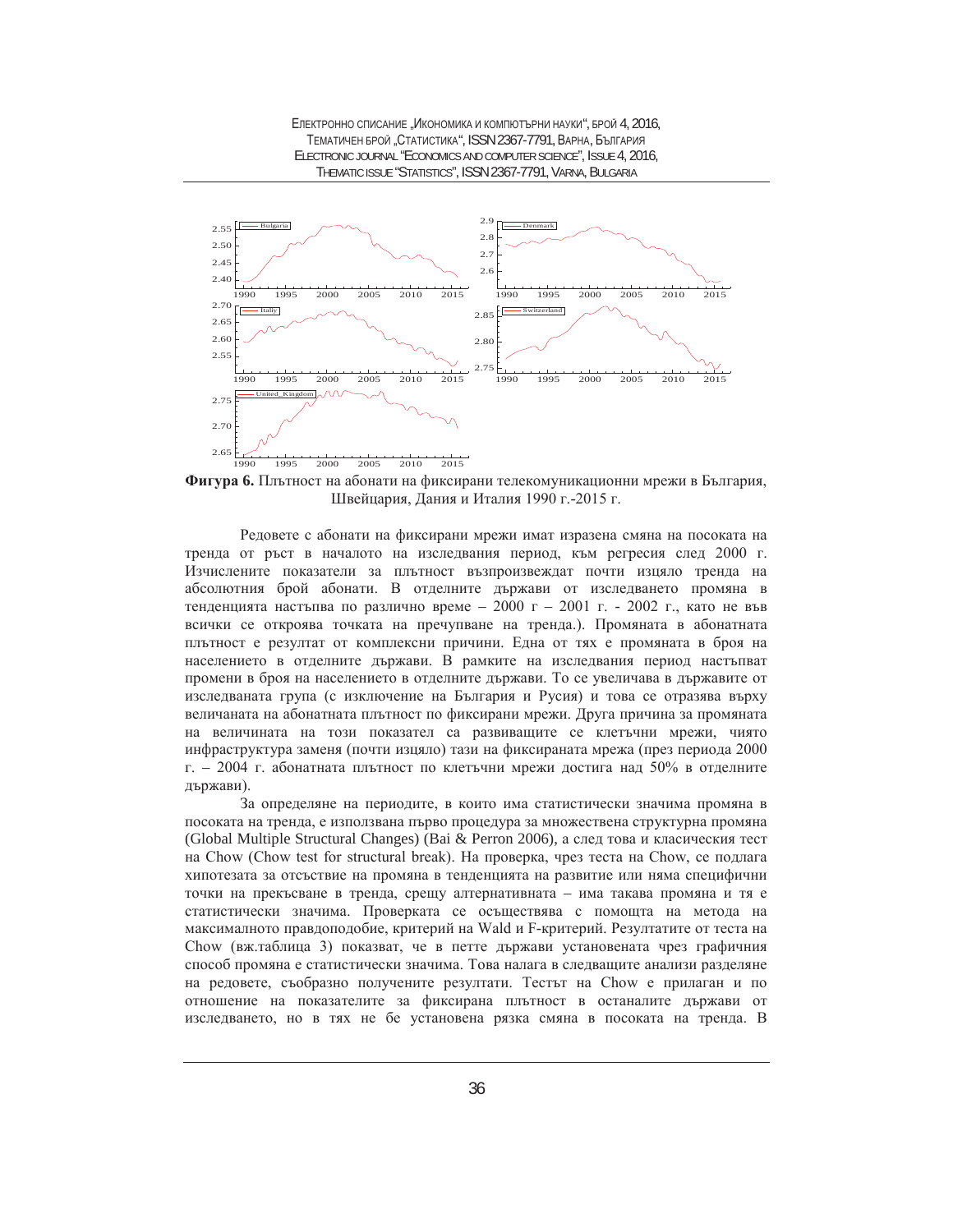останалите държави от изследването е регистриран спад в темповете на прираст както на абсолютния брой абонати на фиксирани мрежи, така и на плътността по тях.

#### **Ɍɚɛɥɢɰɚ 3.**

| Държава        | Период            | Продълж,<br>на периода<br>трим. | F-statistic<br>$v_1 = 2$ ,<br>$v_2 = 100$ | Log<br>likelihood<br>Ratio,<br>$\chi^2$ , $v=2$ | Wald<br><b>Statistic</b><br>$\chi^2$ , $v=2$ |  |
|----------------|-------------------|---------------------------------|-------------------------------------------|-------------------------------------------------|----------------------------------------------|--|
| България       | 1990Q1 - 1999Q4   | 40                              | 1119,301                                  | 327,8224                                        | 2238,602                                     |  |
|                | 2000Q1 - 2015Q4   | 64                              |                                           |                                                 |                                              |  |
| Швейцария      | 199001 - 200202   | 50                              | 1483,641                                  | 356.0312                                        | 2967.281                                     |  |
|                | 2002Q3 - 2015Q4   | 54                              |                                           |                                                 |                                              |  |
| Дания          | 199001 - 200003   | 51                              | 785,5773                                  | 292,8744                                        | 1571,155                                     |  |
|                | 2000Q4 - 2015Q4   | 53                              |                                           |                                                 |                                              |  |
| Италия         | 1990Q1 - 2001Q1   | 45                              |                                           | 346,7095                                        | 2704,318                                     |  |
|                | 2001Q2 - 2015Q4   | 59                              |                                           | 1352,159                                        |                                              |  |
|                | $1990Q1 - 2001Q1$ | 45                              |                                           |                                                 | 2374,32                                      |  |
| Великобритания | $2002O2 - 2015O4$ | 59                              |                                           | 1187,161<br>333.6894                            |                                              |  |

Резултати от тест на Chow по отношение на плътността на абонати на фиксирани телекомуникационни мрежи

Тестовете за множествена структурна промяна (Global Multiple Structural Changes), тест на Chow са прилагани по отношение на всички динамични редове, които са включени в изследването. Динамиката на икономическите показатели провокира провеждането на проверка за структурно прекъсване в и показателите БВП и БВП/ч.н, но такова не бе доказано с използваната методология. Резултатите от проведените тестове за всички останали показатели както за телекомуникационната инфраструктура, така и за икономическата дейност не дават основание да се твърди, че съществува значима промяна в посоката на тенденцията на развитие на изследваните показатели.

Във връзка с поставената цел на следващия етап от изследването е необходимо идентифициране на динамичните редове от гледна точка на съдържащата се в тях тенденция на развитие. Тук не стои въпросът за доказване наличието на тенденция в даден динамичен ред. Нейното наличие (отсъствие) успешно се доказва чрез възможностите на автокорелационния анализ, както и (частично) с графичния метод. Наличието на нестационарност може да се дължи на присъствието на стохастична и/или детерминистична тенденция. Отнасянето на динамичните редове към съответния клас модели TS (Trend Stationarity) или DS (Difference Stationarity)<sup>4</sup> се осъществява на база множество статистически процедури. В изследването е

 $\overline{a}$ 

 $4$  Принципното различие между двата класа редове е следното: ако един динамичен ред, съдържащ тенденция на развитие, е от клас TS, то преобразуването му в стационарен може (при необходимост) да се осъществи чрез изчисляването на отклоненията от неговата трендова линия; DS- в случаи, при които динамичен ред съдържа само стохастична тенденция, или стохастична и детерминистична, отстраняването й може да се осъществи с помощта на последователни разлики.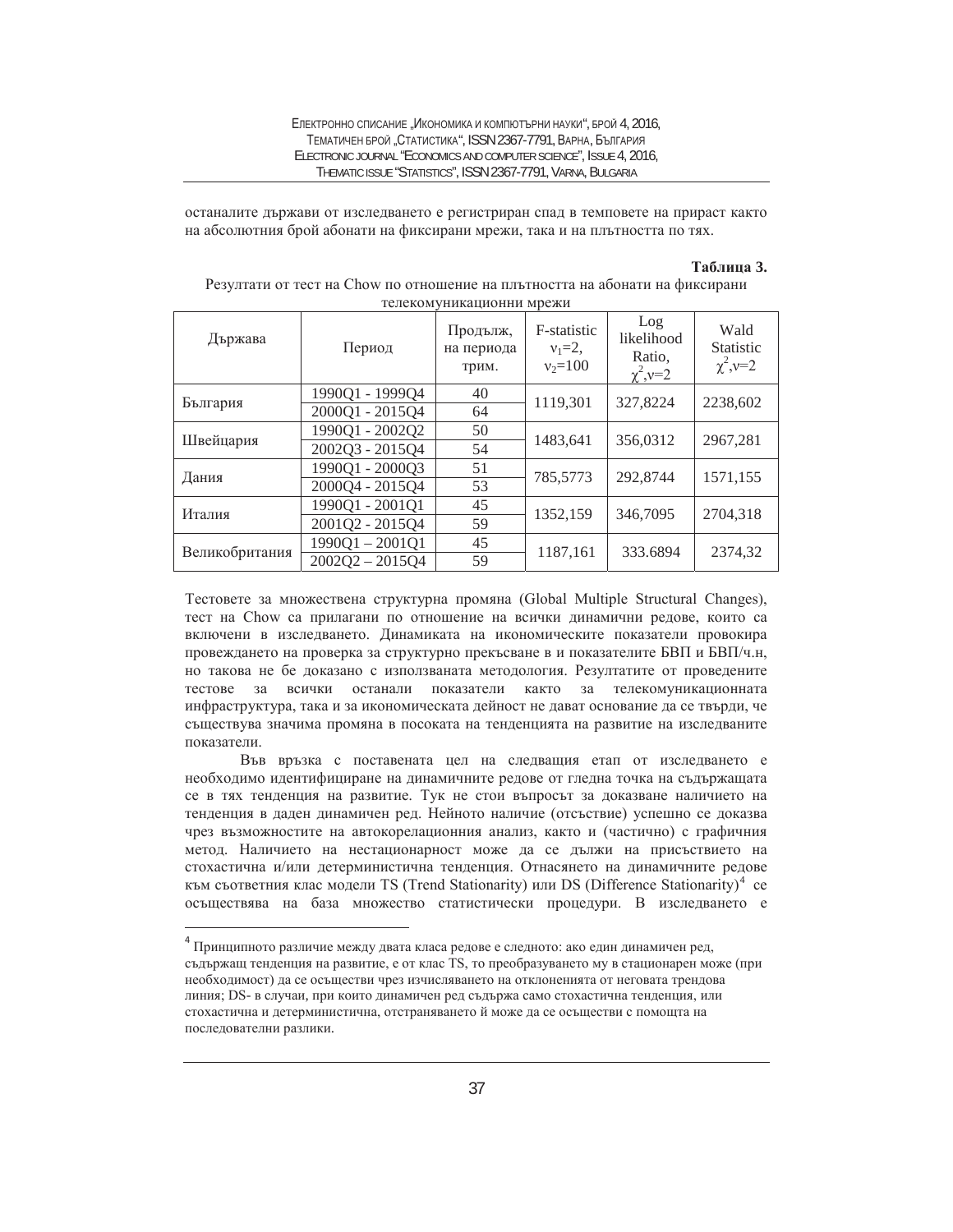използвана итеративна процедура за определянето на характера на тенденцията в динамичните редове и заедно с това определяне на порядъка на интегрираност<sup>5</sup>. Проверката е осъществена чрез многовариантна процедура, предложена от Dolado, Jenkinson, Sosvilla-Rivero (Dolado J. J. 1990) (Nosko 2002) която по същество използва разширеният вариант на теста на Dickey-Fulle (Fuller 1979)r. Схемата е предпочетена, тъй като чрез нея освен порядъка на интегрираност на редовете може да се определи и видът на тенденцията, съдържаща се в тях. В зависимост от отсъствието (присъствието) на константа и/или тренд редовете се тенденцията се определя като стохастична и/или детерминистична. В зависимост от вида на тренда TS или DS се осъществява и трансформирането на редовете от нестационарни в стационарни. Подходяща трансформация за тренд-стационарни процеси е използването на отклоненията около тренда, докато при диференчно стационарните процеси – подходяща трансформация са последователните разлики.

В резултат от проведените тестове се установи, че редовете, изградени от абонатите на фиксирани телекомуникационни мрежи и плътността по този вид абонати, следват сходна намаляващата тенденция за изследвания период. Общият вид на тяхната динамика и резултатите от проведените тестове дават основание да се определят тези редове със стохастична тенденция и заедно с това (в някои от държавите) детерминистична компонента. Относно порядъка на интегрираност – показателите за плътност на абонатите на фиксирани мрежи са определени като интегрирани от втори порядък в Гърция, Турция, Русия и Германия. От ред първи са интегрирани редовете с тези показатели в Испания, Франция и Швеция. В Испания и Франция няма установен спад в плътността на абонатите по фиксирани мрежи. В Швеция темповете, с които намалява плътността по този вид абонати, са найсъществени от всички изследвани държави. През 1990 г. броят на абонатите в Швеция е бил 70 абоната/100 д.н., в края на периода той е 38/100 д.н. Такива нива на плътността в държавата 38/100 д.н. са характерни за края на 60-те години на миналия век. Швеция като страна от Скандинавкия полуостров има силно развита клетъчна телекомуникационна мрежа, с висока телефонна плътност (над 50%) още в началото на 90-те години на миналия век и това рефлектира върху темповете с които намаляват абонатите/плътността на фиксираните мрежи. Отливът от инвестиции в изграждането на фиксирани линии за достъп "до последната миля" и пренасочването им в изграждане на съвременни телекомуникации мрежи като клетъчни, Интернет и сателитни е тенденция не само в Скандинавските държави. В България, Гърция, Италия, Русия и Турция развитието на фиксираната мрежа към 2000 г. – 2004 г. не осигурява плътност по население по-висока от 55-56 абоната/100 д.н. За България найвисока плътност (най-голямо разпространение) по абонати на PSTN (фиксираната) мрежата се достига в периода 1997 г. – 2004 г. - 36-37 абоната на 100 д.н. В Турция за същия период е 28-30 абоната/100 д.н. Създадената технологична възможност (във всички държави от изследването) за взаимна свързаност на различните телекомуникационни мрежи и за терминиране на услуги от една мрежа в друга,

 $\overline{a}$ 

<sup>&</sup>lt;sup>5</sup> "Интегрираност" като понятие навлиза широко в обсега на иконометричните изследвания, във връзка с развитието на теорията за анализ на зависимости в условията на динамични редове. Интегрираността се свързва с трансформирането на нестационарен динамичен ред в стационарен чрез използването на последователни разлики от 1-ви, 2-ри, .., d-ти порядък.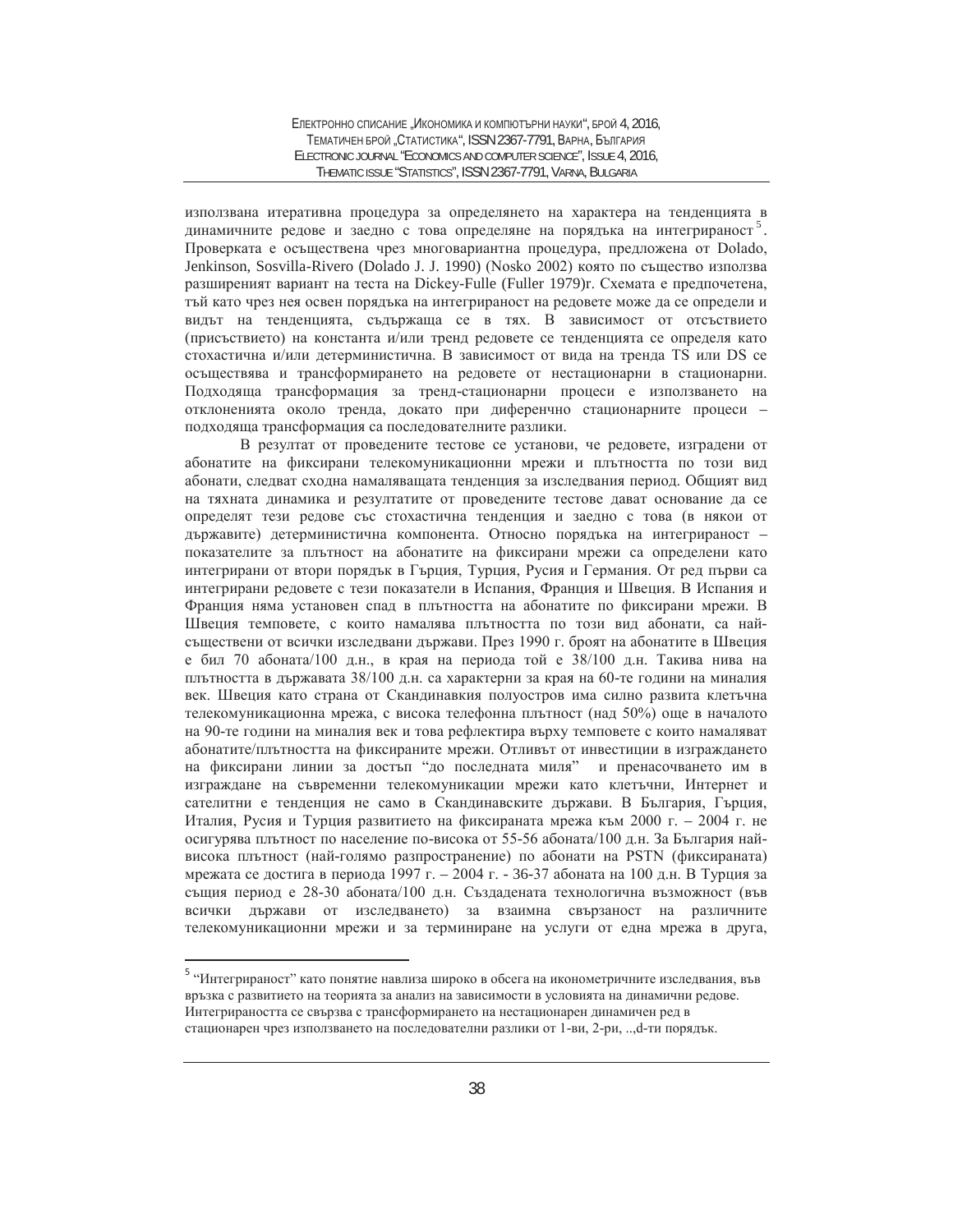удобството което предоставят клетъчните мрежи – мобилност на потребителя, е предпоставка за отлив от фиксираните абонатни линии. Необходимо е да уточним, че установената линейна (намаляваща) тенденция е характерна за крайните, фиксирани линии за достъп до инфраструктура, а не до инфраструктурата като цяло. Фиксираните мрежи са гръбнак на една комуникационна мрежа върху който се изграждат, развиват и поддържат съвременните мрежи. За държавите, в които се установи прекъсване на тренда по отделни подпериоди, тестовете за единичен корен са провеждани за всеки един подпериод, за всяка една държава поотделно. Тенденцията, която съпътства абонатната плътност по фиксирани мрежи, се определи като стохастична с детерминистичен линеен тренд. Редовете с абсолютния брой абонати на фиксираните телекомуникационни мрежи в отделните държави имат сходна тенденция с тази на плътността. При тях стохастичната компонента е по слабо изразена спрямо детерминирания тренд. Това е напълно обяснимо, т.к. при тях не е отчетен броят на населението в отделните държави. Чрез населението косвено се оценява и миграцията на абонатите от един към друг оператор на телекомуникационни услуги. Резултатите от тестовете за интегрираност на редовете с показатели за фиксираната мрежа са поместени в таблица 4.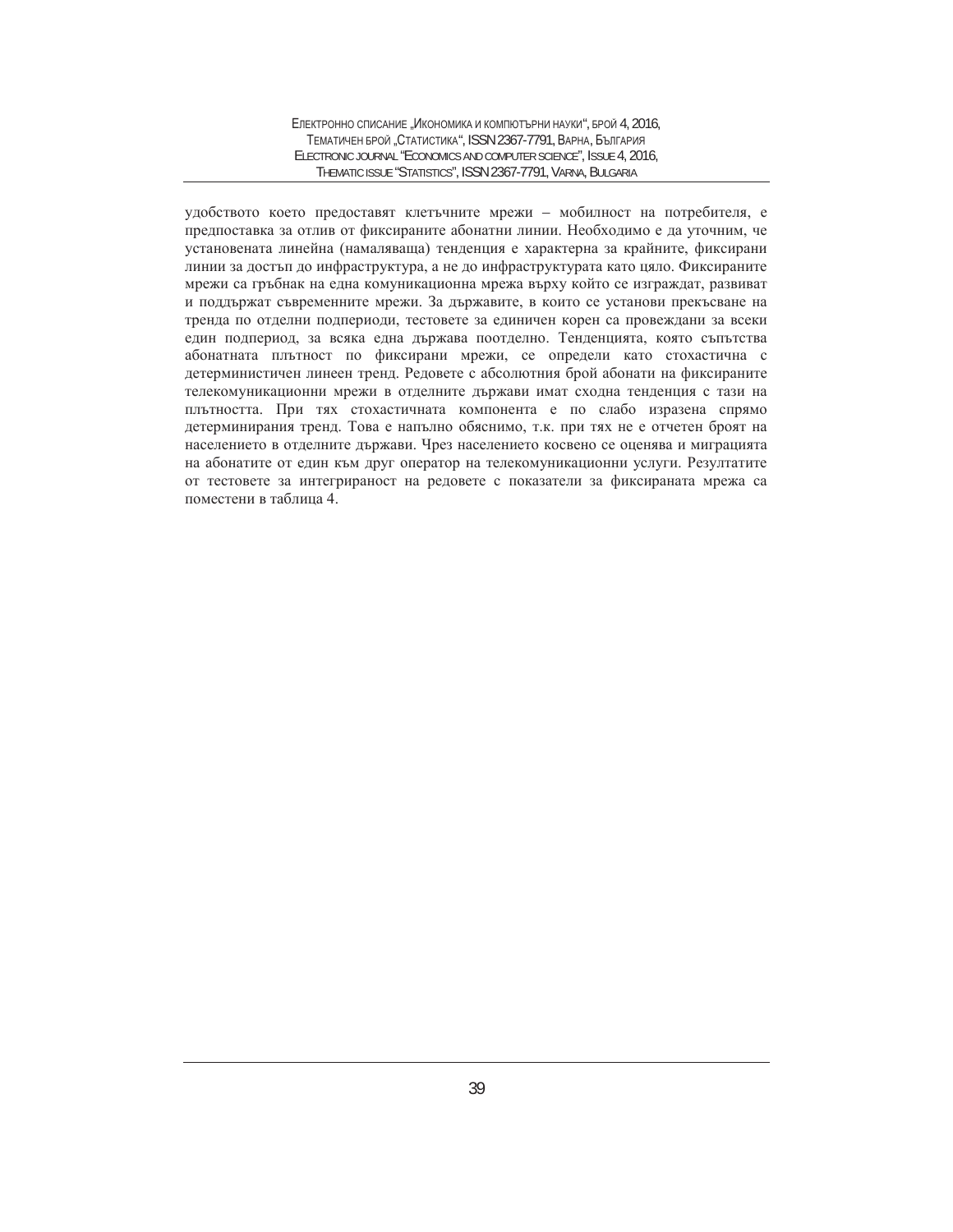Електронно списание "Икономика и компютърни науки", брой 4, 2016, ТЕМАТИЧЕН БРОЙ "СТАТИСТИКА", ISSN 2367-7791, ВАРНА, БЪЛГАРИЯ ELECTRONIC JOURNAL "ECONOMICS AND COMPUTER SCIENCE", ISSUE 4, 2016, THEMATIC ISSUE "STATISTICS", ISSN 2367-7791, VARNA, BULGARIA

#### **Ɍɚɛɥɢɰɚ 4.**

| Държави                                                                | Период               | T   | Mo<br>дел      | Lag            | t-stat   | $t_{\rm ADF}$<br>$5\frac{9}{6}$ level | Prob. | Реш.                    |
|------------------------------------------------------------------------|----------------------|-----|----------------|----------------|----------|---------------------------------------|-------|-------------------------|
| $H_0: \Delta y_t \sim I(1)$ vs $H_1: \Delta y_t \sim I(0)$             |                      |     |                |                |          |                                       |       |                         |
| България                                                               | 1990Q1-<br>1999Q4    | 40  | $\mathbf{2}$   | $\mathbf{1}$   | $-4,816$ | $-3,537$                              | 0,002 | $y_t \sim I(1)$         |
|                                                                        | 2000Q1-<br>2015Q4    | 64  | $\mathbf{1}$   | 3              | $-4,179$ | $-2,908$                              | 0,002 | $y_t \sim I\big(1\big)$ |
| Великобритания                                                         | $1990Q1 -$<br>2001Q1 | 45  | $\mathbf{1}$   | 4              | $-2,970$ | $-2,939$                              | 0,046 | $y_t \sim I(1)$         |
|                                                                        | $2002Q2 -$<br>2015Q4 | 59  | $\mathbf{1}$   | 4              | $-4,024$ | $-2,911$                              | 0,003 | $y_t \sim I(1)$         |
| Дания                                                                  | 1990Q1-<br>2000Q3    | 51  | 1              | 2              | $-3,723$ | $-2,937$                              | 0,007 | $y_t \sim I(1)$         |
|                                                                        | 2000Q4 -<br>2015Q4   | 53  | $\mathbf{1}$   | $\overline{4}$ | $-2,846$ | $-2,910$                              | 0,058 | $y_t \sim I(1)$         |
| Италия                                                                 | 1990Q1-<br>2001Q1    | 45  | $\mathfrak{2}$ | 3              | $-5,735$ | $-2,935$                              | 0,000 | $y_t \sim I(1)$         |
|                                                                        | 2001Q2 -<br>2015Q4   | 59  | 1              | 5              | $-2,885$ | $-3,546$                              | 0,005 | $y_t \sim I(1)$         |
|                                                                        | 1990O1-<br>2002Q2    | 50  | $\mathbf{1}$   | 3              | $-4,684$ | $-2,917$                              | 0,000 | $y_t \sim I(1)$         |
| Швейцария                                                              | 2002Q3-<br>2015Q4    | 54  | $\overline{2}$ | $\mathbf{1}$   | $-3,619$ | $-2,925$                              | 0,009 | $y_t \sim I(1)$         |
| Испания                                                                | $1990Q1 -$<br>2015Q4 | 104 | $\overline{2}$ | 4              | $-2,994$ | $-2,891$                              | 0,039 | $y_t \sim I(1)$         |
| Франция                                                                | $1990Q1 -$<br>2015Q4 | 104 | $\mathbf{1}$   | 4              | $-3,412$ | $-2,891$                              | 0,005 | $y_t \sim I(1)$         |
| Швеция                                                                 | $1990Q1 -$<br>2015Q4 | 104 | 1              | 4              | $-3,872$ | $-2,891$                              | 0,005 | $y_t \sim I(1)$         |
| $H_0: \Delta^{(2)} y_t \sim I(1)$ vs $H_1: \Delta^{(2)} y_t \sim I(0)$ |                      |     |                |                |          |                                       |       |                         |
| Германия                                                               | $1990Q1 -$<br>2015Q4 | 104 | 1              | 4              | $-9,037$ | $-2,891$                              | 0,000 | $y_t \sim I(2)$         |
| Гърция                                                                 | $1990Q1 -$<br>2015Q4 | 104 | $\mathbf{1}$   | 5              | $-8,068$ | $-1,944$                              | 0,000 | $y_t \sim I(2)$         |
| Русия                                                                  | 1990Q1-<br>2015Q4    | 104 | 2              | 4              | $-4,141$ | $-3,456$                              | 0,008 | $y_t \sim I(2)$         |
| Турция                                                                 | $1990Q1 -$<br>2015Q4 | 104 | 1              | $\overline{4}$ | $-6,382$ | $-2,892$                              | 0,000 | $y_t \sim I(2)$         |

Интегрираност на показатели за плътност на абонати по фиксирани телекомуникационни мрежи /резултати от ADF тест /

Забележка: ADF тестовете са приложени към логаритмично трансформираните променливи. \*Моделите, които отговарят на теоретичните изисквания за отделните дестинации, са следните:

1) 
$$
\Delta y_t = \alpha + \varphi y_{t-1} + \left(\sum_{j=1}^{p-1} \theta_j \Delta y_{t-j}\right) + \varepsilon_t
$$
; 2)  $\Delta y_t = \alpha + \beta t + \varphi y_{t-1} + \left(\sum_{j=1}^{p-1} \theta_j \Delta y_{t-j}\right) + \varepsilon_t$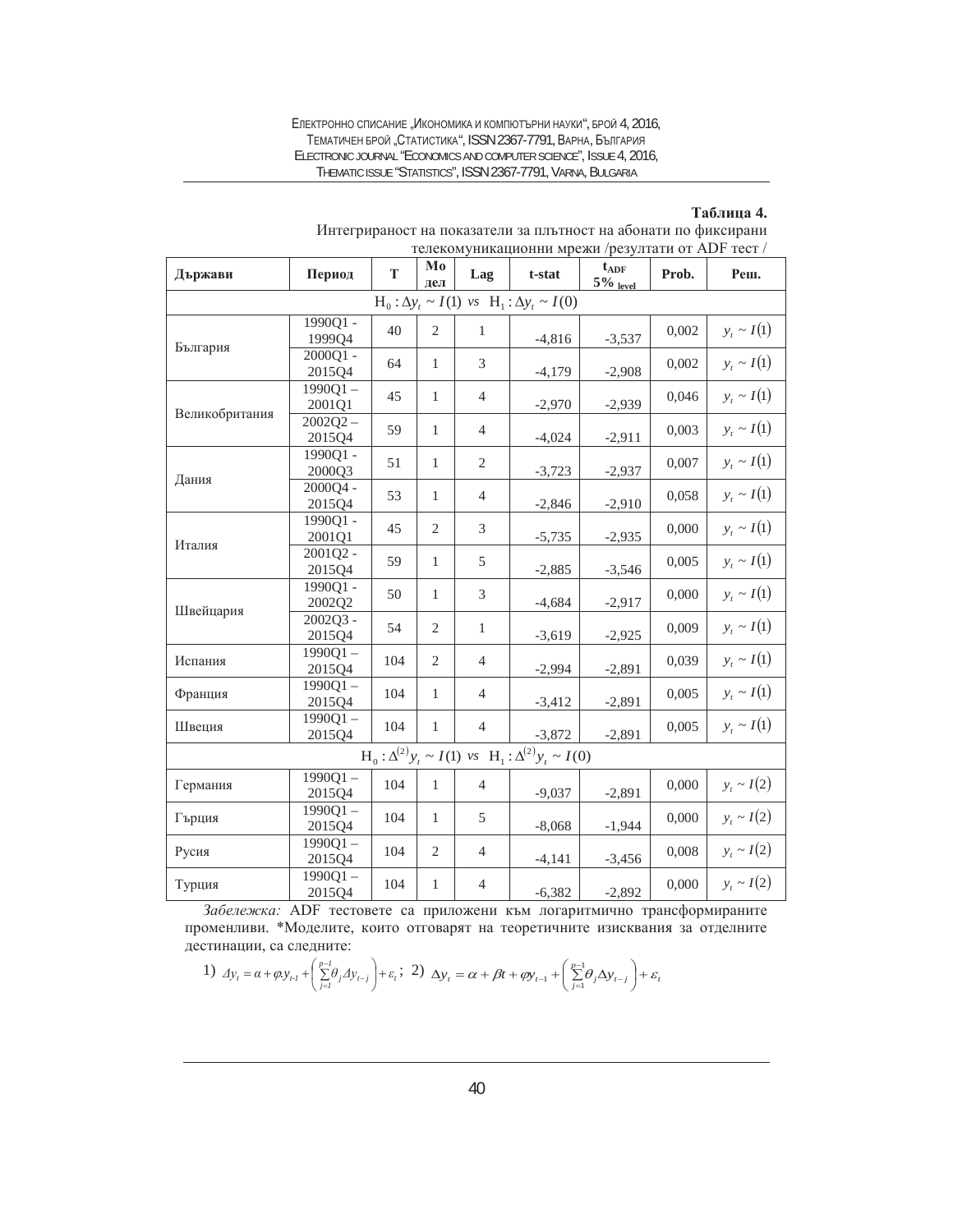ЕЛЕКТРОННО СПИСАНИЕ "ИКОНОМИКА И КОМПЮТЪРНИ НАУКИ", БРОЙ 4, 2016, ТЕМАТИЧЕН БРОЙ "СТАТИСТИКА", ISSN 2367-7791, ВАРНА, БЪЛГАРИЯ ELECTRONIC JOURNAL "ECONOMICS AND COMPUTER SCIENCE", ISSUE 4, 2016, THEMATIC ISSUE "STATISTICS", ISSN 2367-7791, VARNA, BULGARIA

Процедурата по определянето на порядъка на интегрираност на показателите за плътност на клетъчните абонати и абонатите на Глобалната мрежа е аналогична с вече описаната. За абонатите на клетъчни мрежи (вж. фиг 7) е характерна ясно изразена нарастваща тенденция на развитие. Плътността по този вид абонати надвишава 100% в края на 2015 г. (с изключение на Турция – 95%). След направената проверка се установи, че тенденцията, която е в основата на този вид абонати, е стохастична с детерминистичен тренд, а самите редове са интегрирани от първи порядък. Не е установено наличие на структурни промени (изследвано чрез тест на Chow). Дължината на тези динамични редове за отделните държави е различна. Различието е породено от времето на въвеждане в действие на клетъчните мрежи в отделните държави. За изследвания период в четири държави – България, Гърция, Русия и Турция клетьчните мрежи са въведени в експлоатация след 1992 г. и дължината на редовете за тях е между 92-96 равнища в зависимост от въвеждането в експлоатация на този вид мрежи. В България първите абонати на безжични телекомуникационни мрежи са регистрирани през 1993 г.



**Фигура 7.** Плътност по абонати на клетъчни мрежи 1990 – 2015 г.

Резултатите от проведеният ADF -тест разкриха, че динамичните редове с показатели за плътност на мобилните абонати са стационарни по отношение на първите разлики (на логаритмите). Това ги определя като интегрирани от първи ред. Наличието на константа и тренд в тестовата регресия на ADF теста е показателно за наличието на стохастична и заедно с това детерминистична тенденция в редовете. Наличието на детерминистична е оправдано от технологичното развитие на мрежите, което е и политика на правителствата и регулаторните органи в съответните държави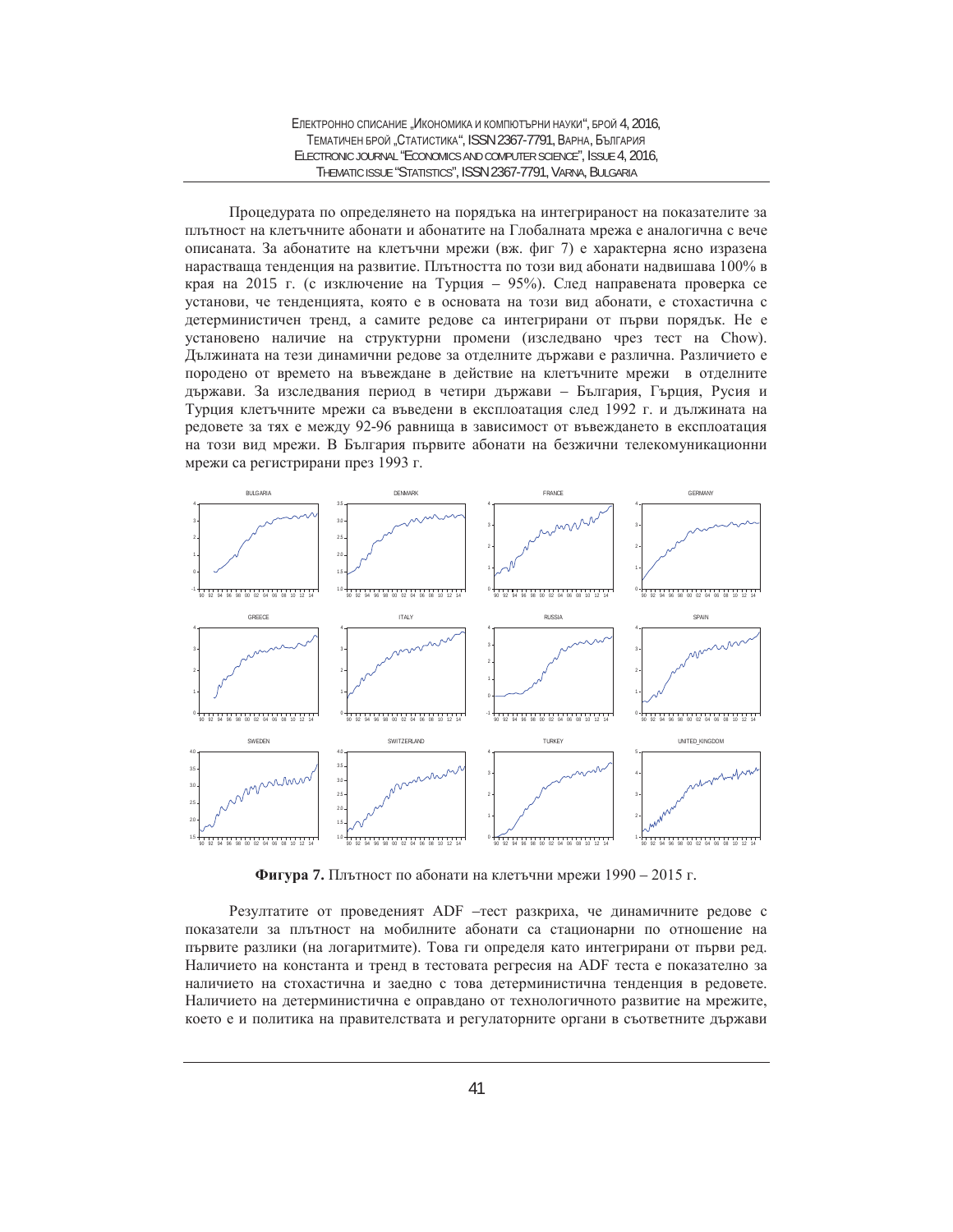за стимулиране на развитието на този вид комуникации. Стохастичната тенденция се приема като резултат от миграцията на абонатите от един към друг оператор на телекомуникационни услуги в търсене на подходящ доставчик, който да гарантира достатъчно добро качество на услугите на приемлива цена.

Другата група показатели, към които е насочено изследването, са показателите за разпространението на Интернет мрежата. Разпространението се измерва чрез абонати Интернет и активни потребители на Интернет. ITU публикува в своите бази както броя на потребителите, така и броя на абонатите. Потребители на Интернет са исторически по-стар показател от абонатите. Ползването на Интернет в средата на 90-те се осъществява чрез комутируем достъп до Интернет от абонати на фиксираните мрежи (PSTN) чрез модем. На практика до средата на 90-те години на миналия, един абонат на фиксирана телефонна мрежа, който разполага с компютър и модем за връзка с Интернет, се отчита два пъти – i) като абонат на PSTN мрежа и ii) като потребител на Интернет, а не като един абонат, който използва две услуги гласова и пренос на данни. С развитието на технологиите и преминаването към цифрови телекомуникационни мрежи е възможно разделянето на абонати и потребители на различни видове услуги, вкл. и на Интернет. По тази причина информация за потребители на Интернет са налични за началото на 90-те години, а данни за абонатите на Интернет – едва към 2000 г. Един потребител може да има повече от един абонамент, както и няколко потребители могат да използват един и същи абонамент (пр.в едно четири членно домакинство - то може да има достъп до мрежата чрез фиксиран широколентов интернет, а ползвателите са всички членове на домакинството, които използват колективно или самостоятелно телефон, телевизия и интернет).

Броят на потребителите на Интернет в групата от изследвани държави расте лавинообразно от момента на осигурената възможност за достъп до мрежата



Фигура 8. Потребители на Интернет (% от цялото население)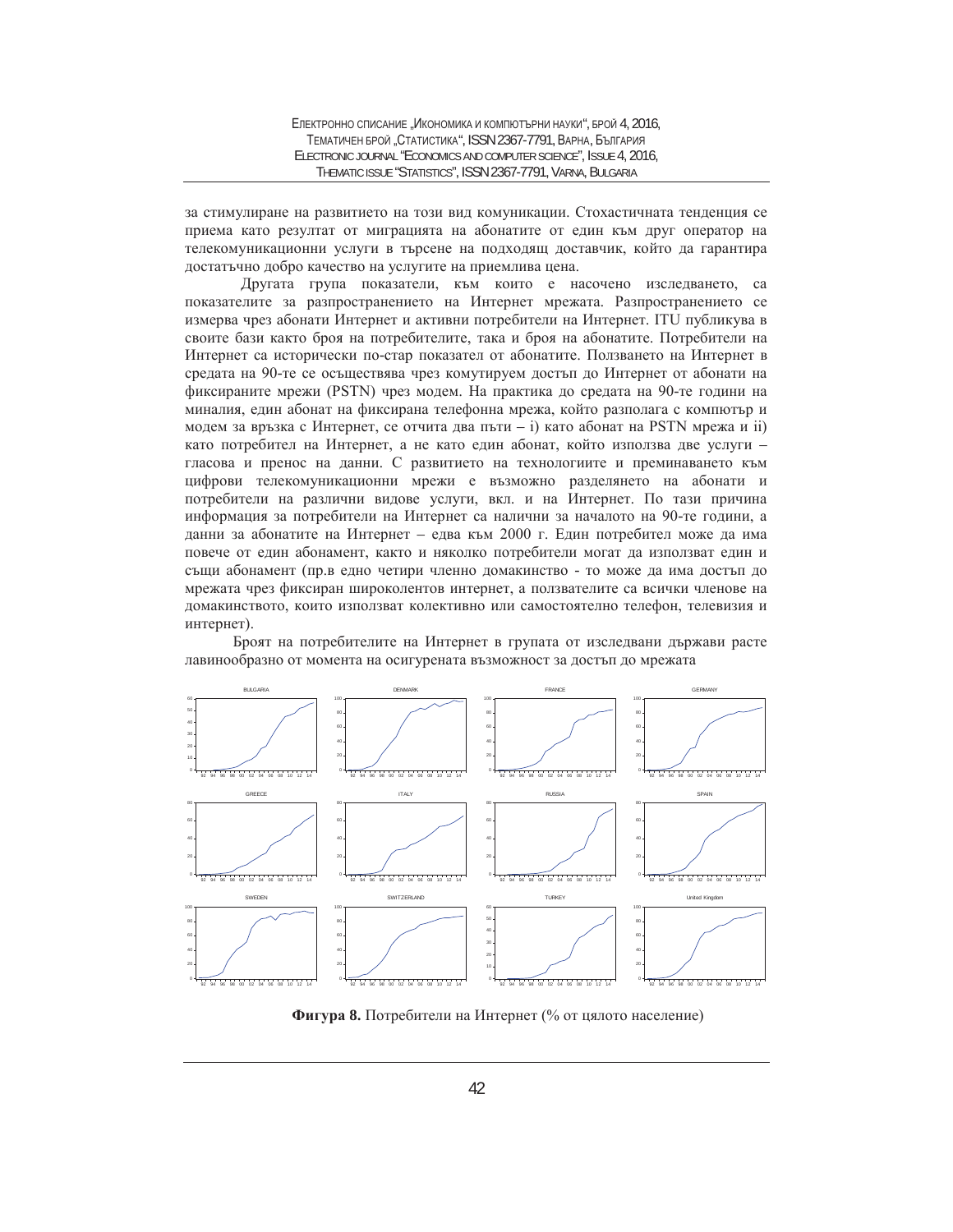Тенденцията, която е в основата на редовете с потребителите на интернет, е определена като детерминистична линейна и нелинейна. Ясно изразената детерминистична тенденция на развитие се обяснява с развитието на мрежата и на техническите и технологични възможности за достъп до нея. Друга причина за подобна тенденция е методологична – отчитането на един потребител по няколко пъти, чрез различни наблюдения. Тази неточност на показателя потенциално е заложена при неговото формиране. В състава на този показател се включват "активни потребители на Интернет", т.е. потребители, които имат достъп до мрежата от дома и/или работно място (без да бъдат абонати с договор за доставка на тази услуга) и поне веднъж през последните три месеца са се свързвали с Интернет.

#### **Таблица** 5.

|           | Години |        |        |        |        |  |  |  |
|-----------|--------|--------|--------|--------|--------|--|--|--|
| Държави   | 1995   | 2000   | 2005   | 2010   | 2015   |  |  |  |
| България  | 0,120  | 5,370  | 19,970 | 46,230 | 56,660 |  |  |  |
| Дания     | 3,830  | 39,170 | 82,740 | 88,720 | 96,330 |  |  |  |
| Франция   | 1,640  | 14,310 | 42,870 | 77,280 | 84,690 |  |  |  |
| Германия  | 1,840  | 30,220 | 68,710 | 82,000 | 87,590 |  |  |  |
| Гърция    | 0,750  | 9,140  | 24,000 | 44,400 | 66,840 |  |  |  |
| Италия    | 0,520  | 23,110 | 35,000 | 53,680 | 65,570 |  |  |  |
| Русия     | 0,150  | 1,980  | 15,230 | 43,000 | 73,410 |  |  |  |
| Испания   | 0,380  | 13,620 | 47,880 | 65,800 | 78,690 |  |  |  |
| Швейцария | 6,600  | 47,100 | 70,100 | 83,900 | 87,910 |  |  |  |
| Швеция    | 5,100  | 45,690 | 84,830 | 90,000 | 92,000 |  |  |  |
| Турция    | 0,080  | 3,760  | 15,460 | 39,820 | 53,470 |  |  |  |
| Англия    | 1,900  | 26,820 | 70,000 | 85,000 | 92,000 |  |  |  |

Плътност по потребители на Интернет, % цялото население

Данните за този показател (вж. таблица 5), които се публикуват в базата на ITU, са резултат от извадкови на наблюдения, провеждани в отделните държави. Извадките се формират от съвкупности домакинства, малки, следни и големи предприятия, институции и учреждения. Графичният вид на редовете с потребители на Интернет е показателен за една силно изразена тенденция на развитие, което може да се приеме за доказателство за бързото навлизане в ежедневието на новите възможности за общуване, които създава Интернет. За първия петгодишен период, плътността на потребителите на интернет се е увеличил многократно. В България за 1995 г. като активен потребител е оценен един на 1000 д.н., а в края на 2015 г. – приблизително 570/1000 д.н. Във Великобритания - 1995 г. - приблизително 2/100 д.н., а за 2015 г. -92/100 д.н.

За да бъде оценена връзката между тази абонатна плътност и БВП/ч.н. покоректно от методологична гледна точка е да се използват не потребителите, а абонатите на мрежата. Абонатите са онези физически и/или юридически лица, които имат договорни отношения с оператор/доставчик на услуги. За доставката всеки един абонат заплаща съответна такса, за включване в мрежата и за потребление (в общия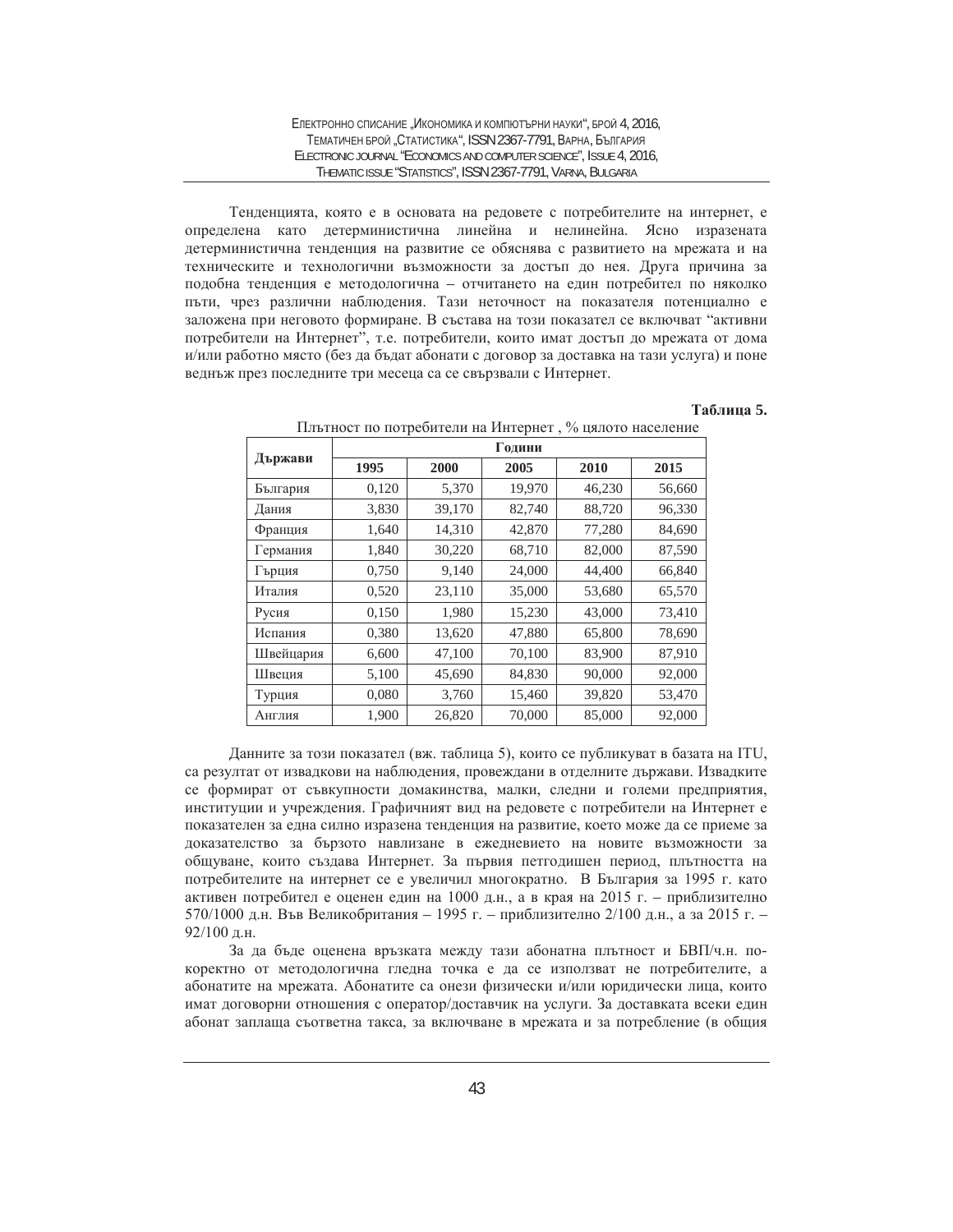случай). Таксите, които абонатите заплащат, представляват приходите на оператора/доставчик на услуги, стойността на представените услуги в резултат на производствената дейност на оператора/доставчика. Приходите, от своя страна се включват (една част от тях) в състава на Брутната продукция, а тя е част от БВП (БВП изчислен по производствен метод).

В състава на показателя "абонати на Интернет" в отделните държави се включват както абонати на фиксиран достъп, така и абонати, които използват безжичен достъп. В синхронизираната система от показатели на ITU са се отчитат всяка една отделна група абонати според вида на ползваните от тях услуги. В България и държавите от изследването (без Турция, Русия и Швеция) отделно се отчитат абонатите на широколентов достъп, който може да бъде осигурен както чрез фиксирана мрежа, така и чрез клетъчна мрежа. Тенденцията на развитие в плътността на абонатите на фиксиран достъп до Интернет е определена като детерминистична, със стохастична компонента, като е използвана тестовата процедура на ADF-теста. ADF процедурата е провеждана за период от 1999 г. – до 2015 г., т.е. въз основа на информация за 68 равнища (тримесечия). Динамичните редове с показателите за плътност на широколентови абонати на Интернет за всички държави в изследването са определени като интегрирани от първи порядък. Ясно изразената растяща тенденция на развитие е в съответствие с всички планове и програми разработвани на национални равнища, на равнище Европейски съюз, Световна банка за разширяване на обхвата на мрежата до най-отдалечените места, както и осигуряване на технически и икономически възможности за осигуряване на достъп до Интернет. Тенденцията е резултат и от програми във връзка с преодоляване на "Цифровото разделение", от гледна точка на достъпа до отделни региони, отделни възрастови и социални групи. Аналогична е ситуацията с редовете, които съдържат средногодишния брой на абонати на Интернет, чрез мобилен достъп до Интернет. Дължината на тези редове е изключително кратка, дори и дезагрегирани на тримесечни равнища. Първите данни за този вид абонати в държавите от изследваната група са от Дания и Швеция – 2007 г., 2008 г. – Германия, Франция и Великобритания. Данни за мобилен достъп до интернет за останалите страни от изследването са налични след 2009 г. Кратката продължителност на редовете е причина те да бъдат изключени от анализа в конкретното изследване.

Показателят, който е приет като фактор за увеличаване на абонатната плътност е БВП/ч.н. Включването му в състава на един или друг иконометричен модел би следвало да се осъществява след предварително проведен описателно-диагностичен анализ на неговата тенденция. В резултат на световната финансова и икономическа криза през 2008 г. ръстът на БВП в държавите от ЕС се забавя значително, а през 2009 г. БВП отбелязва съществено свиване. През 2010 г. равнището на БВП в европейските държави се възстановява и тази тенденция продължава (макар и с прогресивно побавни темпове) през следващите години. Резултатите от описателният анализ дават основание да провеждане на допълнителни тестове относно динамиката на БВП/ч.н. по отношение наличието на структурно прекъсване в рамките на изследвания период 1990 г. – 2015 г. В рамките на настоящото изследване първоначално е проведена процедура за наличие на наличие на множество структурни прекъсвания, като е използвана методиката на Bai-Perron, приложен е и тест за фиксирано (еднократно) прекъсване. Последното е съобразно с периода на финансовата криза 2008 -2009 г.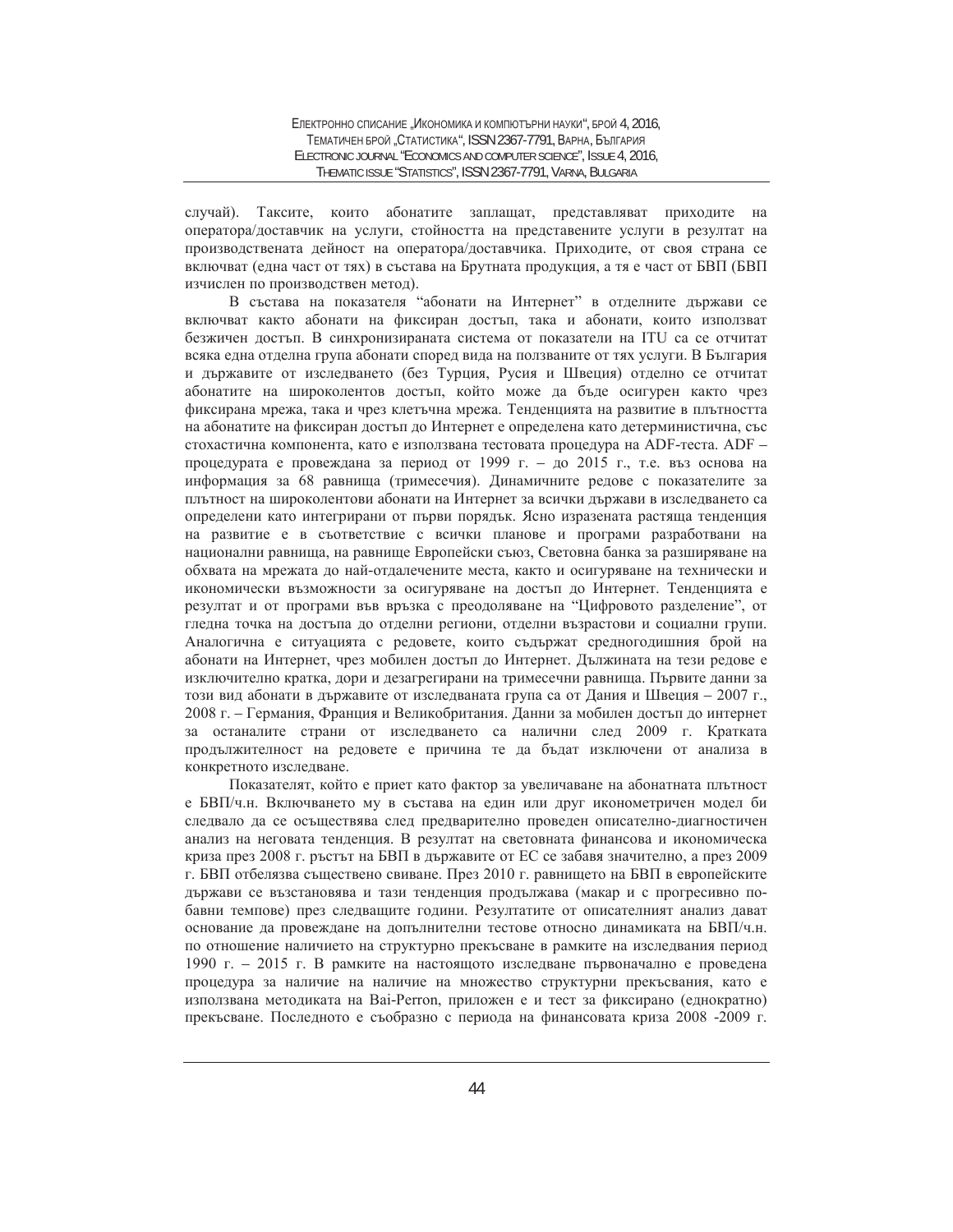Проведените тестове за (данните с логаритмите на) БВП/ч.н в България, Гърция, Италия, Русия, Испания дават основание да се приеме, че промяната, която настъпва в тренда на този показател, е статистически значима. В отделните държави тази промяна настыва през различни периоди. В Былгария тестовете доказват наличие на два подпериода. Първият Q1 1990 г. - Q4 1999 г., съвпада с икономическата и политическа криза в страна 1996-1997 г. В Гърция, Италия, Испания периода на промяната в тренда настъпва след 2008 г., като следствие от глобалната финансова криза. Тенденцията на развитие в БВП в цитираните държави следва тази на държавите от Европейския съюз и равнищата в БВП започват да се възстановяват след 2010 г. Към тези редове с тези показатели допълнително са провеждан и тест на Philip-Perron (друг тест за единичен корен, с включена възможност за определяна на характера на тренда преди и след евентуално прекъсване), както и тестове за стационарност – KPSS. За останалите държави в групата (Дания, Франция, Германия, Швеция, Швейцария, Турция и Великобритания) тестовата процедура на Ваі-Реггоп не потвърди наличие на съществена промяна в посоката на тренда. Тестовете са експериментирани при различен процент на смяна от 10% до 25%, но резултатите не дават основание да се приеме, че съществува статистически значимо прекъсване в общото направление на тренда в БВП/ч.н. Редовете с логаритмите на БВП/ч.н в Дания, Франция, Швеция, Швейцария, Турция и Великобритания са определени като интегрирани от първи порядък с наличие на детерминистичен линеен тренд и стохастична компонента. Предварителните анализи, свързани с определяне на характера на редовете с токазателя на БВП/ч.н., не се различават от резултатите на предходни изследователи, чиито предмет на изследване са именно вариациите в този показател. С цел да се отчетат периодите, в които е установена промяна в тренда на БВП/ч.н., са създадени допълнителни фиктивни променливи, които се включват във VAR-системите, като допълнителна екзогенна променлива.

Определянето на порядъка на интегрираност на показателите, които характеризират телекомуникационната инфраструктура, както и показателите за икономическата дейност, е от значение за проверката на действието на закона Јірр в динамичен аскет. Връзката между телефонната плътност и БВП, представена чрез модела  $Teledensity_i = \beta_0 + \beta_1 GDP_i + \varepsilon_i$ , е изведена и доказана като модел на дългосрочно (статично) равновесие между двата показателя. За наличие на дългосрочна връзка между променливите можем да говорим в случаи, при които тенденцията на развитие в динамичните редове следва приблизително една и съща траектория и разликата между отделните трендове остава приблизително постоянна величина. Такива динамични редове е прието да се наричат коинтегрирани. За да бъдат коинтегрирани променливите техният порядък на интеграция трябва да е еднакъв или поне степента на интеграция на зависимата променлива да е равна на най-високия порядък (найвисоката степен) на интеграция на променливите от дясната страна. В случая променливите са само две – плътност по абонати и БВП/ч.н., което налага изискване променливите да имат еднакъв порядък на интегрираност. Ако двете променливи са с различен порядък на интегрираност, то между тях не може да съществува статично дългосрочно равновесие. Ако между двете променливи се установи различен порядък на интегрираност, е възможно променливите да са причинно-следствено свързани в краткосрочен аспект. Резултатите от проведените тестове за единичен корен по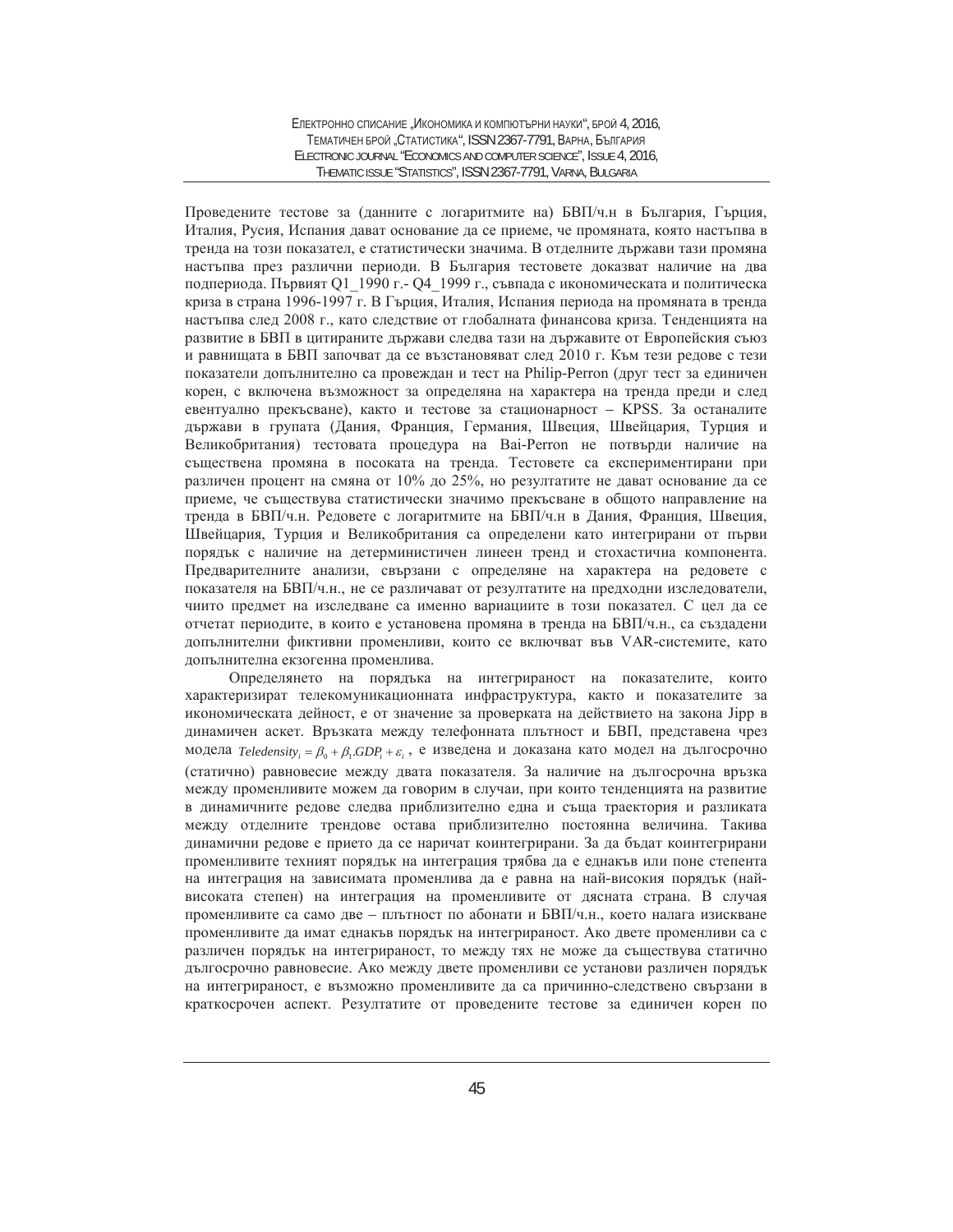отделни видове плътност по абонати на телекомуникационните мрежи и по отделни държави са поместени в таблица 6.

## $Ta6.$ **пина** 6.

|                | Плътност по абонати |                 |                | Плътност по абонати на    |  |
|----------------|---------------------|-----------------|----------------|---------------------------|--|
| Държави        | на клетъчни мрежи   |                 | интернет       |                           |  |
|                | Модел               | $Den_{MTS}$     | Модел          | $Den_{\mathit{Internet}}$ |  |
|                | ADF                 |                 | ADF            |                           |  |
| България       | $\mathfrak{2}$      | $y_t \sim I(1)$ |                | $y_t \sim I(1)$           |  |
| Великобритания | $\mathfrak{2}$      | $y_t \sim I(1)$ | $\mathfrak{2}$ | $y_t \sim I(1)$           |  |
| Дания          | $\overline{2}$      | $y_t \sim I(1)$ | $\mathfrak{2}$ | $y_t \sim I(1)$           |  |
| Италия         | $\overline{2}$      | $y_t \sim I(1)$ |                | $y_t \sim I(1)$           |  |
| Швейцария      | $\overline{2}$      | $y_t \sim I(1)$ | $\mathfrak{2}$ | $y_t \sim I(1)$           |  |
| Испания        |                     | $y_t \sim I(1)$ |                | $y_t \sim I(1)$           |  |
| Франция        | $\overline{2}$      | $y_t \sim I(1)$ | 1              | $y_t \sim I(1)$           |  |
| Швеция         | $\overline{2}$      | $y_t \sim I(1)$ | $\mathfrak{2}$ | $y_t \sim I(1)$           |  |
| Германия       | $\overline{2}$      | $y_t \sim I(1)$ | $\overline{2}$ | $y_t \sim I(1)$           |  |
| Гърция         |                     | $y_t \sim I(1)$ | 1              | $y_t \sim I(1)$           |  |
| Русия          |                     | $y_t \sim I(1)$ | $\mathfrak{2}$ | $y_t \sim I(1)$           |  |
| Турция         | $\overline{2}$      | $y_t \sim I(1)$ | 2              | $y_t \sim I(1)$           |  |

|                                           | Интегрираност на показатели за плътност на абонати по телекомуникационни |
|-------------------------------------------|--------------------------------------------------------------------------|
| мрежи и БВП/ч.н. (резултати от ADF- тест) |                                                                          |

Заб. ADF тестовете са приложени към логаритмично трансформираните променливи. \*Моделите, които отговарят на теоретичните изисквания за отделните дестинации, са следните:

1) 
$$
\Delta y_t = \alpha + \varphi y_{t-1} + \left(\sum_{j=1}^{p-1} \theta_j \Delta y_{t-j}\right) + \varepsilon_t, \qquad ; \qquad 2) \qquad \Delta y_t = \alpha + \beta t + \varphi y_{t-1} + \sum_{j=1}^{p-1} \theta_j \Delta y_{t-j} + \varepsilon_t
$$

Наличието на еднакъв порядък на интегрираност на редовете е само предпоставка за издигане на хипотеза за наличие на дългосрочна обвързаност между изследваните показатели. Еднаквият порядък на интеграция е необходимо, но не достатъчно условие за да се приеме, че Законът на Јірр е в действие и в динамичен аспект. Еднаквият порядък на интегрираност между показателите за съвременните комуникации и БВП/ч.н. е предпоставка за последващи анализи в тази посока.

Чрез тестовете на Granger можем да определим доколко се съгласува тенденцията в двата показателя в краткосрочен аспект и може ли вариациите в БВП/ч.н. да помогнат, да подобрят прогнозните нива на абонатната плътност по фиксирани мрежи. Тестовете за причинност по Granger за краткосрочен период са направени в двете посоки - от БВП/ч.н. към телекомуникационната инфраструктура и обратно. Тестът е проведен за всяка възможна двойка променливи - абонатна плътност по видове телекомуникационни мрежа и БВП/ч.н. Хипотезите, които се проверяват, са дефинирани по следния начин:

 $H<sub>0(1)</sub>$ : GDP<sub>t</sub> не влияе на TI<sub>t</sub>;

 $H<sub>0(2)</sub>: TI<sub>t</sub>$  не влияе на GDP<sub>t</sub>,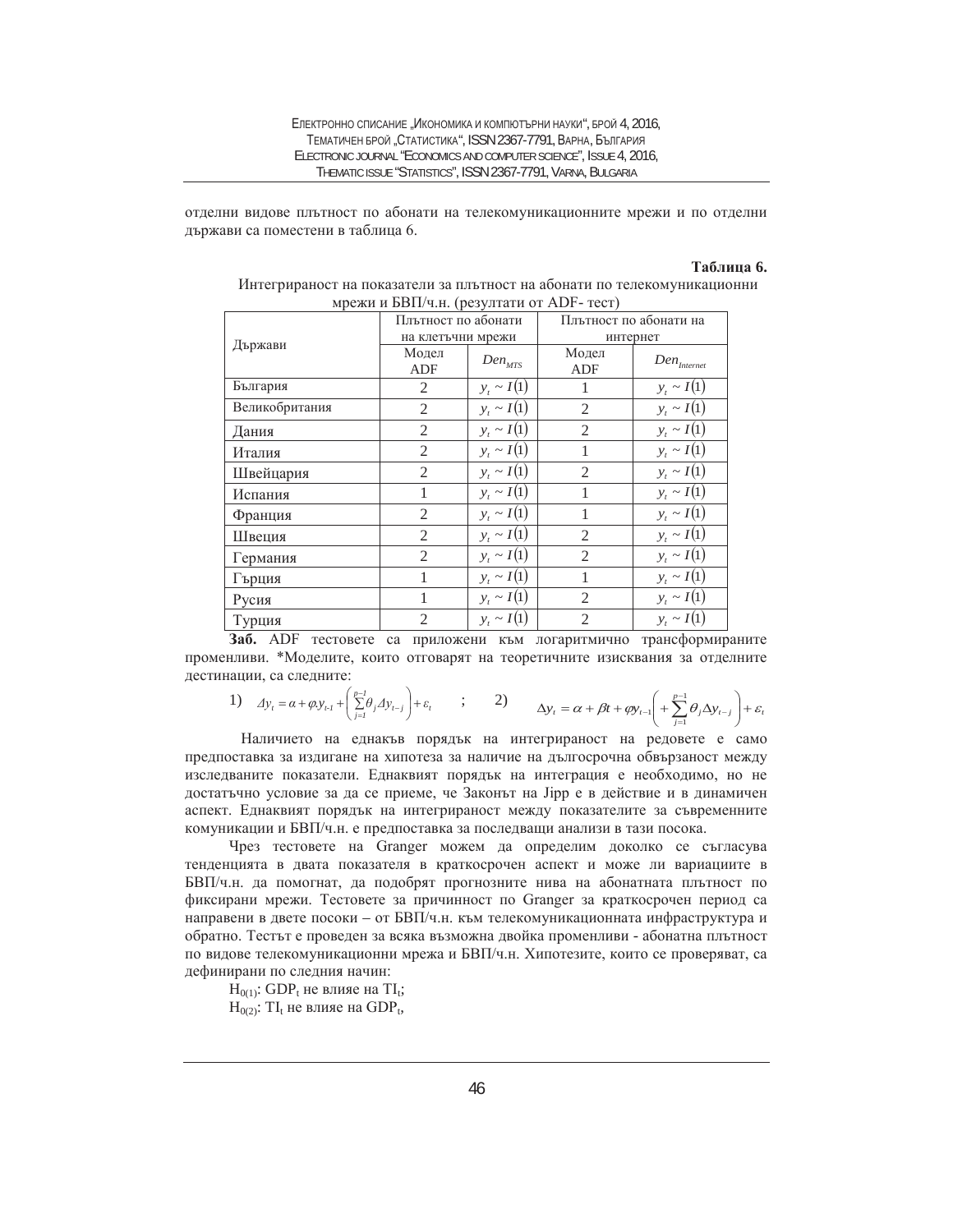където:  $TI_t$  – показателите, с които се характеризира телекомуникационната инфраструктура във всяка конкретна държава за периода на изследване;  $GDP_t$  – показател за икономическа дейност, БВП, БВП/1000 д.н. във всяка държава за изследвания период.

За да се достигане до заключението, че GDP влияе на TI, е необходимо да бъдат изпълнени едновременно условията:

- Да бъде отхвърлена хипотеза "GDP не влияе на TI"

- Да бъде приета хипотезата "ТІ не влияе на GDP".

В случай, че и двете хипотези се отхвърлят, то между разглежданите две променливи съществува взаимозависимост. В тези случаи се предполага, че съществува трета променлива, която въздейства едновременно и на двете първоначално изследвани. Ако и двете хипотези се приемат, то каузална връзка между променливите в смисъла на Granger не съществува. В този случай търсенето на дългосрочна връзка между тях е теоретично необосновано. Подобен резултат се приема като доказателство за това, че изведеният от Јірр закон не може да се приема като адекватно отражение на зависимостта между признаците в динамичен аспект.

Във връзка с приложението на теста на Granger за причинност е необходимо спазването на теоретичните изисквания, относно построяването на авторегресионни модели с разпределени лагове, т.е. изискването по отношение на стационарност. Всички редове са преобразувани в стационарни съобразно резултатите от тестовете за единичен корен. Необходимият брой лагове, които се включват с теста на Granger, е определен предварително чрез автокорелационния анализ. Във всяка една VAR система предварително е включен максималния лаг, съответстваш на последния значим автокорелационен коефициент от автокорелационната функция. На следващ етап е проверена значимостта на всяка една от лаговите променливи като са използвани тестовете на Wald за значимост на всеки лаг (Exclusion Wald Tests) и стойностите на информационните критерии: AIC (Akaike information criterion), SC (Schwarz information criterion), HO (Hannan-Quinn information criterion). Получените резултати, поместени в таблица 7, съдържат максимално възможния значим лаг, който може ла се използва за полобряване качествата на прогнозата на показател за абонатна плътност или БВП/ч.н. Резултатите от проведените тестове показват, че между плътността по абонати на фиксирани телекомуникационни мрежи и БВП/ч.н. не дават основание да бъде отхвърлена хипотезата "GDP не влияе на TI" (с изключение на три от случаите, вж. таблица 7). Не се отхвърля и втората хипотеза "ТI не влияе на GDP". Този резултат е още едно доказателство в полза на твърдението ни, че не може да се изследва зависимостта между абонатна плътност и БВП/ч.н. само и единствено чрез тези две променливи. По смисъла на теста, съществува трета променлива, която въздейства едновременно и на двете първоначално изследвани. В качеството на "трета" променлива могат да бъдат цените за абонатен достъп, абонатния достъп по други, алтернативни мрежи на фиксираната, други, цените за предоставените от оператора услуги, цените на алтернативните оператори и много други.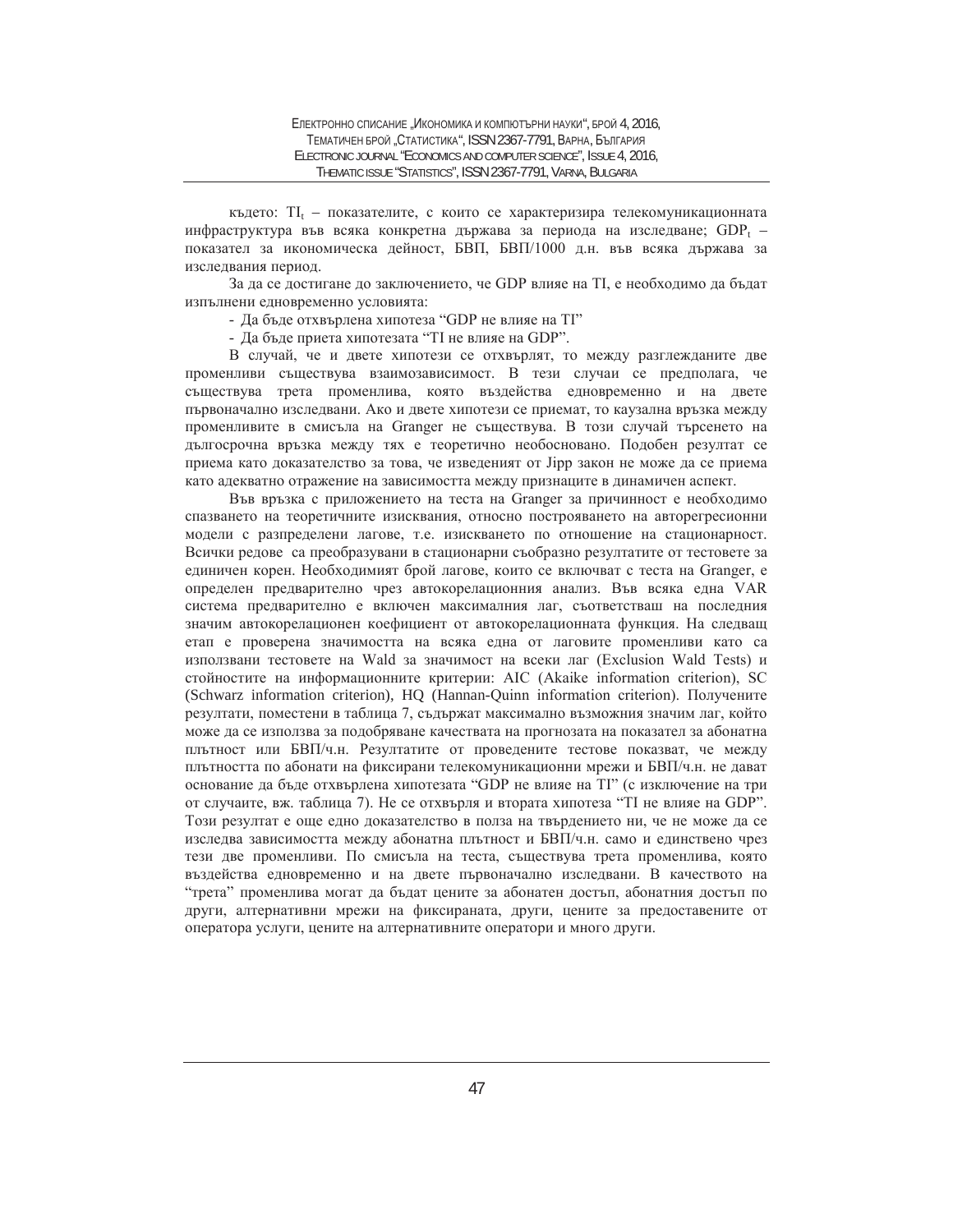ЕЛЕКТРОННО СПИСАНИЕ "ИКОНОМИКА И КОМПЮТЪРНИ НАУКИ", БРОЙ 4, 2016, ТЕМАТИЧЕН БРОЙ "СТАТИСТИКА", ISSN 2367-7791, ВАРНА, БЪЛГАРИЯ ELECTRONIC JOURNAL "ECONOMICS AND COMPUTER SCIENCE", ISSUE 4, 2016, THEMATIC ISSUE "STATISTICS", ISSN 2367-7791, VARNA, BULGARIA

#### **Ɍɚɛɥɢɰɚ 7.**

| Нулеви хипотези:                       | t   | lags           | F-Statistic | Prob.    |
|----------------------------------------|-----|----------------|-------------|----------|
| BG_GDP does not Granger Cause BG_FTS   | 64  | $\overline{2}$ | 2,739       | $0,073*$ |
| BG_FTS does not Granger Cause BG_GDP   |     |                | 0,015       | 0,985    |
| UK_GDP does not Granger Cause UK_FTS   | 55  | 3              | 0,548       | 0,652    |
| UK_FTS does not Granger Cause UK_GD    |     |                | 0,690       | 0,562    |
| ESP_GDP does not Granger Cause ESP_FTS | 28  | $\mathfrak{2}$ | 1,177       | 0,326    |
| ESP_FTS does not Granger Cause ESP_GDP |     |                | 0,132       | 0,877    |
| FRA_GDP does not Granger Cause FRA_FTS | 101 | 3              | 0,892       | 0,448    |
| FRA_FTS does not Granger Cause FRA_GDP |     |                | 0,922       | 0,433    |
| SWE_GDP does not Granger Cause SWE_FTS | 102 | $\sqrt{2}$     | 1,719       | 0,185    |
| SWE_FTS does not Granger Cause SWE_GDP |     |                | 0,357       | 0,701    |
| DEU_GDP does not Granger Cause DEU_FTS | 100 | $\overline{4}$ | 1,200       | 0,316    |
| DEU_FTS does not Granger Cause DEU_GDP |     |                | 1,094       | 0,364    |
| GRC_GDP does not Granger Cause GRC_FTS | 28  | $\overline{2}$ | 1,566       | 0,230    |
| GRC_FTS does not Granger Cause GRC_GDP |     |                | 0,537       | 0,592    |
| RUS_GDP does not Granger Cause RUS_FTS | 68  | $\overline{4}$ | 1,564       | 0,196    |
| RUS_FTS does not Granger Cause RUS_GDP |     |                | 2,690       | 0,040    |
| DEN_GDP does not Granger Cause DEN_FTS | 61  | $\overline{c}$ | 0,002       | 0,998    |
| DEN_FTS does not Granger Cause DEN_GDP |     |                | 0,178       | 0,837    |
| CHE_GDP does not Granger Cause CHE_FTS | 54  | $\overline{2}$ | 0,582       | 0,563    |
| CHE_FTS does not Granger Cause CHE_GDP |     |                | 1,161       | 0,322    |
| TUR_GDP does not Granger Cause TUR_FTS | 100 | $\overline{4}$ | 2,979       | 0,023    |
| TUR_FTS does not Granger Cause TUR_GDP |     |                | 0,772       | 0,546    |

| Резултати от Granger causality test между Плътност по абонати на фиксирани и |
|------------------------------------------------------------------------------|
| БВП/ч.н. 1990 г. – 2015 г.                                                   |

Заб. FTS – абонати на фиксирана телекомуникационна мрежа;

\*Проверката е осъществена при равнище на значимост 0,05, чрез F-критерий,  $(SSR_{R} - SSR_{U})$  $F = \frac{(SSR_R - SSR_U)/h}{SSR_U/(n-k_U)}$ , със степени на свобода  $v_1 = h$ ;  $v_2 = n - k_U$ , п – брой наблюдения;  $k_U$  – брой параметри в неограничената регресия;  $k_R$  – брой параметри в ограничена

регресия; h – брой наложени ограничения  $h = (k_U - k_R)$ ;  $SSR_U$ ;  $SSR_R$  – съответните суми от квадратите на остатъците при неограничен и ограничен авторегресионен модел.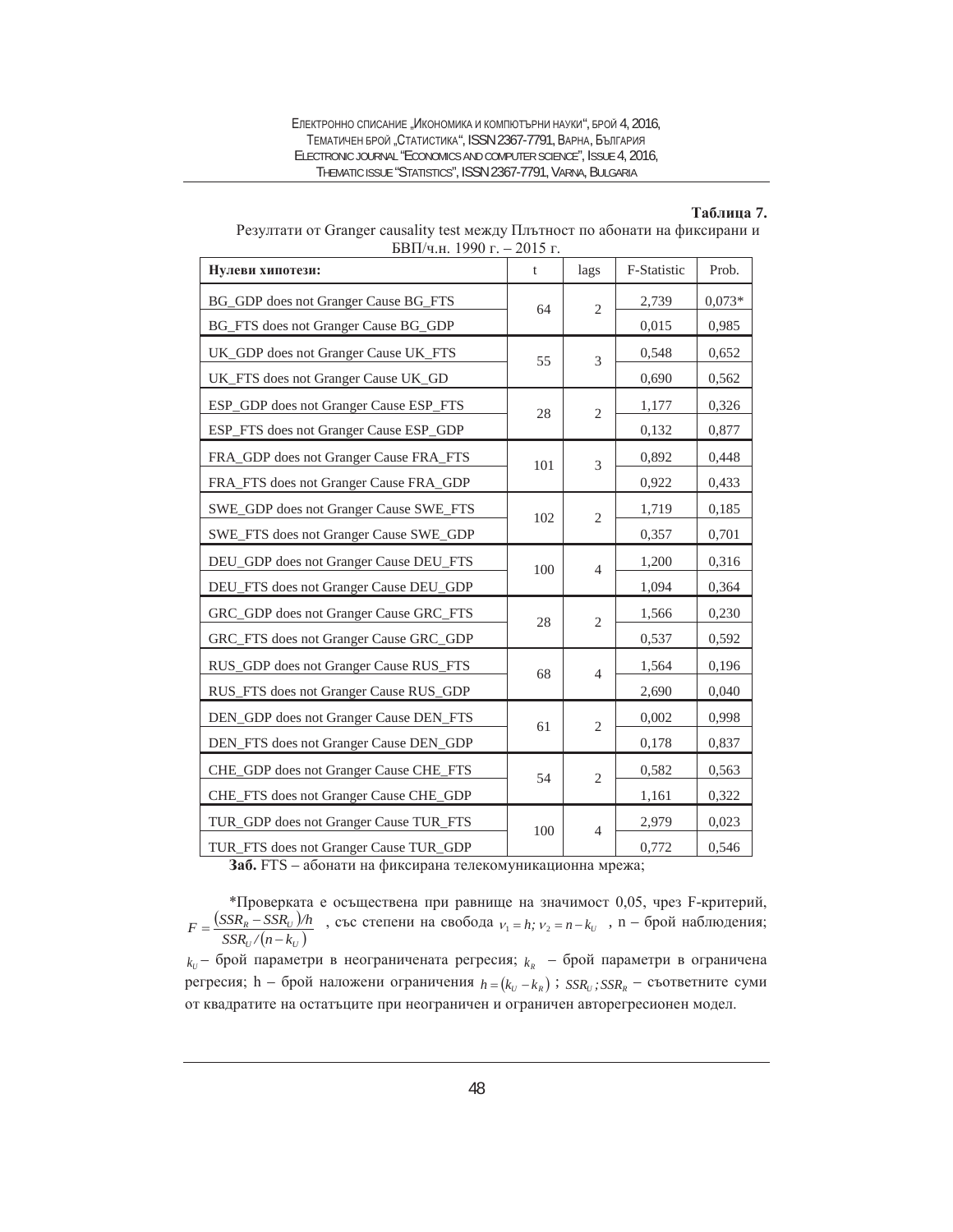#### ЕЛЕКТРОННО СПИСАНИЕ "ИКОНОМИКА И КОМПЮТЪРНИ НАУКИ", БРОЙ 4, 2016, ТЕМАТИЧЕН БРОЙ "СТАТИСТИКА", ISSN 2367-7791, ВАРНА, БЪЛГАРИЯ ELECTRONIC JOURNAL "ECONOMICS AND COMPUTER SCIENCE", ISSUE 4, 2016, THEMATIC ISSUE "STATISTICS", ISSN 2367-7791, VARNA, BULGARIA

Получените резултати могат да се приемат като доказателство за неприложимостта на кривата на Јірр в съвременните условия. В две от разглежданите държави България и Турция е установена причинност по смисъла на Закона на Јірр в посока БВП→телефонна плътност. Равнището на значимост, с което се отхвърля хипотезата "БВП не е причина за телефонната плътност", са по-високи от възприетите. Получените резултати дават основание да се преосмисля кривата на Јірр, и нейното приложение за изследвания в динамичен аспект. При създаването на кривата телекомуникациите се развиват в условията на държавен монопол (в по-голяма част от държавите членки на ITU) и инвестициите, които правителствата влагат в телекомуникационна инфраструктура са насочени към изграждане и поддържане на фиксирана телекомуникационна мрежа, вкл. телефонна и телеграфна. Тази мрежа е тясно специализирана за пренос на гласови услуги или за текстови съобщения. Голяма част от инвестициите са насочени към изграждане и развитие на абонатната мрежа с цел осигуряване на абонатен достъп до "последната миля". Цифровизацията на фиксираната телекомуникационна мрежа създава възможност за предоставянето на разнообразни услуги, не само гласови. Понастоящем, мрежите за достъп вече не са тясно специализирани, те са гъвкави с възможност за предоставяне на различни типове үслуги, а съвременните технологии за абонатен достъп предлагат разнообразни и ефективни решения за предоставянето им. В този смисъл липсата на каузалност по смисъла Granger е напълно оправдана и от гл.т. на развитието на технологиите. Липсата на зависимост между двете променливи е установена в условията на малък брой наблюдения, от гл.т. на държавите, включени в изследването. Избраната методика дава основание да се преразгледа тази зависимост през призмата на методите за анализ на временни редове, а не на редове на разпределение.

През периода на изследването 1990 г. - 2015 г. фиксираната абонатна (телефонна) плътност значително намалява, за сметка на експанзията, която настъпва при абонатна плътност по клетъчни мрежи и Интернет. С цел да се да провери възможно ли е, плътността по абонати на клетъчните мрежи да бъде "естествен" заместител на следствието в изведената от Jipp зависимост е проведен корелационен анализ. Получените корелационни коефициенти са в широки граници (от 0,457 до 0,896). Корелационният анализ не може да отговори на въпроса каква е посоката на взаимодействие между изследваните величини и възможно ли е чрез промяната в темповете на изменение на БВП да бъдат предсказани (прогнозирани) по точно измененията в темповете на телефонната плътност по клетъчните абонати. Резултатите, поместени в таблица 8, показват взаимна обвързаност между абонатна плътност и икономическото благосъстояние за разглеждания период в Дания и Швеция. Нивата, с които се отхвърлят нулевите хипотези, са значително по-ниски от предвиденото α=0,05.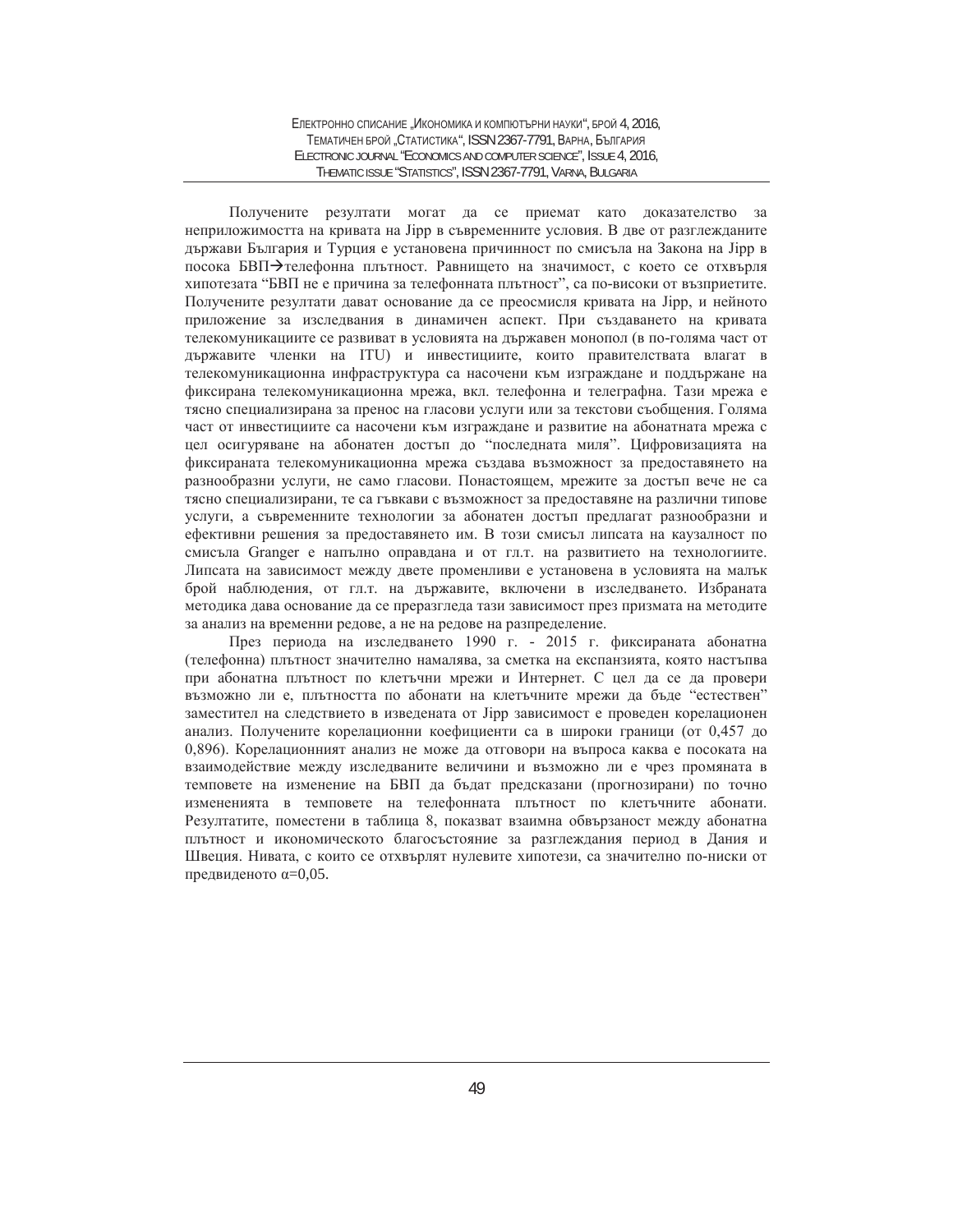ЕЛЕКТРОННО СПИСАНИЕ "ИКОНОМИКА И КОМПЮТЪРНИ НАУКИ", БРОЙ 4, 2016. ТЕМАТИЧЕН БРОЙ "СТАТИСТИКА", ISSN 2367-7791, ВАРНА, БЪЛГАРИЯ ELECTRONIC JOURNAL "ECONOMICS AND COMPUTER SCIENCE", ISSUE 4, 2016, THEMATIC ISSUE "STATISTICS", ISSN 2367-7791, VARNA, BULGARIA

#### **Ɍɚɛɥɢɰɚ 8.**

| DBII/4.H. 1990 F. – 2013 F.            |     |                | $F-$             |       |                        |
|----------------------------------------|-----|----------------|------------------|-------|------------------------|
| Работни хипотези                       | t   | L              | <b>Statistic</b> | Prob. | Решение                |
| BG_GDP does not Granger Cause BG_MTS   |     |                | 0.08             | 0,93  | $(GDP \leftarrow MTS)$ |
| BG_MTS does not Granger Cause BG_GDP   | 88  | $\overline{2}$ | 4,52             | 0,01  |                        |
| FRA_GDP does not Granger Cause FRA_MTS |     |                | 0,88             | 0,45  | $(GDP \leftarrow MTS)$ |
| FRA MTS does not Granger Cause FRA GDP | 101 | 3              | 3,13             | 0,03  |                        |
| DEN_GDP does not Granger Cause DEN_MTS |     |                | 3,66             | 0,03  | $(MTS \angle GDP)$     |
| DEN_MTS does not Granger Cause DEN_GDP | 102 | $\mathfrak{2}$ | 7,62             | 0,00  |                        |
| DEU_GDP does not Granger Cause DEU_MTS |     |                | 0,47             | 0,63  | $(GDP \leftarrow MTS)$ |
| DEU_MTS does not Granger Cause DEU_GDP | 102 | $\overline{2}$ | 2,65             | 0,08  |                        |
| GRC_GDP does not Granger Cause GRC_MTS |     |                | 0,16             | 0,85  | Приети са и            |
| GRC_MTS does not Granger Cause GRC_GDP | 88  | $\overline{2}$ | 0,76             | 0,47  | двете хипотези         |
| SWE_GDP does not Granger Cause SWE_MTS |     |                | 3,01             | 0,05  | $(MTS \angle GDP)$     |
| SWE_MTS does not Granger Cause SWE_GDP | 102 | $\mathfrak{2}$ | 6,98             | 0,00  |                        |
| ESP_DGP does not Granger Cause ESP_MTS |     |                | 0,30             | 0,74  | $(GDP \leftarrow MTS)$ |
| ESP_MTS does not Granger Cause ESP_DGP | 102 | $\overline{2}$ | 6,10             | 0,00  |                        |
| ITA_GDP does not Granger Cause ITA_MTS |     |                | 1,54             | 0,21  | Приети са и            |
| ITA_MTS does not Granger Cause ITA_GDP | 101 | 3              | 0,62             | 0,60  | двете хипотези         |
| CHE_GDP does not Granger Cause CHE_MTS |     |                | 0,70             | 0,59  | $(GDP \leftarrow MTS)$ |
| CHE_MTS does not Granger Cause CHE_GDP | 100 | $\overline{4}$ | 2,48             | 0,05  |                        |
| RUS_GDP does not Granger Cause RUS_MTS |     |                | 1,02             | 0,37  | $(GDP \leftarrow MTS)$ |
| RUS_MTS does not Granger Cause RUS_GDP | 88  | 3              | 6,73             | 0,00  |                        |
| TUR_GDP does not Granger Cause TUR_MTS |     |                | 0,20             | 0,82  | $(GDP \leftarrow MTS)$ |
| TUR_MTS does not Granger Cause TUR_GDP | 102 | $\overline{2}$ | 3,14             | 0,05  |                        |
| UK_GDP does not Granger Cause UK_MTS   |     |                | 1,53             | 0,21  | Приети са и            |
| UK_MTS does not Granger Cause UK_GDP   | 101 | 3              | 0,82             | 0,48  | двете хипотези         |

| Резултати от Granger causality test между плътност по абонати на фиксирани и |
|------------------------------------------------------------------------------|
| БВП/ч.н. 1990 г. – 2015 г.                                                   |

Заб. MTS – абонати на клетъчна телекомуникационна мрежа;

Тази двустранна причинност между показателите е основание да се твърди, че двата показателя не трябва да се изследват чрез иконометрични модели, в които променливите са разделени на зависими и независими. Взаимната обвързаност между показателите не може да се приема като доказателство за предначертаване на кривата на Јірр чрез механична замяна на абонатната плътност по фиксирани мрежи с такава по клетъчните. БВП/ч.н. не следва да се разглежда като единствен фактор за повишаване на абонатната плътност. В разглежданите държави ръстът на абонатния достъп до клетъчни мрежи в значителна степен превишава ръстът в БВП/ч.н. Резултатите от последните тестове показват, че в по-голямата част от изследваните държави е налице причинност в посока от абонатната плътност към БВП/ч.н. Високата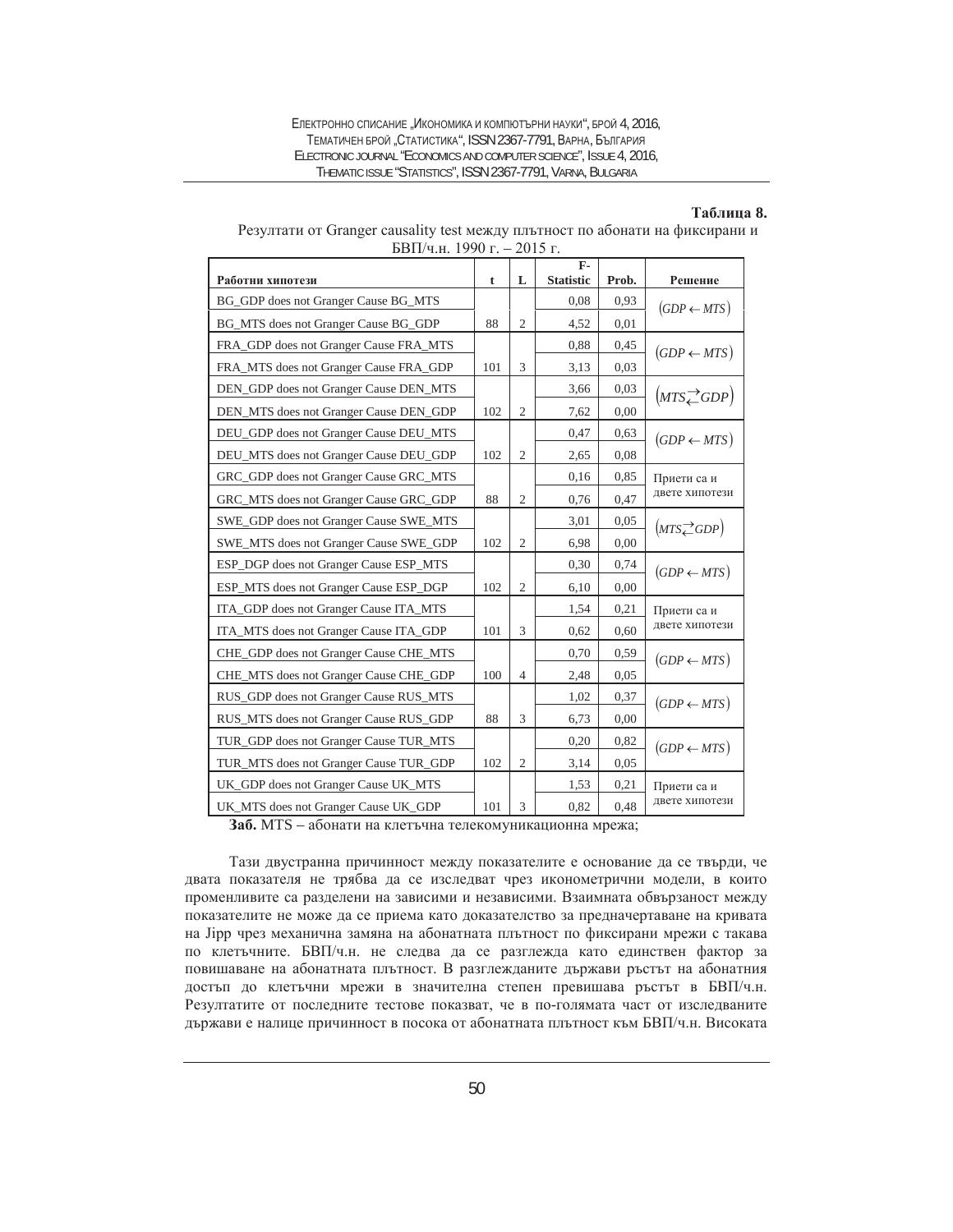ЕЛЕКТРОННО СПИСАНИЕ "ИКОНОМИКА И КОМПЮТЪРНИ НАУКИ", БРОЙ 4, 2016, ТЕМАТИЧЕН БРОЙ "СТАТИСТИКА", ISSN 2367-7791, ВАРНА, БЪЛГАРИЯ ELECTRONIC JOURNAL "ECONOMICS AND COMPUTER SCIENCE", ISSUE 4, 2016, THEMATIC ISSUE "STATISTICS", ISSN 2367-7791, VARNA, BULGARIA

абонатна плътност предполага използване на техническите средства от съвременен тип, генериране и приемане на трафик от различни видове услуги (вкл.данни и видео), което е води до повишаване на приходите в сектор "Телекомуникации". Данните за трафичния обем, само по гласови услуги, генерирани от абонатите на клетъчни мрежи, в отделните държави (вж. таблица 9) са показателни за тяхната абонатна активност. Взаимното свързване между мрежите, заедно с директивите, които се приемат от международни организации като Европейски съюз, Международен съюз по телекомуникации, изискват от телекомуникационните оператори прилагането на разходно-ориентирани (сближаване на цените на услугите до разходите за услуги, които да бъдат приемливи за потребителите) подходи. В резултат на тези препоръки през изследвания период цените на телекомуникационните услуги във всички изследвани държави намаляват значително, а това от своя страна стимулира по-голяма абонатна активност.

#### **Ɍɚɛɥɢɰɚ 9.**

| Държави        | Национален | Международен |
|----------------|------------|--------------|
|                | трафик     | трафик       |
| България       | 1,30       | 1,44         |
| Великобритания | 1,58       | 4,91         |
| Дания          | 1,17       | 1,78         |
| Франция        | 1,48       | 2,26         |
| Германия       | 3,80       | 1,37         |
| Гърция         | 1,41       | 1,63         |
| Италия         | 1,67       | 3,67         |
| Русия          | 1,11       | 2,77         |
| Испания        | 1,14       | 1,49         |
| Швейцария      | 1,19       | 2,40         |
| Швеция         | 1,79       | 2,23         |
| Турция         | 1,11       | 5,36         |

Темп на изменение на изходящ трафик от мобилни клетьчни мрежи 2015/2010 г., %

Установената двустранна причинност между абонатната плътност по мобилни мрежи и БВП/ч.н. основание да се изследва връзката между двете групи променливи както в краткосрочен така и в по-дългосрочен аспект. В моделите на изследване би следвало да се включат и допълнителни променливи, които характеризират сектор "Телекомуникации" и такива, които се отнасят до икономиката като цяло.

Другата двойка променливи, към които е насочено вниманието ни, са абонатни на Интернет мрежата и икономическата дейност (БВП/ч.н.) Абонатната плътност по тази мрежа се разглежда за периода 1999 г. – 2015 г. поради липса достатъчно надеждна информация и липса на синхронизация при отчитането на абонатите. Броят на абонатите на Интернет в отделните държави са най-динамично растящите абонати на телекомуникационни мрежи. Разрастването на мрежата е стимулирано и от инвестициите, вложени в модернизирането националната инфраструктура и либерализацията на пазара на електронни съобщителни услуги. Изградена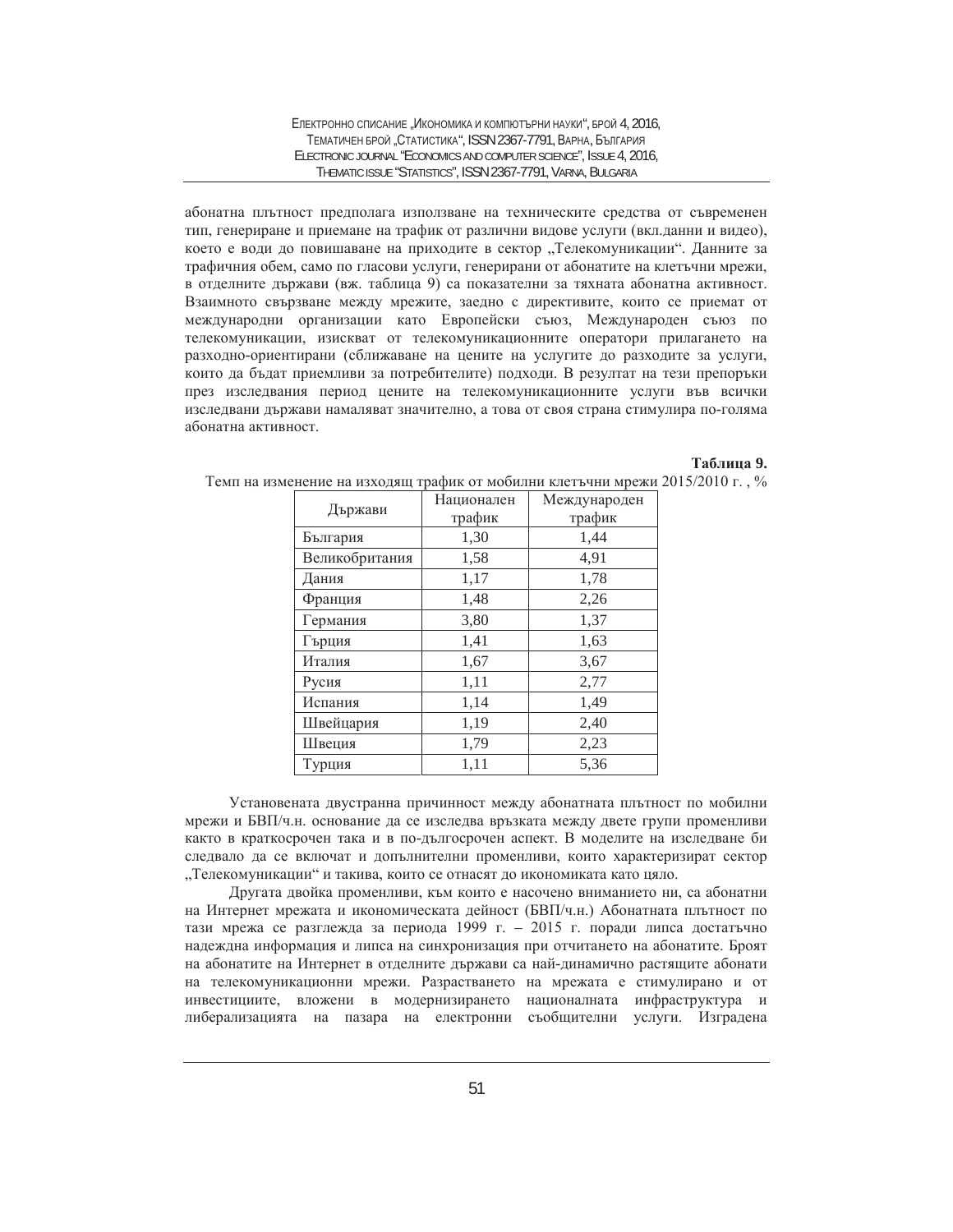първоначално върху модернизираната фиксирана мрежа, Интернет мрежата се превръща в "единствена" мрежа за достъп на глас, данни, видео като значително опростява мрежовата архитектура. В същото време изградената мрежова инфраструктура обслужва трафик с висока степен на неопределеност от гледна точка на потребностите от нови услуги, трафичен обем, нови технологии. Чрез изградената мрежова инфраструктура са създадени технологични възможности за внедряване на нови услуги. Изграждането на опростена архитектура на мрежовата инфраструктура позволява редуциране на стойността за обслужване и управление на самата мрежа.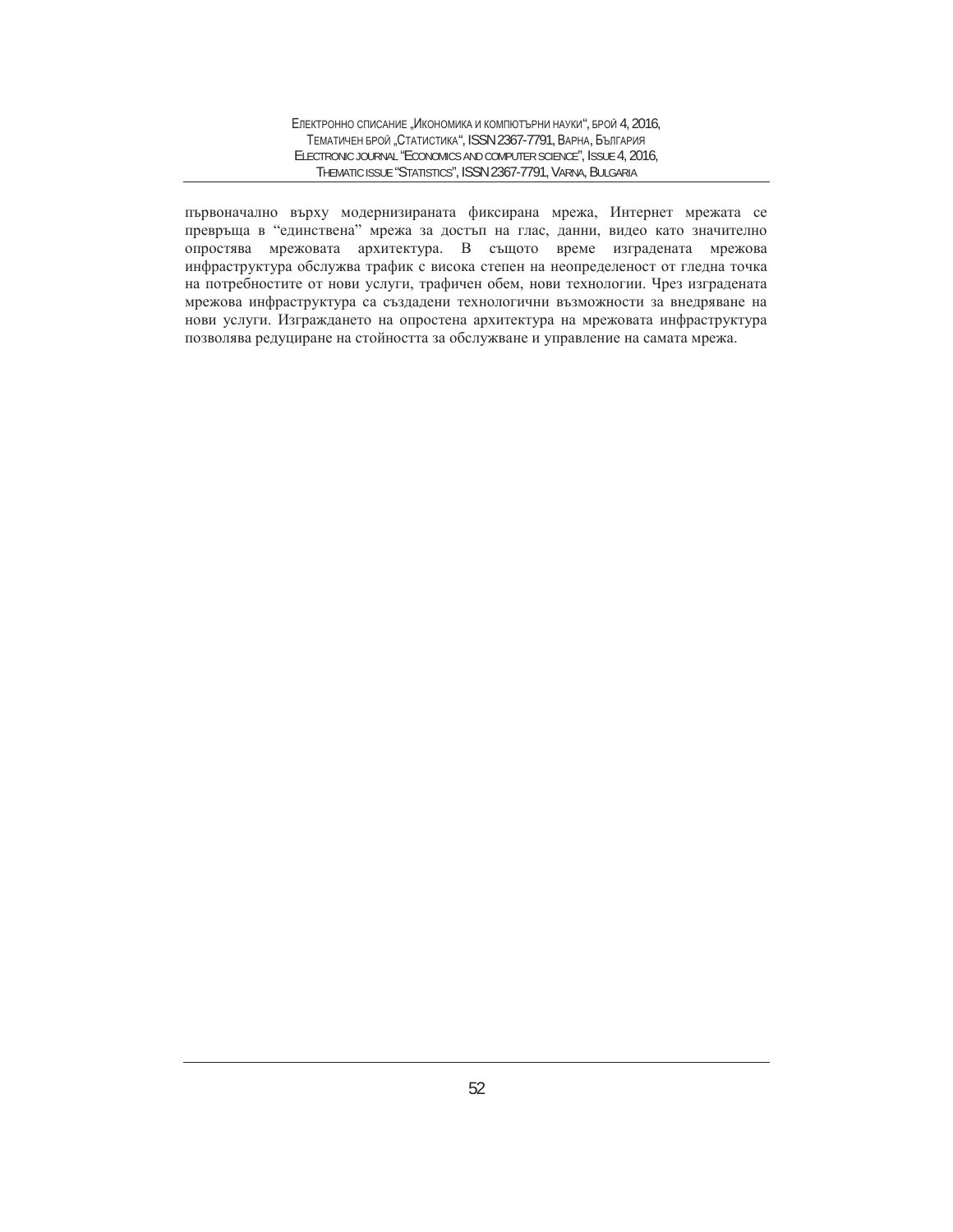| Електронно списание "Икономика и компютърни науки", брой 4, 2016.   |
|---------------------------------------------------------------------|
| ТЕМАТИЧЕН БРОЙ "СТАТИСТИКА", ISSN 2367-7791, ВАРНА, БЪЛГАРИЯ        |
| ELECTRONIC JOURNAL "ECONOMICS AND COMPUTER SCIENCE", ISSUE 4, 2016. |
| THEMATIC ISSUE "STATISTICS", ISSN 2367-7791, VARNA, BULGARIA        |

#### $Ta\overline{6}$ лица 10.

| Резултати от тест на Granger за причинност между абонатна плътност на Интернет и |
|----------------------------------------------------------------------------------|
| БВП/ч.н. 1990 г. – 2015 г                                                        |

| Хипотези:                              | t  | Lags           | $F-$<br>Statistic | Prob  | Решение                                                                    |
|----------------------------------------|----|----------------|-------------------|-------|----------------------------------------------------------------------------|
| BG_FBS does not Granger Cause BG_GDP   | 66 | 2              | 2,685             | 0,076 | $(FBS \nightharpoonup GDP)$                                                |
| BG_GDP does not Granger Cause BG_FBS   |    |                | 3,708             | 0.030 |                                                                            |
| CHE_GDP does not Granger Cause CHE_FBS | 66 | $\overline{2}$ | 3,720             | 0,030 | $(FBS \nightharpoonup GDP)$                                                |
| CHE_FBS does not Granger Cause CHE_GDP |    |                | 2,949             | 0,060 |                                                                            |
| DEN GDP does not Granger Cause DEN FBS | 66 | $\mathfrak{2}$ | 1,809             | 0,172 | $(FBS \rightarrow GDP)$                                                    |
| DEN_FBS does not Granger Cause DEN_GDP |    |                | 5,623             | 0,006 |                                                                            |
| DEU_GDP does not Granger Cause DEU_FBS | 67 | 1              | 8,491             | 0,005 | $\left(\textit{FBS} \textcolor{red}{\rightleftarrows} \textit{GDP}\right)$ |
| DEU_FBS does not Granger Cause DEU_GDP |    |                | 8,668             | 0,005 |                                                                            |
| ESP_GDP does not Granger Cause ESP_FBS | 66 | $\overline{2}$ | 1,739             | 0,184 | $(FBS \rightarrow GDP)$                                                    |
| ESP_FBS does not Granger Cause ESP_GDP |    |                | 2,565             | 0,085 |                                                                            |
| FRA_GDP does not Granger Cause FRA_FBS | 66 | $\mathfrak{2}$ | 1,525             | 0,226 | $(FBS \rightarrow GDP)$                                                    |
| FRA_FBS does not Granger Cause FRA_GDP |    |                | 7,378             | 0,001 |                                                                            |
| GRC GDP does not Granger Cause GRC FBS | 66 | $\overline{2}$ | 4,320             | 0,018 | $(FBS \n\rightleftharpoons GDP)$                                           |
| GRC_FBS does not Granger Cause GRC_GDP |    |                | 3,045             | 0,055 |                                                                            |
| ITA GDP does not Granger Cause ITA FBS | 67 | 1              | 3,343             | 0,072 | $(FBS \nightharpoonup GDP)$                                                |
| ITA_FBS does not Granger Cause ITA_GDP |    |                | 8,616             | 0,005 |                                                                            |
| RUS_GDP does not Granger Cause RUS_FBS | 65 | 3              | 0,656             | 0,583 | $(FBS \rightarrow GDP)$                                                    |
| RUS_FBS does not Granger Cause RUS_GDP |    |                | 2,529             | 0,066 |                                                                            |
| SWE_GDP does not Granger Cause SWE_FBS | 67 | $\mathbf{1}$   | 0,783             | 0,380 | $(FBS \rightarrow GDP)$                                                    |
| SWE_FBS does not Granger Cause SWE_GDP |    |                | 5,280             | 0,025 |                                                                            |
| TUR_GDP does not Granger Cause TUR_FBS | 66 | $\overline{2}$ | 0,455             | 0,637 | $(FBS \rightarrow GDP)$                                                    |
| TUR_FBS does not Granger Cause TUR_GDP |    |                | 3,238             | 0,046 |                                                                            |
| UK_GDP does not Granger Cause UK_FBS   | 66 | $\overline{2}$ | 0,561             | 0,574 | $(FBS \rightarrow GDP)$                                                    |
| UK_FBS does not Granger Cause UK_GDP   |    |                | 3,886             | 0,026 |                                                                            |

\*FSB – абонати на Интернет мрежата – вкл. широколентов и стандартен, жичен и безжичен достъп.

Мрежата за абонатен достъп на Интернет е гъвкава, с различни типове услуги, като предлага разнообразни и ефективни решения за отделните абонати, в зависимост от конкретните условия и потребностите им. Най-бързо развиващата се услуга е високоскоростният достъп до Интернет, което създава условия за многократно увеличаване на обема на информацията, получавана/изпраща от потребителите, като съкращава и времето, необходимо за предоставянето на големи количества информация. Това са малка част от причините, които стимулират включването на нови абонати към мрежата.

Широката популярност на кривата на Јірр подтиква много изследователи да заменят механично показателя "абонатна плътност по фиксирани мрежи" с показателя "абонатната плътност по интернет". Целта на тази замяна е изследване потенциалното въздействието, което може да окаже "благосъстоянието на населението" върху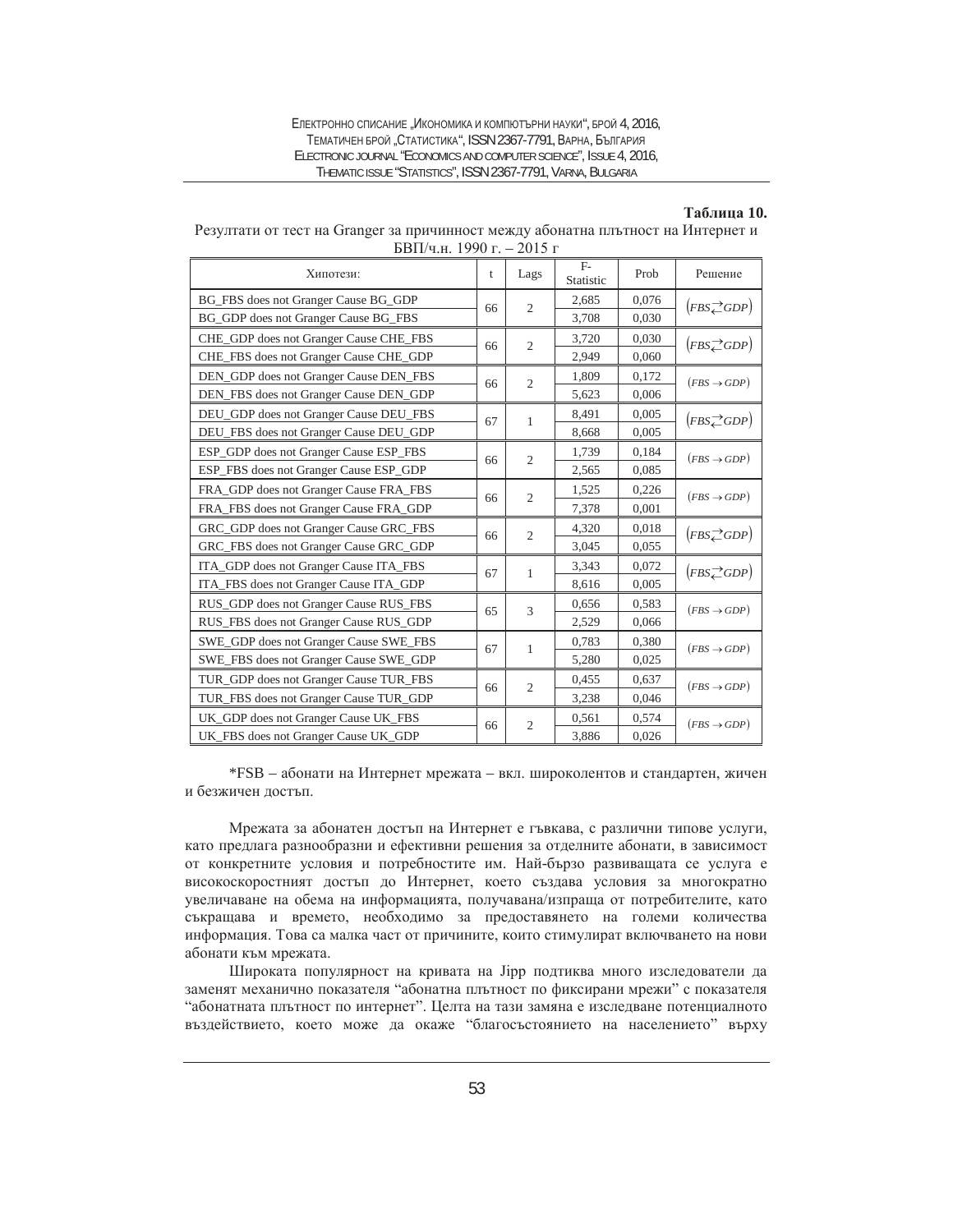абонатната плътност по интернет, като по този начин създават нова по подобие на Jipp.

Изведени са силни положителни коефициенти на корелация, отново за група държави, следвайки логиката на зависимостта  $IT_t = f(GDP_t, \varepsilon_t)$ . В настоящото изследване, като използваме теста на Granger, се опитваме да проверим може ли да се приеме, че показателите "абонатна плътност интернет" и "БВП" са каузално свързани. Ако те са свързани, каква е посоката на взаимодействие между тях?

Резултатите от изследването на 12-те държави потвърждават наличие на причинно-следствена връзка между показателите по смисъла на Granger. В България, Швейцария, Германия, Гърция и Италия между абонатната плътност по Интернет и икономическата активност съществува взаимна обвързаност. Показателите следва да се разглеждат като причина и следствие един спрямо друг. В останалите държави посоката на влияние е от абонатния достъп, но не и обратно към БВП.

Това е доказателство за неприложимост на кривата на Jipp в чистия й вид, както за анализ в динамика, така и по отношение на замяната на един с показател с друг. Еднопосочната причинност, която е установена в настоящото изследване  $(FBS \rightarrow GDP)$ , можем да приемем, че в конкретна държава за изследвания период настыпва възвръщаемост на инвестициите за изграждането и развитието на мрежата. Развитието (техническо и технологично) на интернет, заедно с клетъчните мрежи, подпомага общуването между отделните абонати на мрежите, както в личен така и в бизнес (икономически) аспект.

При изследване на връзката между телекомуникации и икономическо развитие чрез иконометричен модел на растеж, една от участващите променливи, които следва да бъде включена в него е показател, който характеризира телекомуникационната инфраструктура.

В конкретното изследване не стои въпросът за доказване на директното и индиректно влияние, което оказва интернет върху секторите на икономиката. Тук подходът за установяване на връзката между телекомуникационната инфраструктура и БВП е методологичен, свързан с определяне на мястото на всяка една променлива в един иконометричен модел, който се конструира от динамични редове.

Тестовете на Granger, заедно с тестовете за екзогенност на Wald, са добър помощен инструмент в тази посока. Резултатите от тестове на Granger са добра основа за изследване на зависимостите от гледна точка на тяхна динамика както в краткосрочен, така и в дългосрочен аспект.

#### 5. Заключение

Телекомуникациите включват широк масив икономически и социални дейности в национален и международен мащаб и покриват всички слоеве на обществото. Те са пряко свързани с развитието му и тяхната основна цел е връзката между отделните индивиди и бизнеса.

Настоящото проучване акцентира върху методологични проблеми, които сыпьтстват изследването на връзката между абонатната плътност по телекомуникационни мрежи и икономическото благосъстояние, измерено чрез БВП/ч.н. Връзката между показателите е корелационна и това е доказано в много научни изследвания, но в малка част от тях се обръща специално внимание на мястото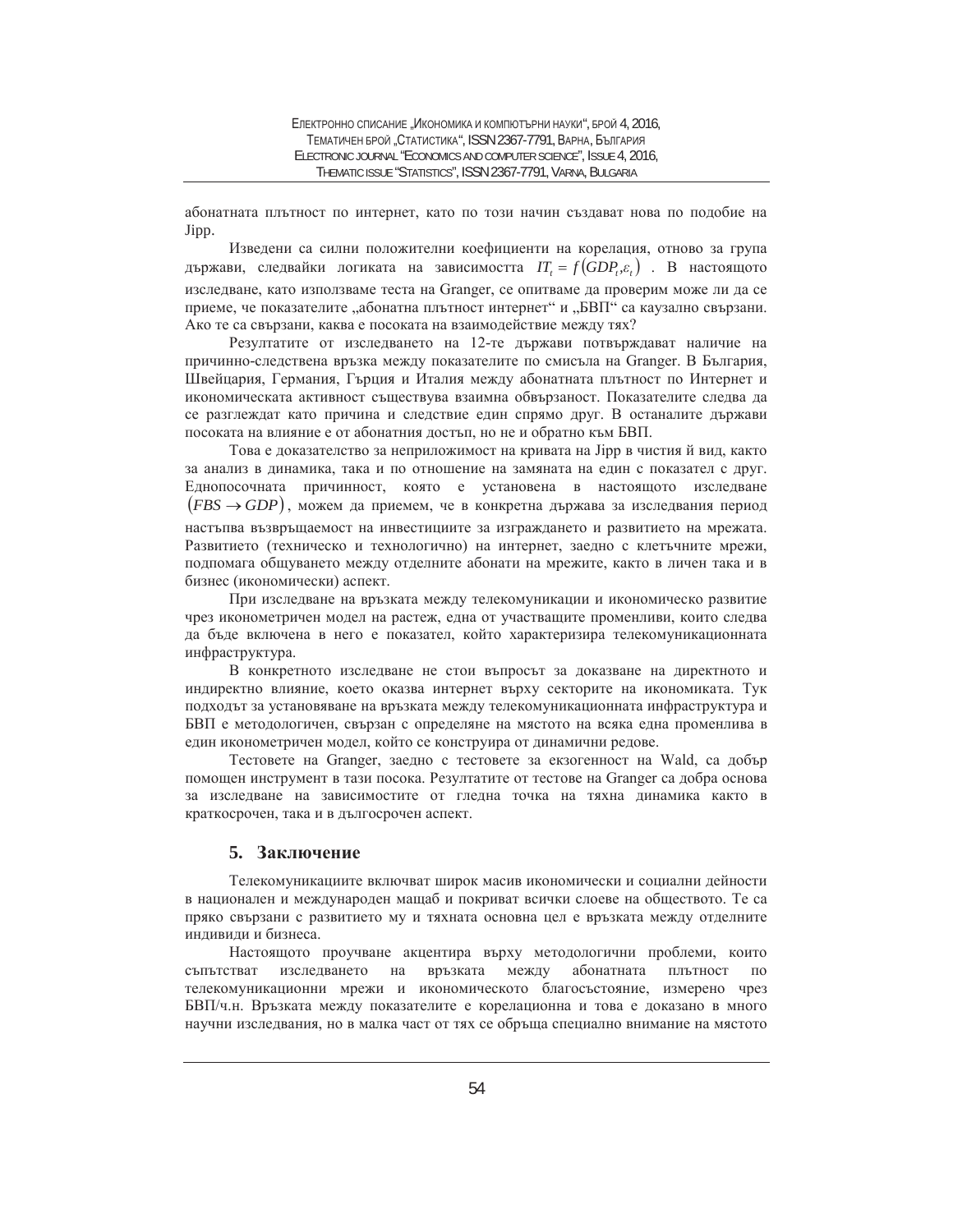на променливите в един иконометричен модел, от гледна точка на зависими и независими.

Във връзка с поставената цел и проучената библиография се установи, че съществуват методологични неточности при изследването на тази връзка.

Законът на Јірр, който е в основата на редица научни изследвания по тази проблематика, страда от недостатъци, породени от една страна от силната хетерогенност на единиците (държавите) на съвкупностите, от които е изведен. От друга страна не може да се отговори на въпроса коя е причината и кое следствието в корелационната зависимост, изведена чрез него. Законът е неприложим в условията на динамика, ако не се отчитат особеностите на динамичните редове, които ги съпътстват.

В студията са засегнати малка част от проблемите, които съпътстват изследването на връзката в динамичен аспект, в конкретна държава. Отделено е особено внимание на характеризирането на динамичните редове преди включването им в иконометрични модели за анализ на зависимостта между телекомуникационната инфраструктура и икономическото благосъстояние, цел подобряване на качествата на получените резултати от тях.

В резултат от приложението на динамичните иконометрични модели се достигна до извода, че Законът на Јірр във вида, в който е изведен, не може да се приеме за дестващ към настоящия момент. Няма основание да се приема, че само и единствено БВП/ч.н. е основния фактор, който действа върху абонатната плътност по отделни телекомуникационни мрежи. Моделите, които са подходящи за изследване на зависимостта между телекомуникационната инфраструктура и икономическото развитие, следва да надхвърлят рамките на единичната линейна регресия и в тях подборът на променливите да е след строг контрол от страна на икономическата теория и иконометричната методология.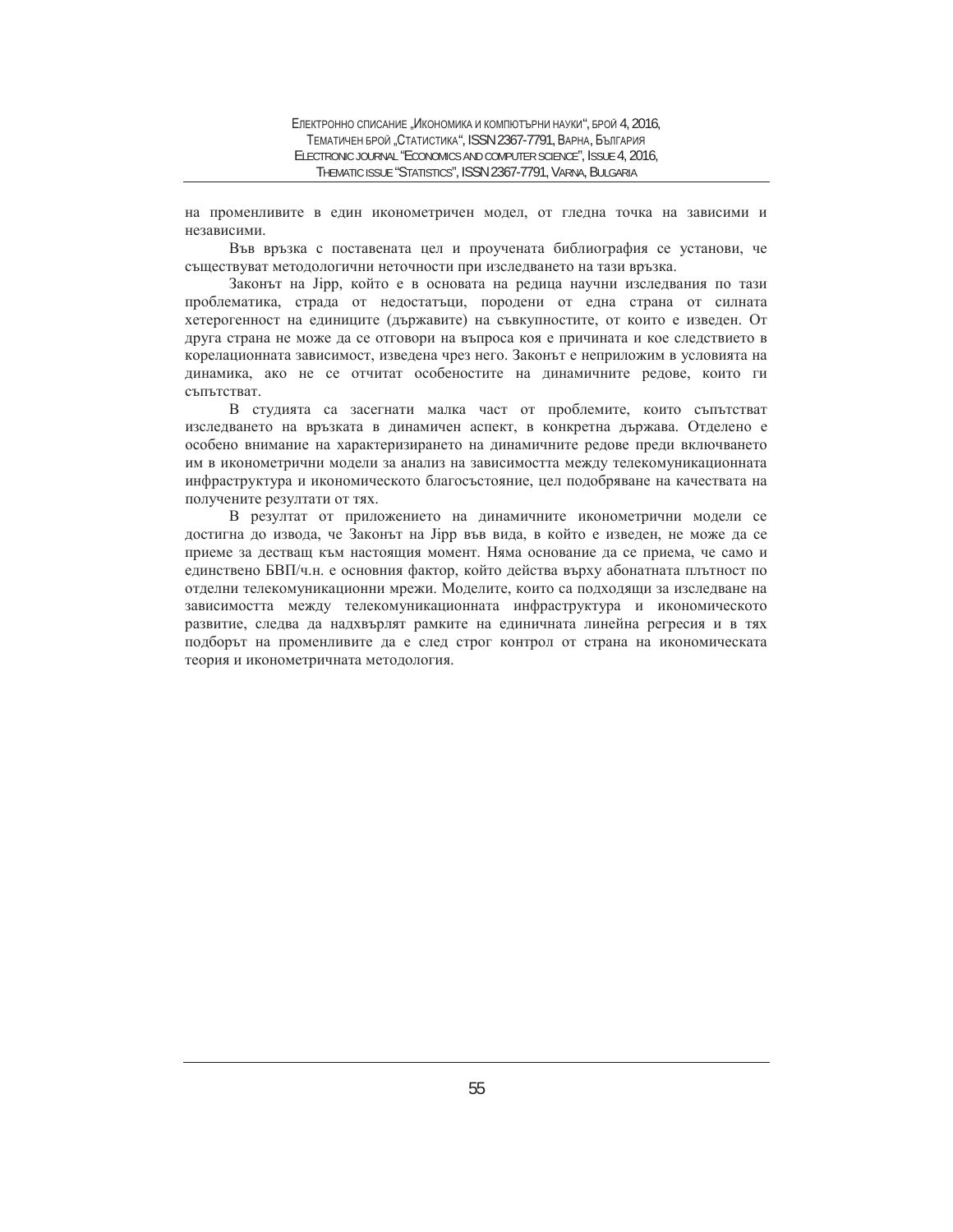# **Използвана литература**

- M. et al., 1997. A contribution to the Empirics of Economic Growth. The Quarterly Journal of Economics, 112(2), pp.443–477.
- Anon, Levine-Renelt-ASensitivityAnalysisOfCrossCountryGrowthRegressions-AER-1992.pdf.
- Antonelli, C., 1995. ContentServer\_114.pdf. Journal of Evolutionary Economics, 5, pp.1–17.
- Bai, J. & Perron, P., 2006. Multiple Structural Change Models: A Simulation Analysis. Economic Theory and Practice: Frontiers of Analysis and Applied Research, pp.212– 237.

Barro, R.J., 1991. Economic growth in a cross section of countries. Quarterly Journal of Economics, 106(2), p.407. Available at: http://search.ebscohost.com/login.aspx?direct=true&db=bth&AN=9109021742&autht ype=shib&site=ehost-live.

- Berlin, W., 2007. FS IV 96 16 Telecommunications Infrastructure and Economic Development: A Simultaneous Approach Lars-Hendrik Röller \* Leonard Waverman \*\* Wissenschaftszentrum Berlin für Sozialforschung University of Toronto July 1996 ISSN Nr . 0722 - 6748 Forschungssc. , (0722).
- C.W.J. Granger, 1988. Some recent developments in the concept of causality. Journal of Econometrics, Volume 39(Issues 1–2, September–October 1988), p.Pages 199–211. Available at: http://www.sciencedirect.com/science/journal/03044076/39/1.
- C.W.J. Granger, 1980. Testing for causality: A personal viewpoint. Journal of Economic Dynamics and Control, 2(Issue C, 1980), pp.329–352.
- Cambini, C. & Jiang, Y., 2009. Broadband investment and regulation: A literature review. Telecommunications Policy, 33(10-11), pp.559–574. Available at: http://dx.doi.org/10.1016/j.telpol.2009.08.007.

Chu, S.-Y., 2013. Internet, Economic Growth and Recession. Modern Economy, 4(3A special issue), pp.209–213. Available at: http://gateway.library.qut.edu.au/login?url=http://search.proquest.com/docview/13485 80066?accountid=13380\nhttp://sf5mc5tj5v.search.serialssolutions.com/?ctx\_ver=Z39. 88-2004&ctx\_enc=info:ofi/enc:UTF-8&rfr\_id=info:sid/ProQ:abiglobal&rft\_val\_fmt=info:ofi/f.

- Colecchia, A. & Schreyer, P., 2002. The Contribution of Information and Communication Technologies to Economic Growth in Nine OECD Countries. OECD Economic Studies, (34), pp.153–171.
- Daveri, F., 2002. Discussion Paper No. 2002 / 70 The New Economy in Europe ,., pp.1992– 2001.
- Dolado J. J., J.T. and S.-R.S., 1990. Cointegration and Unit Roots. Journal of Economics Survey, Vol.4, pp.249–273.
- Fuller, D.A.D. and W.A., 1979. Dickey\_Fuller\_Distribution of the estimators for autoregressive time series.pdf. Journal of the American Statistical Association, Vpl.74(No 366 (Jun,1979)), pp.427–341. Available at: http://www.deu.edu.tr/userweb/onder.hanedar/dosyalar/1979.pdf.
- George E. P. Box, G.M.J., 1971. Time Series Analysis, Forecasting, and Control. The Journal of Business, Vol. 44, N, pp.455–458.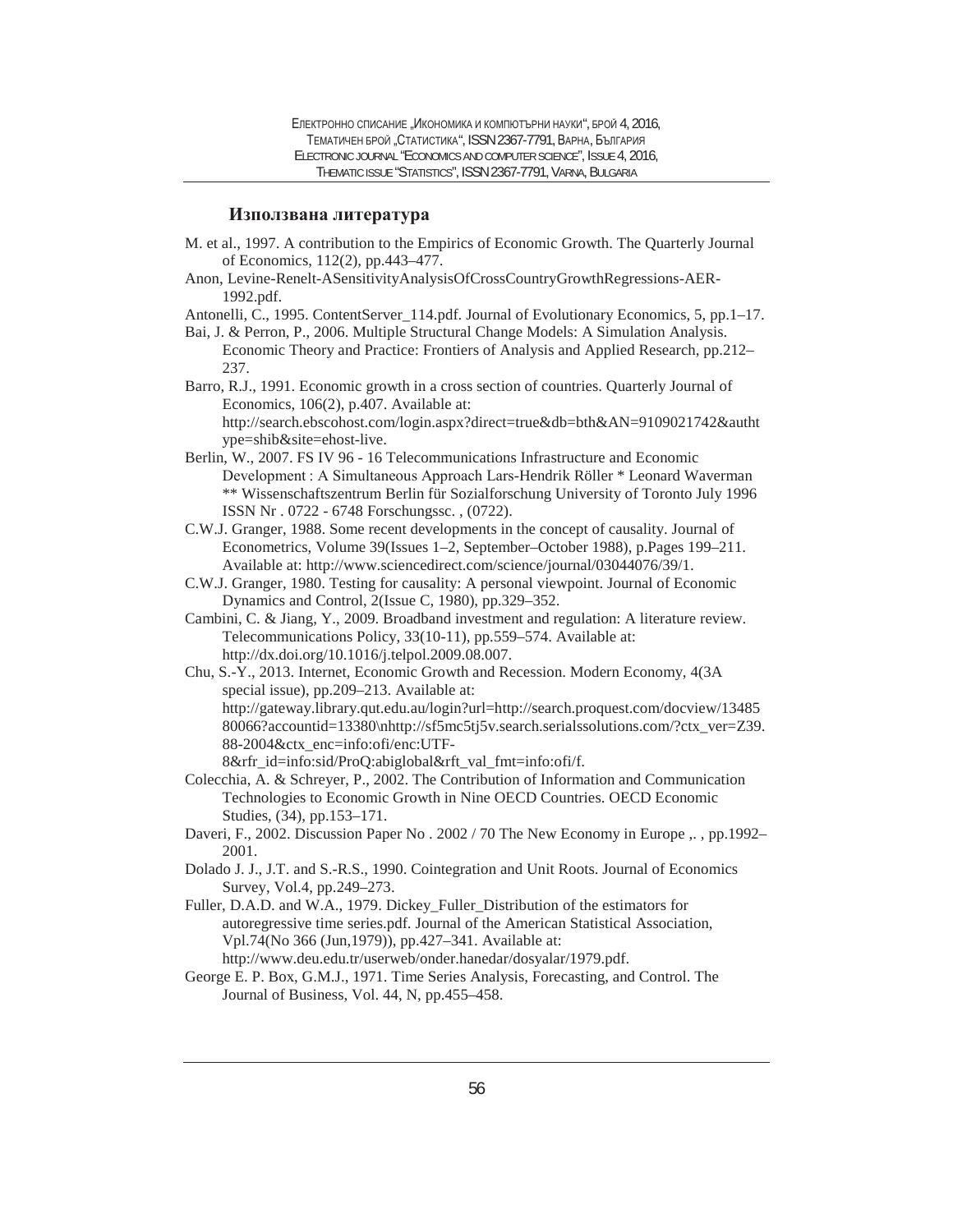Granger, C.W.J., 1969. Investigating Causal Relations by Econometric Models and Crossspectral Methods. Econometrica, 37(3), pp.424–438. Available at: http://links.jstor.org/sici?sici=0012-9682(196908)37:3<424:ICRBEM>2.0.CO;2- L\nhttp://www.jstor.org/stable/1912791.

ITU, 2011. Handbook for the collection of administrative data on Telecommunications/ICT. , p.152. Available at: http://www.itu.int/dms\_pub/itu-d/opb/ind/D-IND-ITC\_IND\_HBK-2011-PDF-E.pdf.

Jeunhomme, C., 2000. Measuring telecommunication infrastructure needs and demand by.

- Jipp, A., 1963. Wealth of nations and telephone density. Telecommunications Journal, July 1963, pp.199–221.
- Koutroumpis, P., 2009. The economic impact of broadband on growth: A simultaneous approach. Telecommunications Policy, 33(9), pp.471–485.
- Kunst, R.M., 2007. Vector autoregressions. , 2001(September), pp.1–37.

Lee, S.Y.T., Gholami, R. & Tong, T.Y., 2005. Time series analysis in the assessment of ICT impact at the aggregate level - Lessons and implications for the new economy. Information and Management, 42(7), pp.1009–1022.

- Madden, G. & Savage, S.J., 1998. CEE telecommunications investment and economic growth. Information Economics and Policy, 10(2), pp.173–195.
- Madden, G.G., Savage, S.J. & Madden, G., 2008. Economic Growth Growth. , (11843).
- Nosko, W.P., 2002. Econometrics, Introduction to regression analysis of time series. russian. Available at: http://economics.fizteh.ru/econom/econometrikanosko.esp.
- Oliner, S.D. & Sichel, D.E., 2000. The Resurgence of Growth in the Late 1990s: Is Information Technology the Story? Journal of Economic Perspectives, 14(4), pp.3–22.
- Prieger, J. & Prieger, J.E., 2013. The Broadband Digital Divide and the Benefits of Mobile Broadband for Minorities The Broadband Digital Divide and the Benefits of Mobile Broadband for Minorities.
- Sims, C.A., 1996. Macroeconomics and methodology. Journal of Economic Perspectives, 10(1), pp.105–120. Available at: http://www.pauldeng.com/pdf/Sims macro and methodolgy.pdf.
- Sims, C.A., 1980a. Macroeconomics and Reality. Econometrica, 48(1), pp.1 48. Available at:

http://www.jstor.org/stable/1912017?Search=yes&resultItemClick=true&searchText= Macroeconomics&searchText=and&searchText=reality&searchUri=/action/doBasicSe arch?Query=Macroeconomics+and+reality&acc=off&wc=on&fc=off.

Sims, C.A., 1980b. Macroeconomics and Reality. Econometrica, 48(1), pp.1 – 48. Available at:

http://www.jstor.org/stable/1912017?Search=yes&resultItemClick=true&searchText= Macroeconomics&searchText=and&searchText=reality&searchUri=/action/doBasicSe arch?Query=Macroeconomics+and+reality&acc=off&wc=on&fc=off.